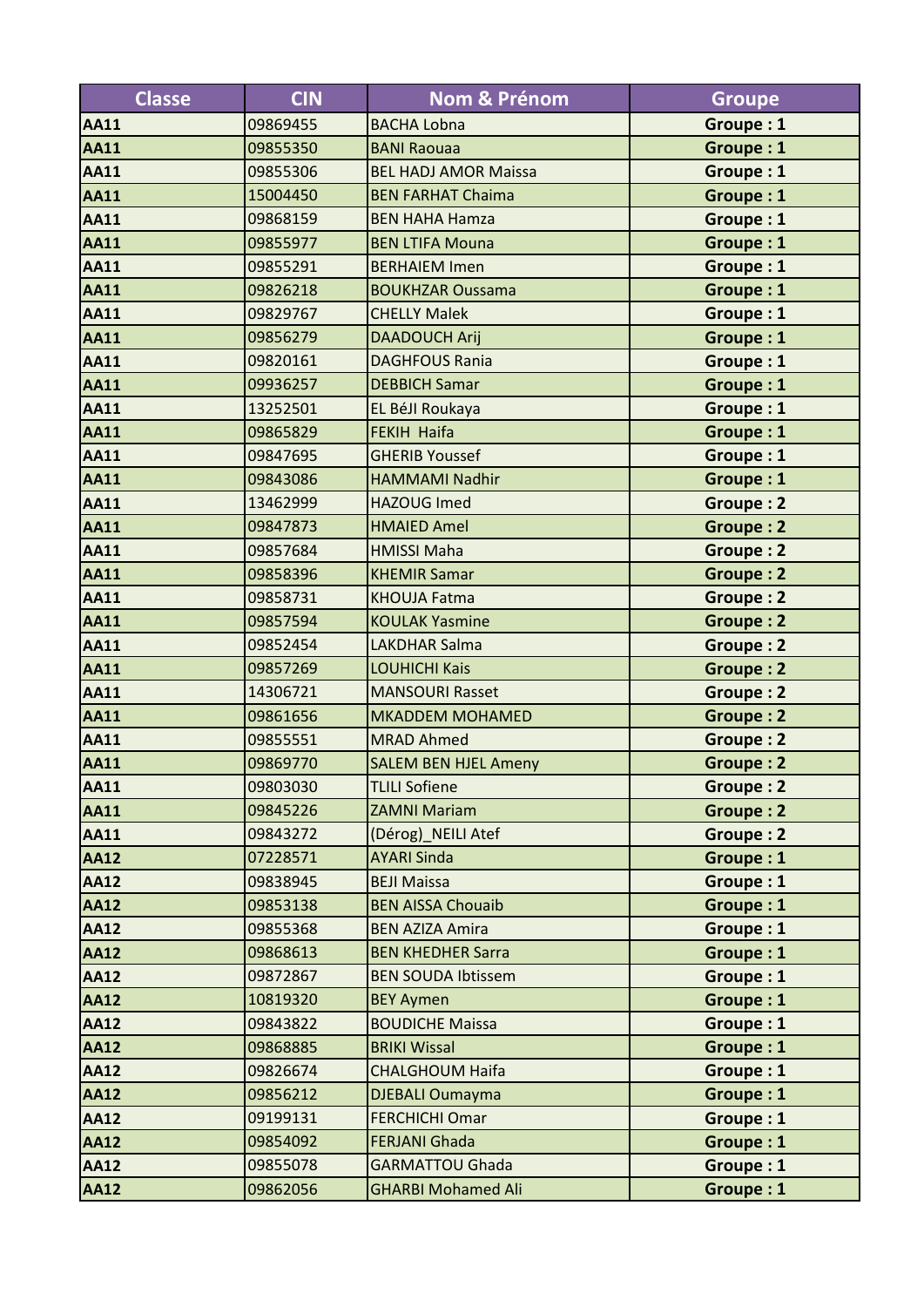| <b>AA12</b> | 09869244 | <b>GHRIB MHADHBI Sinda</b>  | Groupe: 1        |
|-------------|----------|-----------------------------|------------------|
| <b>AA12</b> | 09842542 | <b>HAMAMI Toumi</b>         | <b>Groupe: 2</b> |
| <b>AA12</b> | 09870334 | <b>IKRAM Amir</b>           | Groupe: 2        |
| <b>AA12</b> | 09871751 | <b>JAGHMOUM Sinda</b>       | <b>Groupe: 2</b> |
| <b>AA12</b> | 09862185 | <b>JEMMALI Lina</b>         | Groupe: 2        |
| <b>AA12</b> | 07226136 | <b>KTITI Rania</b>          | <b>Groupe: 2</b> |
| <b>AA12</b> | 09867757 | <b>LAARIBI Amira</b>        | Groupe: 2        |
| <b>AA12</b> | 14759517 | <b>LARNAOUT Oussema</b>     | <b>Groupe: 2</b> |
| <b>AA12</b> | 09871727 | <b>OTHMEN Sahar</b>         | Groupe: 2        |
| <b>AA12</b> | 07226918 | <b>SAHLI Halima</b>         | <b>Groupe: 2</b> |
| <b>AA12</b> | 09937278 | <b>SAIDI Mariem</b>         | Groupe: 2        |
| <b>AA12</b> | 09869201 | <b>SALEM Siwar</b>          | Groupe: 2        |
| <b>AA12</b> | 09840503 | <b>SASSI Mohamed Ali</b>    | Groupe: 2        |
| <b>AA12</b> | 09199237 | <b>SOULI Aziza</b>          | <b>Groupe: 2</b> |
| <b>AA12</b> | 09852044 | <b>TRABELSI Aymen</b>       | Groupe: 2        |
| <b>AA12</b> | 09822707 | (Dérog)_DAOUD Mohamed salah | <b>Groupe: 2</b> |
| <b>AA13</b> | 09841544 | <b>ABDELALI Sabrine</b>     | Groupe: 1        |
| <b>AA13</b> | 09857599 | <b>ABID Nihel</b>           | Groupe: 1        |
| <b>AA13</b> | 07221287 | <b>ALAYET Marwa</b>         | Groupe: 1        |
| <b>AA13</b> | 09872115 | <b>BACHA Raouia</b>         | Groupe: 1        |
| <b>AA13</b> | 09627114 | <b>BALTI Imen</b>           | Groupe: 1        |
| <b>AA13</b> | 09868342 | <b>BELGHITH Meriam</b>      | Groupe: 1        |
| <b>AA13</b> | 09866819 | <b>BEN AZIZA Menyar</b>     | Groupe: 1        |
| <b>AA13</b> | 09870612 | <b>BEN MASSOUD Omaima</b>   | Groupe: 1        |
| <b>AA13</b> | 09868436 | <b>BEN SIDHOM Nassima</b>   | Groupe: 1        |
| <b>AA13</b> | 09856425 | <b>BEN SLIMEN Baraa</b>     | Groupe: 1        |
| <b>AA13</b> | 09857405 | <b>BEN SLIMEN Roua</b>      | Groupe: 1        |
| <b>AA13</b> | 14251854 | <b>BOUALI Salima</b>        | Groupe: 1        |
| <b>AA13</b> | 09806048 | <b>CHABBOUH Zainab</b>      | Groupe: 1        |
| <b>AA13</b> | 09871907 | <b>CHEIKH Chaima</b>        | Groupe: 1        |
| <b>AA13</b> | 09846696 | <b>CHIKAWI Sabrine</b>      | Groupe: 1        |
| <b>AA13</b> | 09855220 | <b>DHIF Chaima</b>          | Groupe: 1        |
| <b>AA13</b> | 09521850 | <b>FATNASSI Aya</b>         | Groupe: 2        |
| <b>AA13</b> | 10013719 | <b>HAMMAMI Hassan</b>       | Groupe: 2        |
| <b>AA13</b> | 09617496 | <b>HAMZAWI Amani</b>        | Groupe: 2        |
| <b>AA13</b> | 09845362 | <b>HJAIEJ Hedi</b>          | Groupe: 2        |
| <b>AA13</b> | 09859043 | <b>JEDIDI Aya</b>           | Groupe: 2        |
| <b>AA13</b> | 09859882 | <b>KHENINE Mohamed amir</b> | Groupe: 2        |
| <b>AA13</b> | 07217495 | MEZOUGHI Salma              | Groupe: 2        |
| <b>AA13</b> | 09865812 | <b>MNARI Mohamed Arbi</b>   | <b>Groupe: 2</b> |
| <b>AA13</b> | 09854256 | <b>SOUISSI Donia</b>        | Groupe: 2        |
| <b>AA13</b> | 09856881 | <b>SOUISSI Siwar</b>        | <b>Groupe: 2</b> |
| <b>AA13</b> | 09851995 | <b>TAGHOUTI Amal</b>        | Groupe: 2        |
| <b>AA13</b> | 09869104 | <b>TOUMI Chaima</b>         | Groupe: 2        |
| <b>AA13</b> | 09869680 | <b>ZARDOUM Nour</b>         | Groupe: 2        |
| <b>AA13</b> | 09865754 | <b>ZIADI Hanen</b>          | Groupe: 2        |
| <b>AA13</b> | 09846702 | <b>ZIADI Ines</b>           | Groupe: 2        |
| <b>AA13</b> | 09139917 | (Dérog) ZALLOUZ Ibtissem    | Groupe: 2        |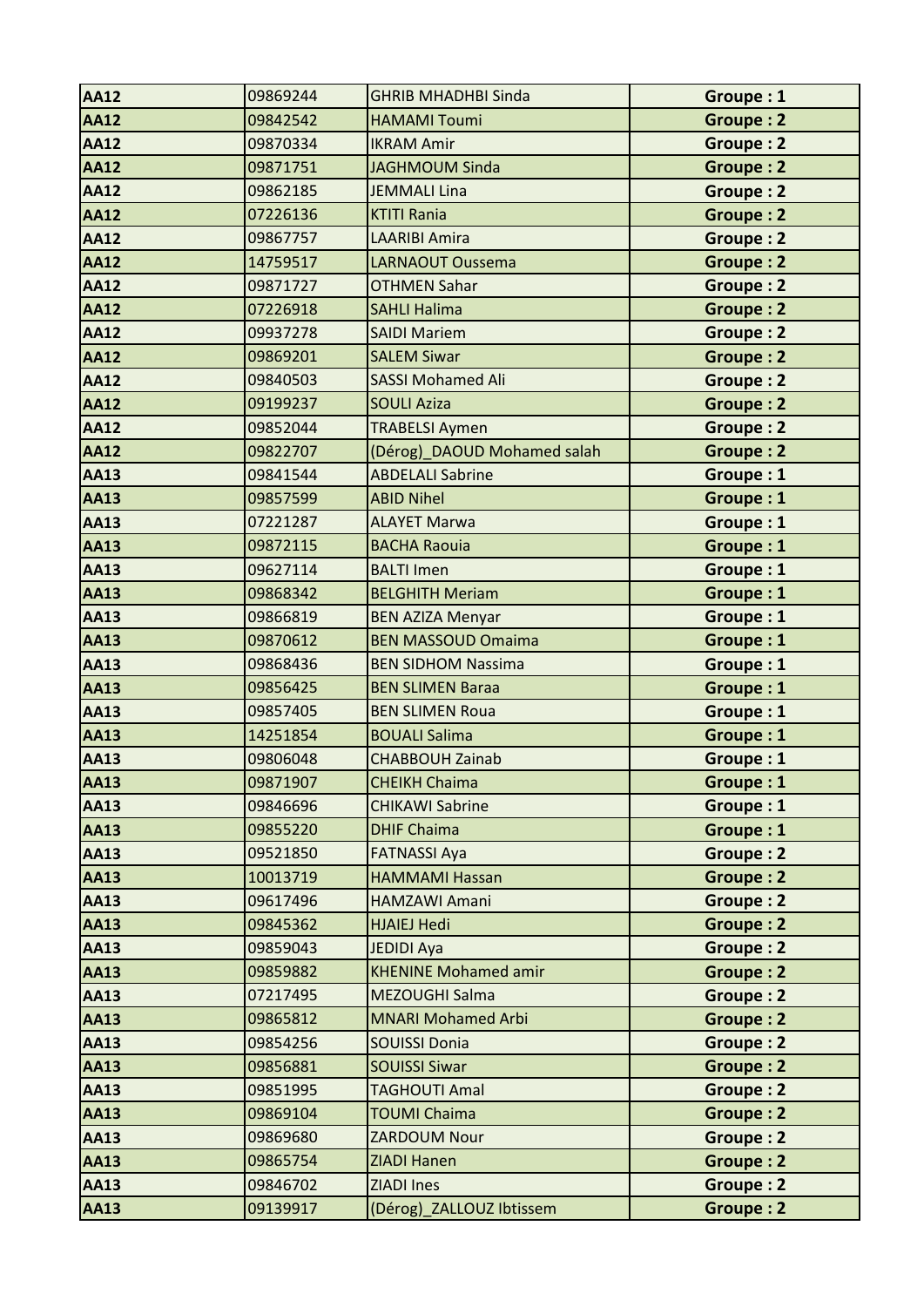| <b>AA14</b> | 09858689 | <b>ABESSI Siwar</b>           | Groupe: 1        |
|-------------|----------|-------------------------------|------------------|
| <b>AA14</b> | 09855956 | <b>AISSA Ghaith</b>           | Groupe: 1        |
| <b>AA14</b> | 09869599 | <b>ANTRI Maissa</b>           | Groupe: 1        |
| <b>AA14</b> | 09869535 | <b>BADIS Ala Eddine</b>       | Groupe: 1        |
| <b>AA14</b> | 10822904 | <b>BAKKAR Rimeh</b>           | Groupe: 1        |
| <b>AA14</b> | 13015018 | <b>BEN MOHAMED Syrine</b>     | Groupe: 1        |
| <b>AA14</b> | 09864470 | <b>BOUAZIZ Rawand</b>         | Groupe: 1        |
| <b>AA14</b> | 09864572 | <b>DIMASSI Oumaima</b>        | Groupe: 1        |
| <b>AA14</b> | 09864172 | <b>FERJANI Marouen</b>        | Groupe: 1        |
| <b>AA14</b> | 09856422 | <b>FERJANI Soumaya</b>        | Groupe: 1        |
| <b>AA14</b> | 09850414 | <b>GAZZEH Yasmine</b>         | Groupe: 1        |
| <b>AA14</b> | 09871179 | <b>GUIDENNA Farah</b>         | Groupe: 1        |
| <b>AA14</b> | 09867059 | <b>GUIRATI Manel</b>          | Groupe: 1        |
| <b>AA14</b> | 09855879 | <b>HABHAB Fadwa</b>           | Groupe: 1        |
| <b>AA14</b> | 09842598 | <b>HAMI Rochdi</b>            | Groupe: 1        |
| <b>AA14</b> | 09852561 | <b>HEMDAN Siwar</b>           | Groupe: 1        |
| <b>AA14</b> | 09828472 | <b>JALLOULI Linda</b>         | Groupe: 1        |
| <b>AA14</b> | 09838406 | <b>JLASSI Omar</b>            | <b>Groupe: 2</b> |
| <b>AA14</b> | 09854263 | <b>KACEM Ibtissem</b>         | <b>Groupe: 2</b> |
| <b>AA14</b> | 09864622 | <b>KACEM Yosr</b>             | <b>Groupe: 2</b> |
| <b>AA14</b> | 09854703 | <b>KHALFALLAH Samar</b>       | <b>Groupe: 2</b> |
| <b>AA14</b> | 09870487 | <b>KHEMIR Sirine</b>          | Groupe: 2        |
| <b>AA14</b> | 09867229 | LASSOUED Nouha                | Groupe: 2        |
| <b>AA14</b> | 09856889 | <b>LIMEM Oumaima</b>          | <b>Groupe: 2</b> |
| <b>AA14</b> | 09869107 | <b>MABROUK Sirine</b>         | Groupe: 2        |
| <b>AA14</b> | 09854549 | <b>MARNISSI Mohamed Sabri</b> | <b>Groupe: 2</b> |
| <b>AA14</b> | 06594462 | <b>SABBAH Khawla</b>          | Groupe: 2        |
| <b>AA14</b> | 09847432 | <b>SAHLI Ghaith</b>           | <b>Groupe: 2</b> |
| <b>AA14</b> | 09860663 | <b>SRIOUI Sofien</b>          | Groupe: 2        |
| <b>AA14</b> | 09351872 | YAACOUBI Ala Eddine           | Groupe: 2        |
| <b>AA14</b> | 09851868 | <b>ZAABI Amal</b>             | Groupe: 2        |
| <b>AA14</b> | 09872653 | <b>ZARIAT Molk</b>            | Groupe: 2        |
| <b>AA14</b> | 06974192 | (Dérog) JERBI Mehdi           | Groupe: 2        |
| <b>AA14</b> | 09518006 | (Dérog) JLASSI Saifeddine     | Groupe: 2        |
| <b>AA15</b> | 09847464 | <b>AMINI Ahmed</b>            | Groupe: 1        |
| <b>AA15</b> | 09860482 | <b>AYARI Khaoula</b>          | Groupe: 1        |
| <b>AA15</b> | 09859479 | <b>AZAIZ Roua</b>             | Groupe: 1        |
| <b>AA15</b> | 09857861 | <b>BACHA Chadlia</b>          | Groupe: 1        |
| <b>AA15</b> | 09842373 | <b>BARGUAOUI Salima</b>       | Groupe: 1        |
| <b>AA15</b> | 09856429 | <b>BéJI Mariam</b>            | Groupe: 1        |
| <b>AA15</b> | 09854988 | <b>BEN BRAHEM Wassim</b>      | Groupe: 1        |
| <b>AA15</b> | 09850590 | <b>BEN HASSINE Amine</b>      | Groupe: 1        |
| <b>AA15</b> | 09833423 | <b>BEN ISMAIL Ghafer</b>      | Groupe: 1        |
| <b>AA15</b> | 09851904 | <b>BEN NSIR Manel</b>         | Groupe: 1        |
| <b>AA15</b> | 09868608 | <b>BEN ROMDHANE Ghada</b>     | Groupe: 1        |
| <b>AA15</b> | 09812599 | <b>FARHAT Nouha</b>           | Groupe: 1        |
| <b>AA15</b> | 09867800 | <b>GALAI Hela</b>             | Groupe: 1        |
| <b>AA15</b> | 09847845 | <b>GHRIB Malek</b>            | Groupe: 1        |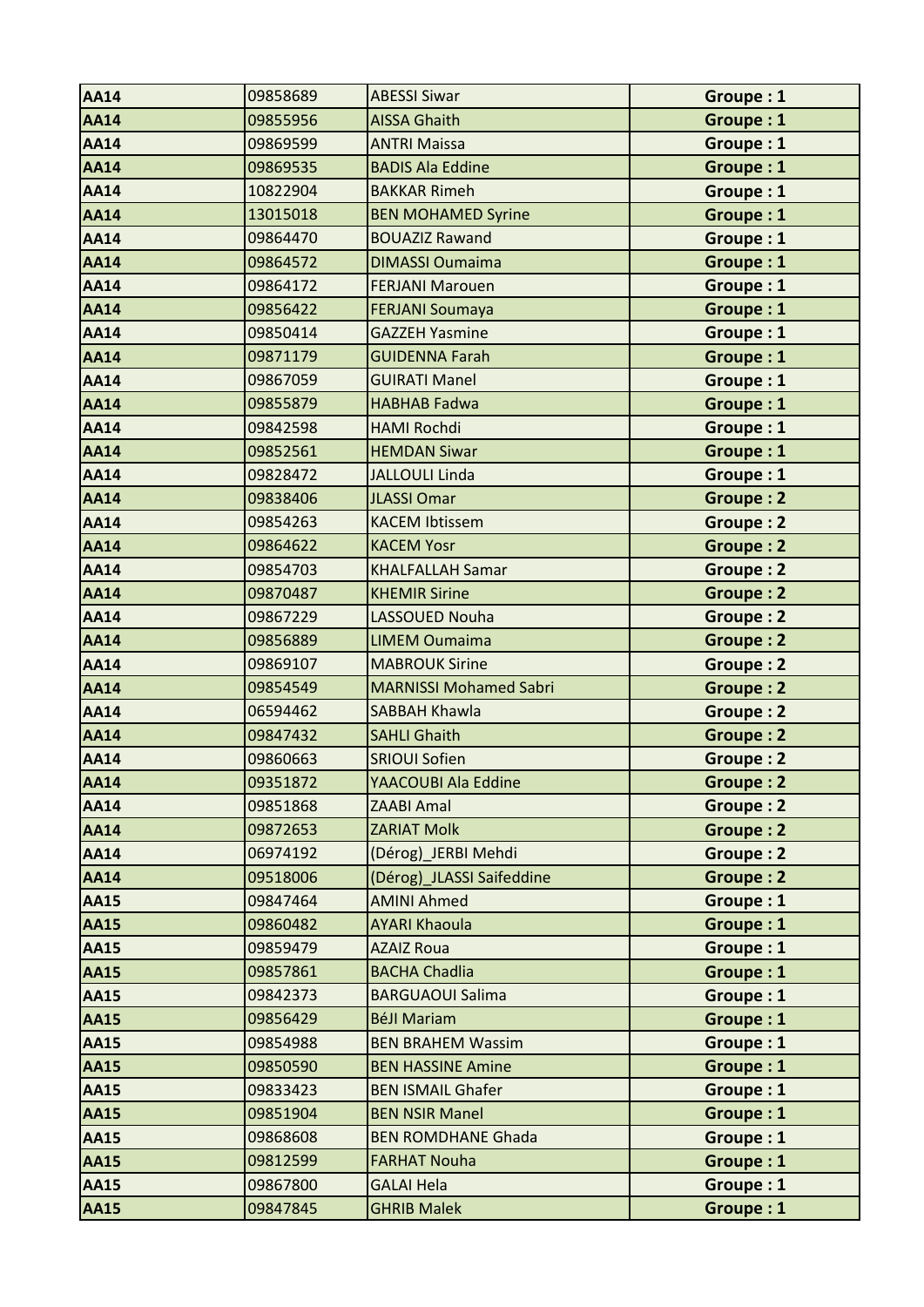| <b>AA15</b> | 09839187 | <b>GUESMI Mariem</b>          | Groupe: 1        |
|-------------|----------|-------------------------------|------------------|
| <b>AA15</b> | 09088580 | <b>HAJJI Mohamed Salah</b>    | <b>Groupe: 2</b> |
| <b>AA15</b> | 15005509 | HAMMAMI CHOHRA JEMEL Ahlem    | Groupe: 2        |
| <b>AA15</b> | 10819457 | HAMMI Wejdan                  | <b>Groupe: 2</b> |
| <b>AA15</b> | 10822735 | <b>HARRATH Ines</b>           | Groupe: 2        |
| <b>AA15</b> | 09858908 | <b>HMAOUI Chourouk</b>        | <b>Groupe: 2</b> |
| <b>AA15</b> | 09844839 | <b>JEDID Amani</b>            | Groupe: 2        |
| <b>AA15</b> | 09857957 | <b>KHALFI Fares</b>           | <b>Groupe: 2</b> |
| <b>AA15</b> | 09870421 | <b>KHARREZ Donia</b>          | Groupe: 2        |
| <b>AA15</b> | 09849147 | <b>LEMJID Chaima</b>          | Groupe: 2        |
| <b>AA15</b> | 09870101 | <b>MEDDEB Farah</b>           | Groupe: 2        |
| <b>AA15</b> | 09855745 | <b>MHEDHBI Soumaya</b>        | Groupe: 2        |
| <b>AA15</b> | 09857971 | <b>NAWALI Sonia</b>           | Groupe: 2        |
| <b>AA15</b> | 07217572 | <b>OUERTANI Ghaith</b>        | <b>Groupe: 2</b> |
| <b>AA15</b> | 09198915 | <b>WERGHI Rania</b>           | Groupe: 2        |
| <b>AA15</b> | 15004602 | YAACOUBI Lamia                | <b>Groupe: 2</b> |
| <b>AA16</b> | 09926155 | <b>ABIDI Khayri</b>           | Groupe: 1        |
| <b>AA16</b> | 09872133 | <b>AOUINTI Mawya</b>          | Groupe: 1        |
| <b>AA16</b> | 12665667 | <b>ASSIDI Haifa</b>           | Groupe: 1        |
| <b>AA16</b> | 09858695 | <b>BAGHDADI Ibtissem</b>      | Groupe: 1        |
| <b>AA16</b> | 09849562 | <b>BEN AMOU Mohamed salah</b> | Groupe: 1        |
| <b>AA16</b> | 09852132 | <b>BEN DKHIL Souha</b>        | Groupe: 1        |
| <b>AA16</b> | 09844763 | <b>BEN GDARA Ameni</b>        | Groupe: 1        |
| <b>AA16</b> | 09858348 | <b>BEN HASSINE Roua</b>       | Groupe: 1        |
| <b>AA16</b> | 09861782 | <b>BEN HMIDA Omar</b>         | Groupe: 1        |
| <b>AA16</b> | 09847797 | <b>BEN HOURIA Lamin</b>       | Groupe: 1        |
| <b>AA16</b> | 09869139 | <b>BEN MOHAMED Chaker</b>     | Groupe: 1        |
| <b>AA16</b> | 09863220 | <b>BENMANSOUR Abdelhak</b>    | Groupe: 1        |
| <b>AA16</b> | 09872567 | <b>BOURCHADA Raouia</b>       | Groupe: 1        |
| <b>AA16</b> | 09841581 | <b>BRAHMI Hichem</b>          | Groupe: 1        |
| <b>AA16</b> | 09848837 | <b>CHACHIA Marwa</b>          | Groupe: 1        |
| <b>AA16</b> | 09869537 | <b>DRIDI Marwa</b>            | Groupe: 1        |
| <b>AA16</b> | 07221218 | <b>ELNOUISRI Sana</b>         | Groupe: 1        |
| <b>AA16</b> | 09940886 | <b>GHARBI Omar</b>            | <b>Groupe: 2</b> |
| <b>AA16</b> | 09847852 | <b>JLASSI Elyes</b>           | Groupe: 2        |
| <b>AA16</b> | 09861386 | <b>KHAYATI Rania</b>          | Groupe: 2        |
| <b>AA16</b> | 09857532 | <b>KLOUJ Asma</b>             | Groupe: 2        |
| <b>AA16</b> | 09858390 | <b>KRAIEM Ghofran</b>         | Groupe: 2        |
| <b>AA16</b> | 09873322 | <b>KSILA Nour Elhouda</b>     | <b>Groupe: 2</b> |
| <b>AA16</b> | 09861886 | <b>MANSOUR Hamza</b>          | Groupe: 2        |
| <b>AA16</b> | 11381298 | <b>MECHERGUI Omaima</b>       | <b>Groupe: 2</b> |
| <b>AA16</b> | 09860625 | <b>MEJRISSI Rim</b>           | Groupe: 2        |
| <b>AA16</b> | 09857028 | M'HALLA Soulayma              | Groupe: 2        |
| <b>AA16</b> | 09866604 | <b>MOUSSI Marouen</b>         | <b>Groupe: 2</b> |
| <b>AA16</b> | 09859491 | <b>RASSIL Oumaima</b>         | Groupe: 2        |
| <b>AA16</b> | 09856539 | <b>ROMENE Wassim</b>          | Groupe: 2        |
| <b>AA16</b> | 13625412 | YAHYAOUI Feryel               | <b>Groupe: 2</b> |
| <b>AA16</b> | 09867582 | <b>ZAIED Siwar</b>            | Groupe: 2        |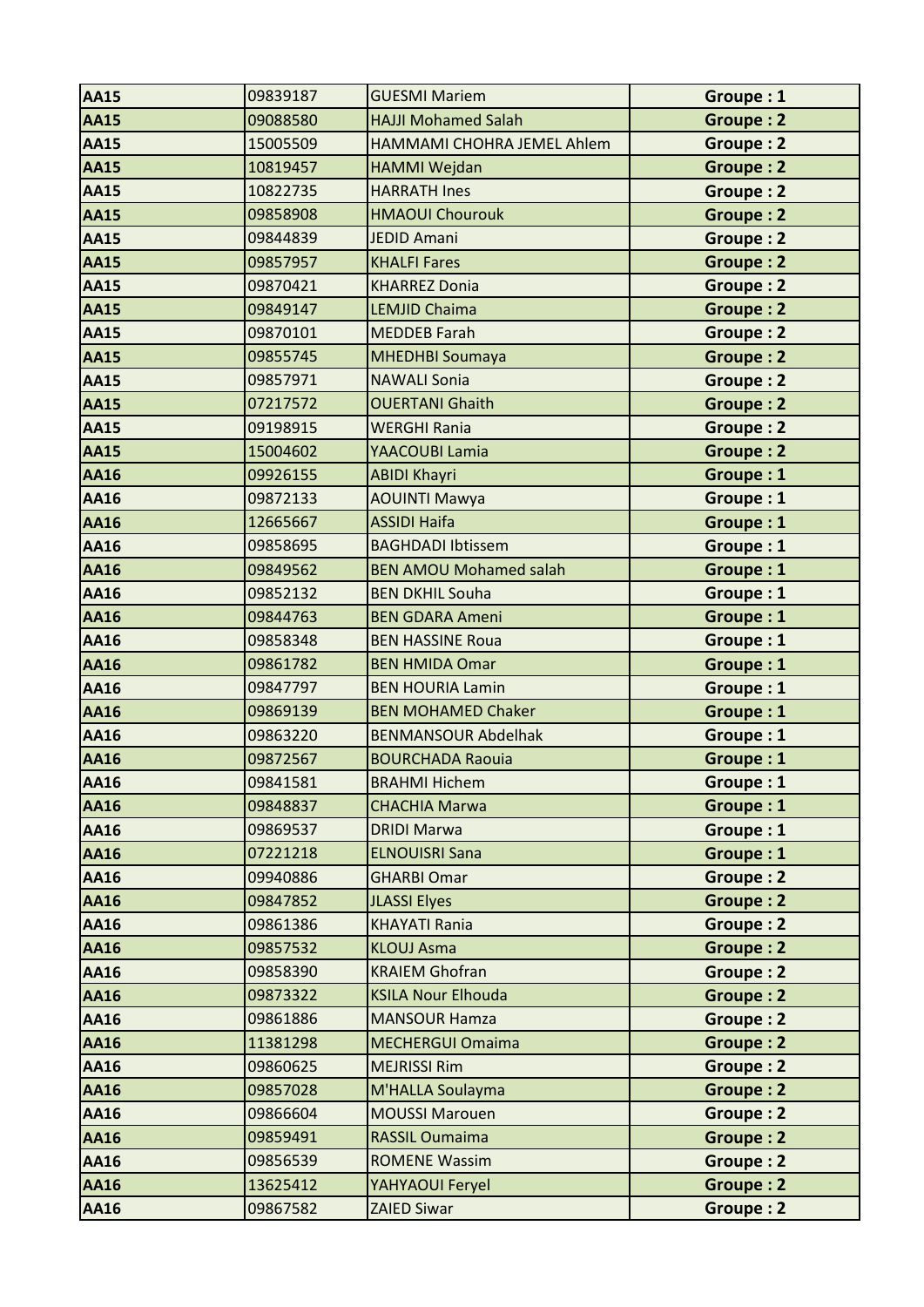| <b>AA16</b> | 09867606 | <b>ZGHAB Wiem</b>                 | Groupe: 2        |
|-------------|----------|-----------------------------------|------------------|
| GC11        | 11614266 | <b>ALOUI Hazem</b>                | Groupe: 1        |
| <b>GC11</b> | 09867290 | <b>AMMAR Nermine</b>              | Groupe: 1        |
| <b>GC11</b> | 09867861 | <b>ATTAYA Hedi</b>                | Groupe: 1        |
| GC11        | 12841752 | <b>BELTAIFA Salim</b>             | Groupe: 1        |
| GC11        | 13633173 | <b>BEN AMARA Houssem</b>          | Groupe: 1        |
| <b>GC11</b> | 09855454 | <b>BEN MAHMOUD Alaeddine</b>      | Groupe: 1        |
| GC11        | 09846238 | <b>BOHLI Mohamed</b>              | Groupe: 1        |
| GC11        | 14247187 | <b>CHALBI Assem</b>               | Groupe: 1        |
| GC11        | 13476182 | <b>CHLENDI Mohamed Ahmed</b>      | Groupe: 1        |
| GC11        | 09861029 | <b>FELEH Ayoub</b>                | Groupe: 1        |
| GC11        | 14264371 | <b>FTOUHI Fadi</b>                | Groupe: 1        |
| <b>GC11</b> | 12838480 | <b>HACHANA Rahma</b>              | Groupe: 1        |
| GC11        | 09940776 | <b>HAMMAMI Chaima</b>             | Groupe: 1        |
| <b>GC11</b> | 06982738 | <b>KARCHOUD CHaouki</b>           | <b>Groupe: 2</b> |
| <b>GC11</b> | 06981950 | <b>KORBI Zoubeida</b>             | Groupe: 2        |
| <b>GC11</b> | GA160001 | <b>KOUDHY KOUDHY Marsy Junior</b> | <b>Groupe: 2</b> |
| GC11        | 12807517 | <b>MABROUK Mohamed Nabil</b>      | Groupe: 2        |
| GC11        | TD150005 | <b>MAHAMAT Saleh Maarouf</b>      | <b>Groupe: 2</b> |
| GC11        | 10822791 | <b>MRABET Rania</b>               | <b>Groupe: 2</b> |
| GC11        | 09853757 | <b>SAIDI Kalthoum</b>             | <b>Groupe: 2</b> |
| GC11        | 11812811 | <b>SFARI Azmi</b>                 | Groupe: 2        |
| <b>GC11</b> | 09866624 | ZARROUK Majd                      | <b>Groupe: 2</b> |
| GC11        | 09868480 | <b>ZAYANI Amal</b>                | Groupe: 2        |
| GC11        | 13246754 | (Dérog) BEN ZEYED Issam           | <b>Groupe: 2</b> |
| GC11        | 06938471 | (Dérog) BHAR Moez                 | <b>Groupe: 2</b> |
| GC12        | 11611882 | <b>ABDELLI Akrem</b>              | Groupe: 1        |
| <b>GC12</b> | 13629822 | <b>ABDELMALEK Fedi</b>            | Groupe: 1        |
| <b>GC12</b> | 09869002 | <b>AKARI Zaineb</b>               | Groupe: 1        |
| GC12        | 09874600 | <b>BEN EROUA Amel</b>             | Groupe: 1        |
| GC12        | 11065597 | <b>BEN HAMDEN Jacem</b>           | Groupe: 1        |
| GC12        | 09870890 | <b>BEN SLIMENE Oumaima</b>        | Groupe: 1        |
| <b>GC12</b> | 09864478 | <b>BICHIOU Yassine</b>            | Groupe: 1        |
| GC12        | 09346779 | <b>BOUHLEL Mohamed</b>            | Groupe: 1        |
| <b>GC12</b> | 06980354 | <b>BOUZGARROU Achraf</b>          | Groupe: 1        |
| GC12        | 11924545 | <b>FERSI Ghassen</b>              | Groupe: 1        |
| <b>GC12</b> | 06988205 | <b>GADDOUR Mouhamed Malek</b>     | Groupe: 1        |
| GC12        | 07464674 | <b>GUIZANI Makki</b>              | Groupe: 1        |
| <b>GC12</b> | 11606823 | <b>HAMDI Amin</b>                 | Groupe: 1        |
| <b>GC12</b> | 09858345 | <b>HAMMAMI Walim</b>              | Groupe: 1        |
| GC12        | 09521767 | <b>HEDLY Mohamed Iheb</b>         | Groupe: 1        |
| GC12        | 07991136 | <b>HERMI Issam</b>                | Groupe: 1        |
| GC12        | 09866514 | <b>HOMRANI Maher</b>              | Groupe: 2        |
| GC12        | 09844045 | <b>JENDOUBI Sadok</b>             | Groupe: 2        |
| GC12        | 07212791 | <b>JLALI Mezen</b>                | <b>Groupe: 2</b> |
| GC12        | 09719219 | <b>LATRECH Ghazi</b>              | Groupe: 2        |
| GC12        | 11927798 | <b>MAHFOUDHI Amir</b>             | <b>Groupe: 2</b> |
| <b>GC12</b> | 09872943 | <b>MELKI Syrine</b>               | Groupe: 2        |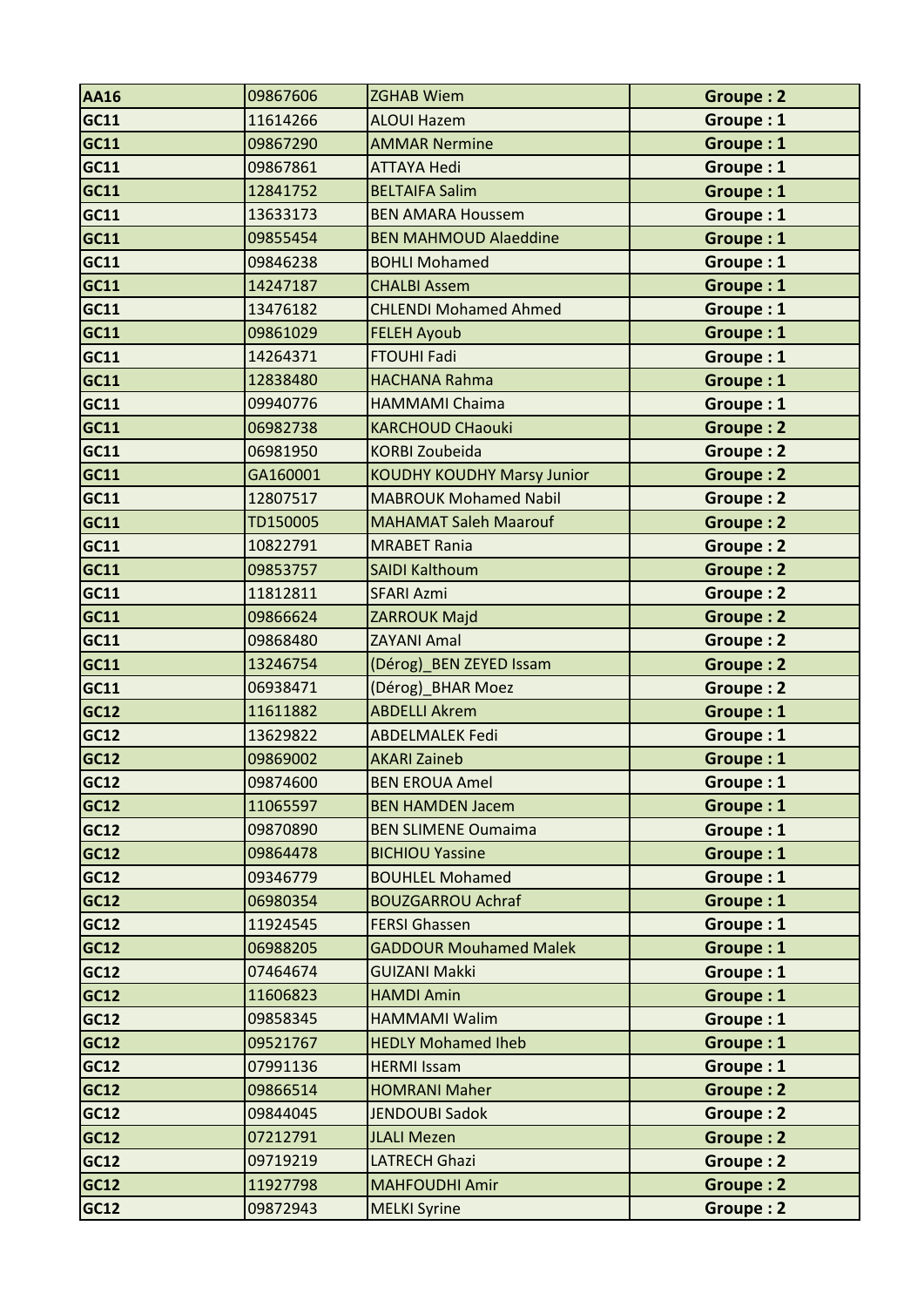| <b>GC12</b> | 07225857 | <b>RAZKI Sirine</b>             | <b>Groupe: 2</b> |
|-------------|----------|---------------------------------|------------------|
| <b>GC12</b> | 12835767 | <b>ROMDHANE Mohamed</b>         | <b>Groupe: 2</b> |
| <b>GC12</b> | 09851266 | <b>SADAOUI Alaeddine</b>        | <b>Groupe: 2</b> |
| <b>GC12</b> | 06991860 | <b>SAHRAOUI Rakia</b>           | <b>Groupe: 2</b> |
| <b>GC12</b> | 12833759 | <b>SAKLI Hazem</b>              | <b>Groupe: 2</b> |
| GC12        | 09627228 | <b>SOLTANI Islem</b>            | <b>Groupe: 2</b> |
| <b>GC12</b> | 09711289 | <b>TLILI Ahmed</b>              | <b>Groupe: 2</b> |
| <b>GC12</b> | 09854694 | <b>YEDDES Oussama</b>           | <b>Groupe: 2</b> |
| GC12        | 11372521 | (Dérog)_ABBES Montassar         | <b>Groupe: 2</b> |
| <b>GC12</b> | 10816716 | (Dérog)_CHNITIR Riadh           | Groupe: 2        |
| <b>GC13</b> | 09857951 | <b>ALAYA Ahmed</b>              | Groupe: 1        |
| <b>GC13</b> | 12836126 | <b>AMOR Syrine</b>              | Groupe: 1        |
| <b>GC13</b> | 11611764 | <b>ANSI Malik</b>               | Groupe: 1        |
| <b>GC13</b> | 09718693 | <b>BACCARI Mossaad</b>          | Groupe: 1        |
| <b>GC13</b> | 06985375 | <b>BAGANE Ahmed Kheireddine</b> | Groupe: 1        |
| <b>GC13</b> | 09864632 | <b>BEN MABROUK Ahmed</b>        | Groupe: 1        |
| <b>GC13</b> | 09715531 | <b>BENMAHAMED Taher</b>         | Groupe: 1        |
| <b>GC13</b> | 04933650 | <b>BENMANSOUR Ahmed mansour</b> | Groupe: 1        |
| <b>GC13</b> | 06980727 | <b>DHIEB MOUHAMED</b>           | Groupe: 1        |
| <b>GC13</b> | 09856839 | <b>DJOBBI Marwa</b>             | Groupe: 1        |
| <b>GC13</b> | 09348793 | <b>FKIH FRAJ Ahmed</b>          | Groupe: 1        |
| <b>GC13</b> | 07988957 | <b>GHAZOUANI Saif</b>           | Groupe: 1        |
| GC13        | TD160010 | HASSABANABI Mahamat Adam        | Groupe: 1        |
| <b>GC13</b> | 09836739 | <b>JAZIRI Wassim</b>            | Groupe: 1        |
| <b>GC13</b> | 11099280 | <b>KALLEL Ahmed</b>             | Groupe: 2        |
| <b>GC13</b> | 06983348 | <b>KECHIDA Fariha</b>           | <b>Groupe: 2</b> |
| GC13        | 09858571 | <b>LADHIB Yassine</b>           | Groupe: 2        |
| <b>GC13</b> | 09848919 | <b>LAJILI Youssef</b>           | <b>Groupe: 2</b> |
| <b>GC13</b> | 14252890 | <b>MEKNI Chaima</b>             | <b>Groupe: 2</b> |
| GC13        | 09836954 | <b>MESSADI Mahmed Wajdi</b>     | Groupe: 2        |
| GC13        | TD160008 | <b>MOUHAB Mahamat Madani</b>    | Groupe: 2        |
| GC13        | 06992492 | <b>NASRI Soulef Raoua</b>       | Groupe: 2        |
| <b>GC13</b> | 07228032 | <b>OUESLATI Hela</b>            | Groupe: 2        |
| <b>GC13</b> | 07992060 | <b>OUESLATI Rahma</b>           | Groupe: 2        |
| <b>GC13</b> | 12831177 | <b>RACHDI Ghaith</b>            | Groupe: 2        |
| GC13        | 07985464 | <b>SAIDI Bahaeddine</b>         | Groupe: 2        |
| <b>GC13</b> | 06970672 | (Dérog) DALI HSSAN Ala          | Groupe: 2        |
| <b>GC14</b> | 09859859 | <b>BEN ATIGUE Khouloud</b>      | Groupe: 1        |
| <b>GC14</b> | 09867191 | <b>BEN HMIDA Aymen</b>          | Groupe: 1        |
| <b>GC14</b> | 09867489 | <b>BEN MAHMOUD Saif</b>         | Groupe: 1        |
| GC14        | 09448985 | <b>BENNANI Ghaith</b>           | Groupe: 1        |
| GC14        | 09847161 | <b>BETTAIEB Mohamed ajmi</b>    | Groupe: 1        |
| GC14        | 06973188 | <b>BOUATAY Mohamed</b>          | Groupe: 1        |
| GC14        | 09519628 | <b>BOUCHAMI Wajdi</b>           | Groupe: 1        |
| <b>GC14</b> | 09859655 | <b>CHOUK Yassine</b>            | Groupe: 1        |
| <b>GC14</b> | 09866019 | <b>DHIB Jasser</b>              | Groupe: 1        |
| <b>GC14</b> | 09865633 | <b>EL KATEB Selsabil</b>        | Groupe: 1        |
| <b>GC14</b> | 07989345 | <b>GHAZOUANI Alaeddine</b>      | Groupe: 1        |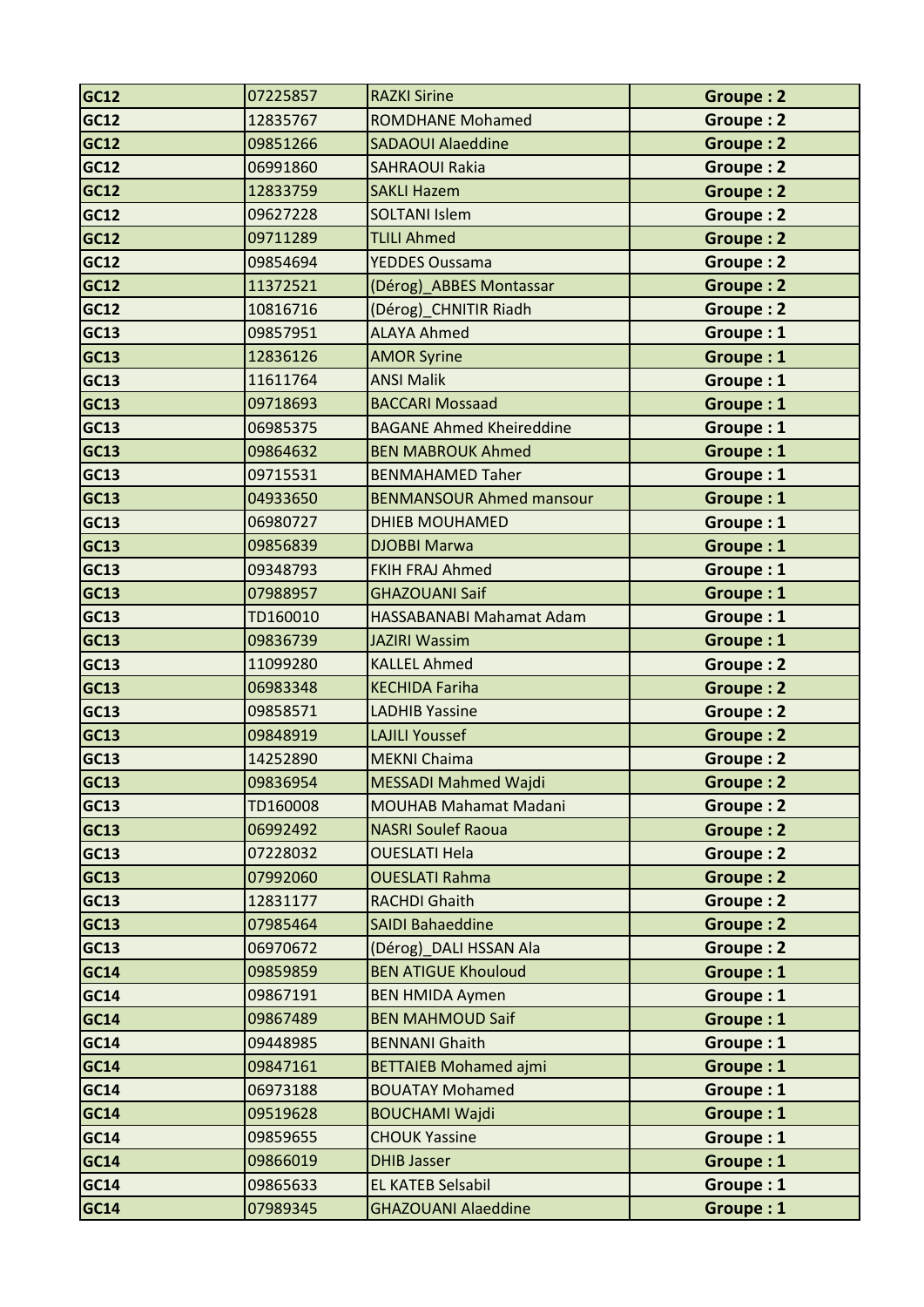| <b>GC14</b> | 12673643 | <b>GHODHBENI Ghaith</b>     | Groupe: 1        |
|-------------|----------|-----------------------------|------------------|
| <b>GC14</b> | 11614446 | <b>GRAOUI Housemedine</b>   | Groupe: 1        |
| <b>GC14</b> | 09866890 | <b>HAMMAR Sahar</b>         | Groupe: 1        |
| <b>GC14</b> | 09863717 | <b>JAZIRI Ines</b>          | <b>Groupe: 2</b> |
| <b>GC14</b> | 13629748 | <b>KASSRAOUI Aida</b>       | <b>Groupe: 2</b> |
| <b>GC14</b> | 13464936 | <b>KERKENI Yassine</b>      | <b>Groupe: 2</b> |
| <b>GC14</b> | 11942134 | <b>LAKHDAR Mohamed Amin</b> | Groupe: 2        |
| <b>GC14</b> | 12685267 | <b>MAHMOUDI Ghassen</b>     | <b>Groupe: 2</b> |
| <b>GC14</b> | 09867102 | <b>MERHABEN Hédi</b>        | <b>Groupe: 2</b> |
| <b>GC14</b> | 12673982 | <b>MHAMDI Jacem</b>         | <b>Groupe: 2</b> |
| <b>GC14</b> | 09840910 | <b>MOURALI Ahmed</b>        | <b>Groupe: 2</b> |
| GC14        | 09717090 | <b>ROUISSI Ghassen</b>      | <b>Groupe: 2</b> |
| <b>GC14</b> | 14264651 | <b>SMAOUI Wiem</b>          | Groupe: 2        |
| <b>GC14</b> | 09623941 | <b>SOLTANI Monem</b>        | <b>Groupe: 2</b> |
| <b>GC14</b> | 11927593 | <b>TIMOUMI Ali</b>          | Groupe: 2        |
| GC14        | 07982095 | <b>WERTANI Nada</b>         | <b>Groupe: 2</b> |
| <b>GC15</b> | 09866441 | <b>ALLOUCHE Rana</b>        | Groupe: 1        |
| <b>GC15</b> | 09859446 | <b>ASSOUL Koussay</b>       | Groupe: 1        |
| <b>GC15</b> | 11391071 | <b>BAROUAGUI Seifeddine</b> | Groupe: 1        |
| <b>GC15</b> | 04945910 | <b>BEN ABID Mohamed</b>     | Groupe: 1        |
| <b>GC15</b> | 09840445 | <b>BEN CHEIKH Khalil</b>    | Groupe: 1        |
| <b>GC15</b> | 09869042 | <b>BEN ROMDHAN Youssef</b>  | Groupe: 1        |
| <b>GC15</b> | 13471569 | <b>BEN ROMDHANE Hazem</b>   | Groupe: 1        |
| <b>GC15</b> | 04942640 | <b>BOUAJILA Talel</b>       | Groupe: 1        |
| <b>GC15</b> | 14262596 | <b>ELMASTOURI Firas</b>     | Groupe: 1        |
| <b>GC15</b> | 09848082 | <b>GASSAR Bourhen</b>       | Groupe: 1        |
| GC15        | 13246942 | <b>GDAIEM Roua</b>          | Groupe: 1        |
| <b>GC15</b> | 04948760 | <b>GRIRA Ali</b>            | Groupe: 1        |
| <b>GC15</b> | 09867523 | <b>GUENMBRI Salim</b>       | <b>Groupe: 2</b> |
| <b>GC15</b> | 09853547 | <b>HASNAOUI Dhia eddine</b> | Groupe: 2        |
| <b>GC15</b> | 13633410 | <b>JOUINI Ahmed</b>         | Groupe: 2        |
| <b>GC15</b> | 07990759 | <b>KHALFI Amal</b>          | <b>Groupe: 2</b> |
| <b>GC15</b> | 06993187 | <b>KHELIL Hechmi</b>        | Groupe: 2        |
| GC15        | 09858758 | <b>KORBOSLI Nassim</b>      | Groupe: 2        |
| <b>GC15</b> | 13473328 | <b>MARAOUCH Alaeddine</b>   | Groupe: 2        |
| <b>GC15</b> | 09859531 | <b>RUIGUI Ala</b>           | Groupe: 2        |
| <b>GC15</b> | 06993351 | <b>TAMBOURA Chedi</b>       | Groupe: 2        |
| <b>GC15</b> | 09856512 | <b>TRIKI Bilel</b>          | Groupe: 2        |
| <b>GC15</b> | 09868643 | <b>TURKI Anas</b>           | Groupe: 2        |
| <b>GE11</b> | 06591046 | <b>ABDELKADER Belgacem</b>  | Groupe: 1        |
| <b>GE11</b> | 11656145 | <b>ANAYA Dhia Eddine</b>    | Groupe: 1        |
| <b>GE11</b> | 09866150 | <b>BACHA Karima</b>         | Groupe: 1        |
| <b>GE11</b> | 09867771 | <b>BAHRIA Eya</b>           | Groupe: 1        |
| <b>GE11</b> | 13621747 | <b>BELASSOUED Haroun</b>    | Groupe: 1        |
| <b>GE11</b> | 09869149 | <b>BEN MAOUIA Sabrine</b>   | Groupe: 1        |
| <b>GE11</b> | 09857894 | <b>BEN SALEM Ahmed</b>      | Groupe: 1        |
| <b>GE11</b> | 10819701 | <b>BERJEB Ranim</b>         | Groupe: 1        |
| <b>GE11</b> | 11056581 | <b>BOUHOUCH Radhy</b>       | Groupe: 1        |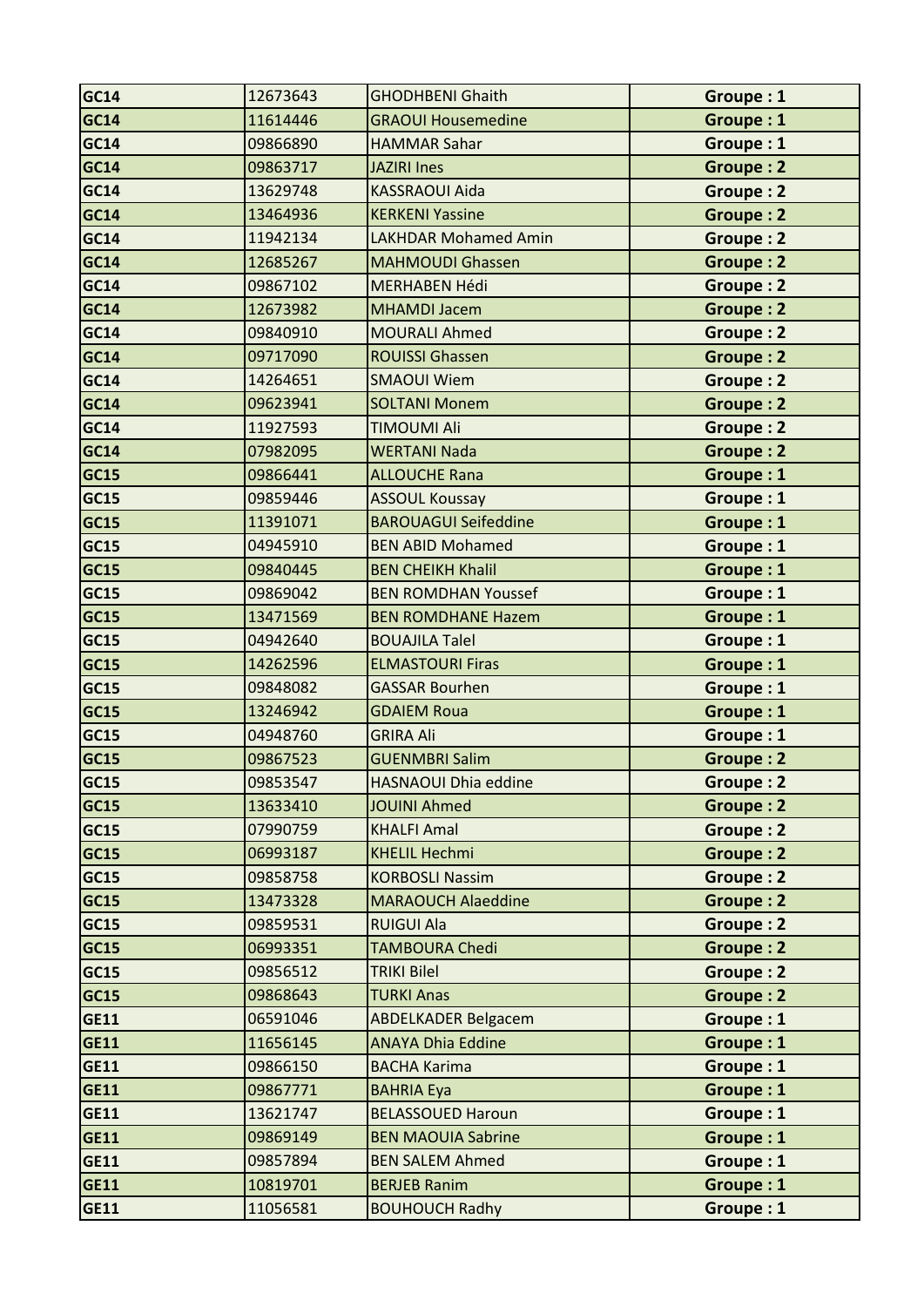| <b>GE11</b> | 14264196 | <b>BOUKARI Carmen</b>         | Groupe: 1        |
|-------------|----------|-------------------------------|------------------|
| <b>GE11</b> | 09833067 | <b>CHELLY Sami</b>            | Groupe: 1        |
| <b>GE11</b> | 09845908 | <b>CHIHA Omar</b>             | Groupe: 1        |
| <b>GE11</b> | 14256047 | <b>GHARBI Issam</b>           | <b>Groupe: 2</b> |
| <b>GE11</b> | 06963061 | <b>GHEDERA Ahmed</b>          | <b>Groupe: 2</b> |
| <b>GE11</b> | 13464543 | <b>HAJ DAHMEN Khalil</b>      | Groupe: 2        |
| <b>GE11</b> | 09870785 | <b>HAMROUNI Iheb</b>          | <b>Groupe: 2</b> |
| <b>GE11</b> | 07992007 | <b>HEMISSI Heikel</b>         | Groupe: 2        |
| <b>GE11</b> | 09868541 | <b>LAHOUEGUE Raoua</b>        | <b>Groupe: 2</b> |
| <b>GE11</b> | 09873908 | <b>LAJILI Khouloud</b>        | Groupe: 2        |
| <b>GE11</b> | 09843478 | <b>MAIZA Nabil</b>            | Groupe: 2        |
| <b>GE11</b> | 10820150 | <b>RIAHI Marwen</b>           | Groupe: 2        |
| <b>GE11</b> | 09868221 | <b>SELMENE Ghassen</b>        | Groupe: 2        |
| <b>GE11</b> | 07213824 | <b>SGHAIER Nesrine</b>        | Groupe: 2        |
| <b>GE12</b> | 09866633 | <b>ABDERRAZAK Fatma</b>       | Groupe: 1        |
| <b>GE12</b> | 09866354 | <b>BAAZIZ Hamza</b>           | Groupe: 1        |
| <b>GE12</b> | 09191844 | <b>BASTI Chiheb</b>           | Groupe: 1        |
| <b>GE12</b> | 07485895 | <b>BECHIKH Maher</b>          | Groupe: 1        |
| <b>GE12</b> | 14763697 | <b>BELHIBA Yassine</b>        | Groupe: 1        |
| <b>GE12</b> | 07472445 | <b>BEN AMOR Mohamed aziz</b>  | Groupe: 1        |
| <b>GE12</b> | 09869182 | <b>BEN MESEKNI Iyed</b>       | Groupe: 1        |
| <b>GE12</b> | 09858885 | <b>BEN RHAIEM Omaima</b>      | Groupe: 1        |
| <b>GE12</b> | 10823295 | <b>BEN ZAHRA Iheb</b>         | Groupe: 1        |
| <b>GE12</b> | 13633631 | <b>CHERNI Ameni</b>           | Groupe: 1        |
| <b>GE12</b> | 14761040 | <b>GHOUL Yassine</b>          | Groupe: 1        |
| <b>GE12</b> | 09865819 | <b>HALOUI Takwa</b>           | <b>Groupe: 2</b> |
| <b>GE12</b> | 09866117 | <b>LAAJILI Hamza</b>          | <b>Groupe: 2</b> |
| <b>GE12</b> | 09865793 | <b>LAOUIZEB Achref</b>        | <b>Groupe: 2</b> |
| <b>GE12</b> | 09868719 | <b>MAJERI Amira</b>           | Groupe: 2        |
| <b>GE12</b> | 09848587 | <b>MARNISSI Rabii</b>         | Groupe: 2        |
| <b>GE12</b> | 07482545 | <b>MELLOULI Yassine</b>       | Groupe: 2        |
| <b>GE12</b> | 11656547 | <b>OUELHAZI Siwar</b>         | Groupe: 2        |
| <b>GE12</b> | 09859276 | <b>RIDENE Alaa</b>            | Groupe: 2        |
| <b>GE12</b> | 13245018 | <b>SAIDI Nermine</b>          | Groupe: 2        |
| <b>GE12</b> | 09868259 | <b>THAALBI Anis</b>           | Groupe: 2        |
| <b>GE12</b> | 14253013 | <b>TRABELSI Marwen</b>        | Groupe: 2        |
| <b>GE13</b> | 09866964 | <b>ALLAGUI Jacer</b>          | Groupe: 1        |
| <b>GE13</b> | 09854076 | <b>BELAJNEF Wiem</b>          | Groupe: 1        |
| <b>GE13</b> | 09870142 | <b>BEN KACEM Mahdi</b>        | Groupe: 1        |
| <b>GE13</b> | 09869901 | <b>BEN MAHMOUD Hedi</b>       | Groupe: 1        |
| <b>GE13</b> | 09870802 | <b>BEN REZEG Amani</b>        | Groupe: 1        |
| <b>GE13</b> | 14351743 | <b>BERRHOUMA Taher</b>        | Groupe: 1        |
| <b>GE13</b> | 09990108 | <b>DEBOUSSI Ghanem</b>        | Groupe: 1        |
| <b>GE13</b> | 09856328 | HAMMAMI AIN JEMEL Mohamed Ali | Groupe: 1        |
| <b>GE13</b> | 09854698 | <b>HERMASSI Mohamed Aziz</b>  | Groupe: 1        |
| <b>GE13</b> | 10821026 | <b>IFAWI Wael</b>             | Groupe: 1        |
| <b>GE13</b> | 11402827 | <b>JAZIRI Houssem</b>         | Groupe: 1        |
| <b>GE13</b> | 07975713 | <b>JLASSI Nour Allah</b>      | Groupe: 2        |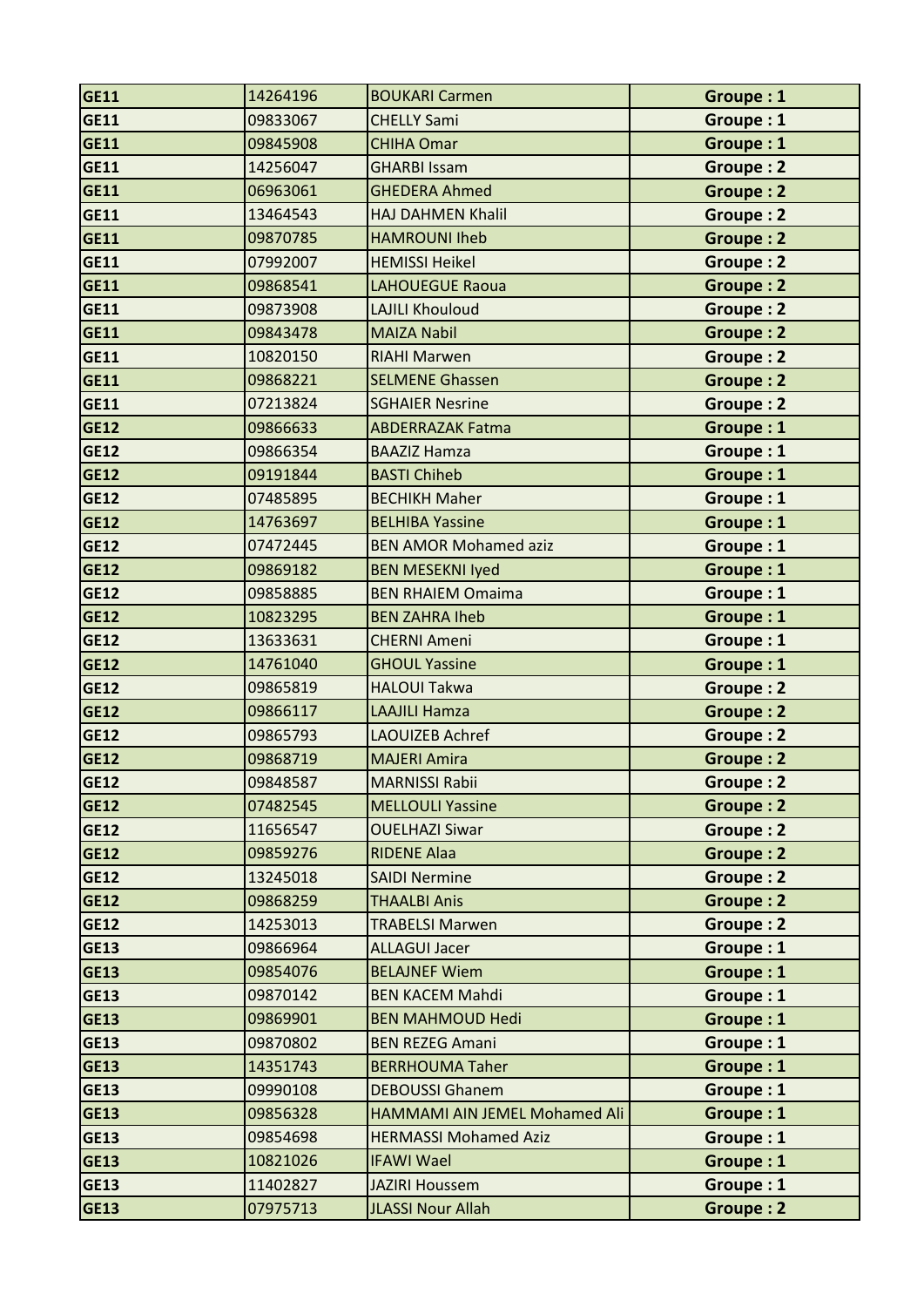| <b>GE13</b> | 09631694 | <b>MAACHA Ameni</b>           | Groupe: 2        |
|-------------|----------|-------------------------------|------------------|
| <b>GE13</b> | 09868843 | <b>MILIANI Cherif</b>         | <b>Groupe: 2</b> |
| <b>GE13</b> | 09860867 | <b>MLAYEH Cyrine</b>          | Groupe: 2        |
| <b>GE13</b> | 07190941 | <b>MTIRAOUI Anouar</b>        | <b>Groupe: 2</b> |
| <b>GE13</b> | 14304536 | <b>REBEI Sabrine</b>          | <b>Groupe: 2</b> |
| <b>GE13</b> | 09860328 | <b>RIDENE Asma</b>            | <b>Groupe: 2</b> |
| <b>GE13</b> | 13634258 | <b>SAMAALI Eya</b>            | Groupe: 2        |
| <b>GE13</b> | 09867295 | <b>WALHA Hamdi</b>            | <b>Groupe: 2</b> |
| <b>GE13</b> | 09853000 | YOUSSEF Hamza                 | Groupe: 2        |
| <b>GE13</b> | 09871996 | <b>ZHIOUA Ines</b>            | Groupe: 2        |
| <b>GE14</b> | 09858570 | <b>AMMAR Elyes</b>            | Groupe: 1        |
| <b>GE14</b> | 13632803 | <b>AYARI Mohamed Amine</b>    | Groupe: 1        |
| <b>GE14</b> | 13633334 | <b>BEN ALAYA Rihab</b>        | Groupe: 1        |
| <b>GE14</b> | 09872209 | <b>BEN AMMAR Youssef</b>      | Groupe: 1        |
| <b>GE14</b> | 09865232 | <b>BEN AMOR Amal</b>          | Groupe: 1        |
| <b>GE14</b> | 11395485 | <b>BENNOUR Zaied</b>          | Groupe: 1        |
| <b>GE14</b> | 10821448 | <b>BEY Jihed Edinne</b>       | Groupe: 1        |
| <b>GE14</b> | 09857017 | <b>BOUAZIZI Yassine</b>       | Groupe: 1        |
| <b>GE14</b> | 09628141 | <b>BOURAOUI Arij</b>          | Groupe: 1        |
| <b>GE14</b> | 13014093 | <b>DABOUSSI Wassim</b>        | Groupe: 1        |
| <b>GE14</b> | 09873462 | <b>FEHRI Ahmed</b>            | Groupe: 1        |
| <b>GE14</b> | 09857987 | <b>FENNIRA Hmida Hamza</b>    | Groupe: 1        |
| <b>GE14</b> | 09868339 | <b>GARALI Mohamed Yassine</b> | Groupe: 2        |
| <b>GE14</b> | 09839436 | <b>GUEMBRI Anas</b>           | <b>Groupe: 2</b> |
| <b>GE14</b> | 09842314 | <b>HADDAD Sahbi</b>           | Groupe: 2        |
| <b>GE14</b> | 09199519 | <b>JLASSI Malek</b>           | <b>Groupe: 2</b> |
| <b>GE14</b> | 09854715 | <b>KABTNI Hedi</b>            | Groupe: 2        |
| <b>GE14</b> | 09868508 | <b>MANSOUR Ibtihel</b>        | <b>Groupe: 2</b> |
| <b>GE14</b> | 13474853 | <b>MHAMDI Ahmed</b>           | Groupe: 2        |
| <b>GE14</b> | 15005408 | <b>MOKNI Oumaima</b>          | Groupe: 2        |
| <b>GE14</b> | 12685207 | <b>NAJLAOUI Khalil</b>        | Groupe: 2        |
| <b>GE14</b> | 09836231 | <b>SAIDI Houssem</b>          | Groupe: 2        |
| <b>GE14</b> | 09868914 | <b>TOUHAMI Aicha</b>          | Groupe: 2        |
| <b>GE14</b> | 09865873 | ZIADI Jawaher                 | Groupe: 2        |
| <b>GE15</b> | 07220568 | <b>ABBESSI Wassim</b>         | Groupe: 1        |
| <b>GE15</b> | 14303535 | <b>ALBEHI Nourhen</b>         | Groupe: 1        |
| <b>GE15</b> | 13455183 | <b>BATTIKH Abdesslem</b>      | Groupe: 1        |
| <b>GE15</b> | 09872882 | <b>BEL HAJ YAHYA Omar</b>     | Groupe: 1        |
| <b>GE15</b> | 11403731 | <b>BEN ABDERRAZEK Tijani</b>  | Groupe: 1        |
| <b>GE15</b> | 09931875 | <b>BEN DRISSIA Chiheb</b>     | Groupe: 1        |
| <b>GE15</b> | 09863609 | <b>BEN ISMAIL Marwen</b>      | Groupe: 1        |
| <b>GE15</b> | 10820232 | <b>BEN KHSIB Mohamed</b>      | Groupe: 1        |
| <b>GE15</b> | 09855177 | <b>BENSIB Amal</b>            | Groupe: 1        |
| <b>GE15</b> | 09718998 | <b>CHRAIET Brahim</b>         | Groupe: 1        |
| <b>GE15</b> | 09827882 | <b>DAAS Farah</b>             | Groupe: 1        |
| <b>GE15</b> | 09858525 | <b>DHAHRI Farah</b>           | Groupe: 1        |
| <b>GE15</b> | 09868585 | <b>EL GHOUL Ghazi</b>         | Groupe: 2        |
| <b>GE15</b> | 09857490 | <b>ELABED Amir</b>            | Groupe: 2        |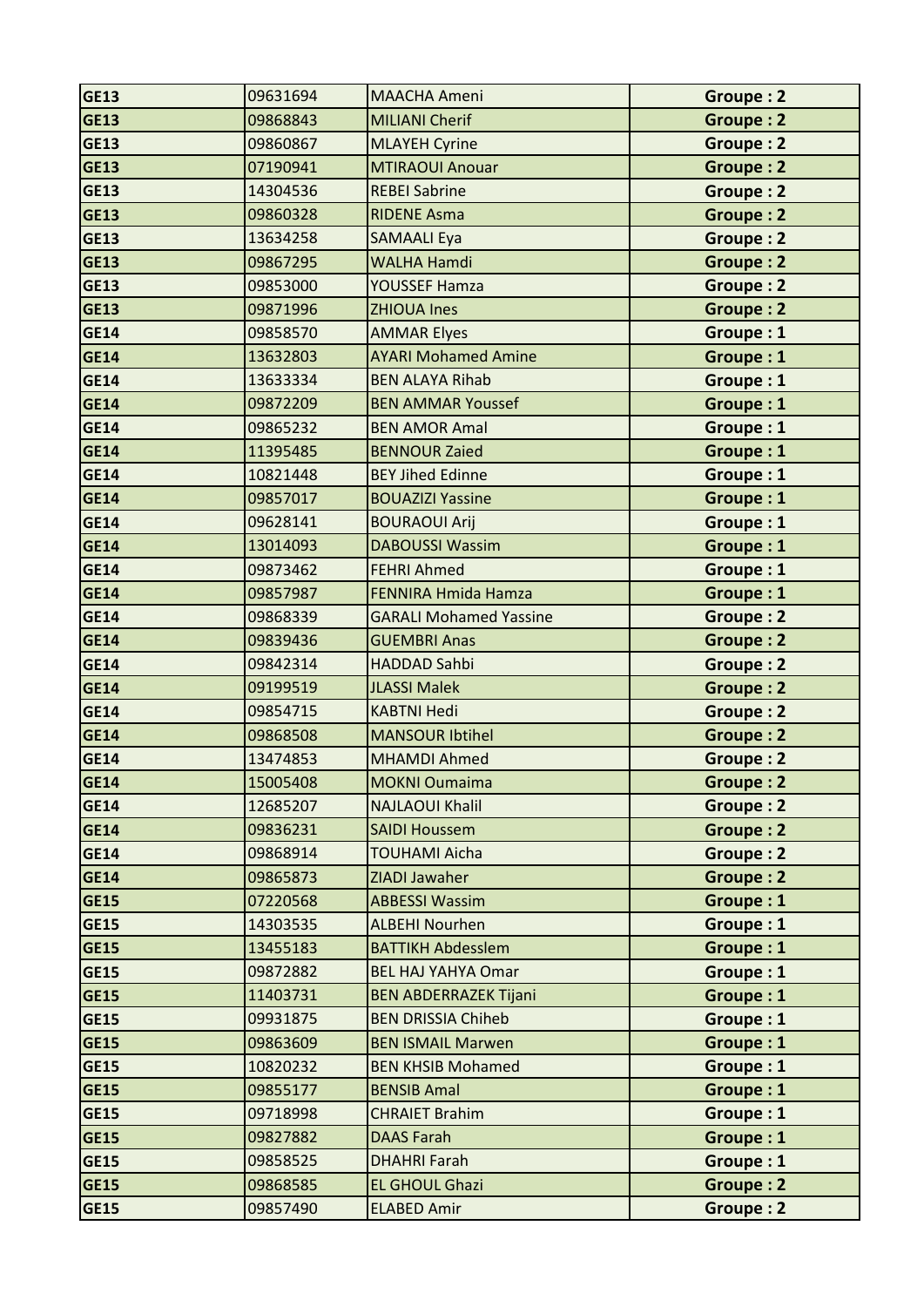| <b>GE15</b> | 09848103 | <b>GANA Ala Eddine</b>        | <b>Groupe: 2</b> |
|-------------|----------|-------------------------------|------------------|
| <b>GE15</b> | 09850577 | <b>GUEDICHE Rabii</b>         | <b>Groupe: 2</b> |
| <b>GE15</b> | 13629763 | <b>HAFSOUNI Omar</b>          | Groupe: 2        |
| <b>GE15</b> | 09829209 | <b>HALI Serine</b>            | Groupe: 2        |
| <b>GE15</b> | 10808333 | <b>HAMMAMI Mohamed</b>        | <b>Groupe: 2</b> |
| <b>GE15</b> | 13474478 | <b>MARZOUGUI Elyess</b>       | <b>Groupe: 2</b> |
| <b>GE15</b> | 09848139 | <b>MATHLOUTHI Mokhtar</b>     | <b>Groupe: 2</b> |
| <b>GE15</b> | 07486927 | <b>MKADEM Abdelkader</b>      | Groupe: 2        |
| <b>GE15</b> | 12682407 | RAHMOUNI Majdi                | <b>Groupe: 2</b> |
| <b>GM11</b> | 13634617 | <b>AYARI Maher</b>            | Groupe: 1        |
| <b>GM11</b> | 13476214 | <b>BEDHIAF Ibtissem</b>       | Groupe: 1        |
| <b>GM11</b> | 09861202 | <b>BEL HAJ AMOR Youssef</b>   | Groupe: 1        |
| <b>GM11</b> | 14764283 | <b>BEN ALI Takwa</b>          | Groupe: 1        |
| <b>GM11</b> | 14304094 | <b>BOUHALI Mouhanned</b>      | Groupe: 1        |
| <b>GM11</b> | 14305891 | <b>CHAABANI Ali</b>           | Groupe: 1        |
| <b>GM11</b> | 09997746 | <b>CHEBBI Ahmed</b>           | Groupe: 1        |
| <b>GM11</b> | 13634695 | <b>CHERICHI Ahmed</b>         | Groupe: 1        |
| <b>GM11</b> | 09849989 | <b>ELGHOUL Nabil</b>          | Groupe: 1        |
| <b>GM11</b> | 11392176 | <b>FRAJ Oussema</b>           | Groupe: 1        |
| <b>GM11</b> | 14301646 | <b>GHANMI Houssem</b>         | Groupe: 1        |
| <b>GM11</b> | 09935613 | <b>HAMMAMI Omar</b>           | Groupe: 1        |
| <b>GM11</b> | 06991181 | <b>HAMMOUDA Khaled</b>        | Groupe: 1        |
| <b>GM11</b> | 13633546 | <b>HAWAMI Marouen</b>         | Groupe: 1        |
| <b>GM11</b> | 11083059 | <b>HENTATI Abdelhamid</b>     | Groupe: 2        |
| <b>GM11</b> | 14264571 | <b>HOIMDI Iheb</b>            | <b>Groupe: 2</b> |
| <b>GM11</b> | 11941357 | <b>KAABI Med Aymen</b>        | Groupe: 2        |
| <b>GM11</b> | 05499966 | <b>KHALDI Seifeddine</b>      | Groupe: 2        |
| <b>GM11</b> | 11615444 | <b>MOUSABHI Mohamed Dhia</b>  | Groupe: 2        |
| <b>GM11</b> | 13467014 | <b>NAJEH Mohamed</b>          | <b>Groupe: 2</b> |
| GM11        | 09630858 | NEMLEGHUI Mehdi               | <b>Groupe: 2</b> |
| <b>GM11</b> | 09859860 | <b>RAIS Hedi</b>              | Groupe: 2        |
| <b>GM11</b> | 11396869 | <b>SAYARI Sami</b>            | Groupe: 2        |
| <b>GM11</b> | 09941016 | <b>SMII Mohammed Amine</b>    | Groupe: 2        |
| <b>GM11</b> | 11396407 | <b>SOULI Mohamed Amine</b>    | Groupe: 2        |
| <b>GM11</b> | 09622138 | <b>TAYARI Iskander</b>        | Groupe: 2        |
| <b>GM11</b> | 13256122 | <b>ZAHMOULI Mohamed Amine</b> | Groupe: 2        |
| <b>GM12</b> | 07221136 | <b>AMEUR Mohamed Amine</b>    | Groupe: 1        |
| <b>GM12</b> | 14350472 | <b>AZLOUK Ahmed</b>           | Groupe: 1        |
| <b>GM12</b> | 09867003 | <b>BALAI Ibrahim</b>          | Groupe: 1        |
| <b>GM12</b> | 07224443 | <b>BEN AMOR Ghassen</b>       | Groupe: 1        |
| <b>GM12</b> | 09861569 | <b>BEN BRAHIM Oussema</b>     | Groupe: 1        |
| <b>GM12</b> | 09870439 | <b>BEN JANNET Ghaya</b>       | Groupe: 1        |
| <b>GM12</b> | 09197465 | <b>BEN MANSOUR Foued</b>      | Groupe: 1        |
| <b>GM12</b> | 14765368 | <b>BEN SLIMEN Motez</b>       | Groupe: 1        |
| <b>GM12</b> | 09845719 | <b>BENSALEM Zeid</b>          | Groupe: 1        |
| <b>GM12</b> | 09866020 | <b>BOUHRIRA Oumaima</b>       | Groupe: 1        |
| <b>GM12</b> | 07485418 | <b>DIMASSI Mohamed Salim</b>  | Groupe: 1        |
| <b>GM12</b> | 09929256 | <b>FERCHICHI Omran</b>        | Groupe: 1        |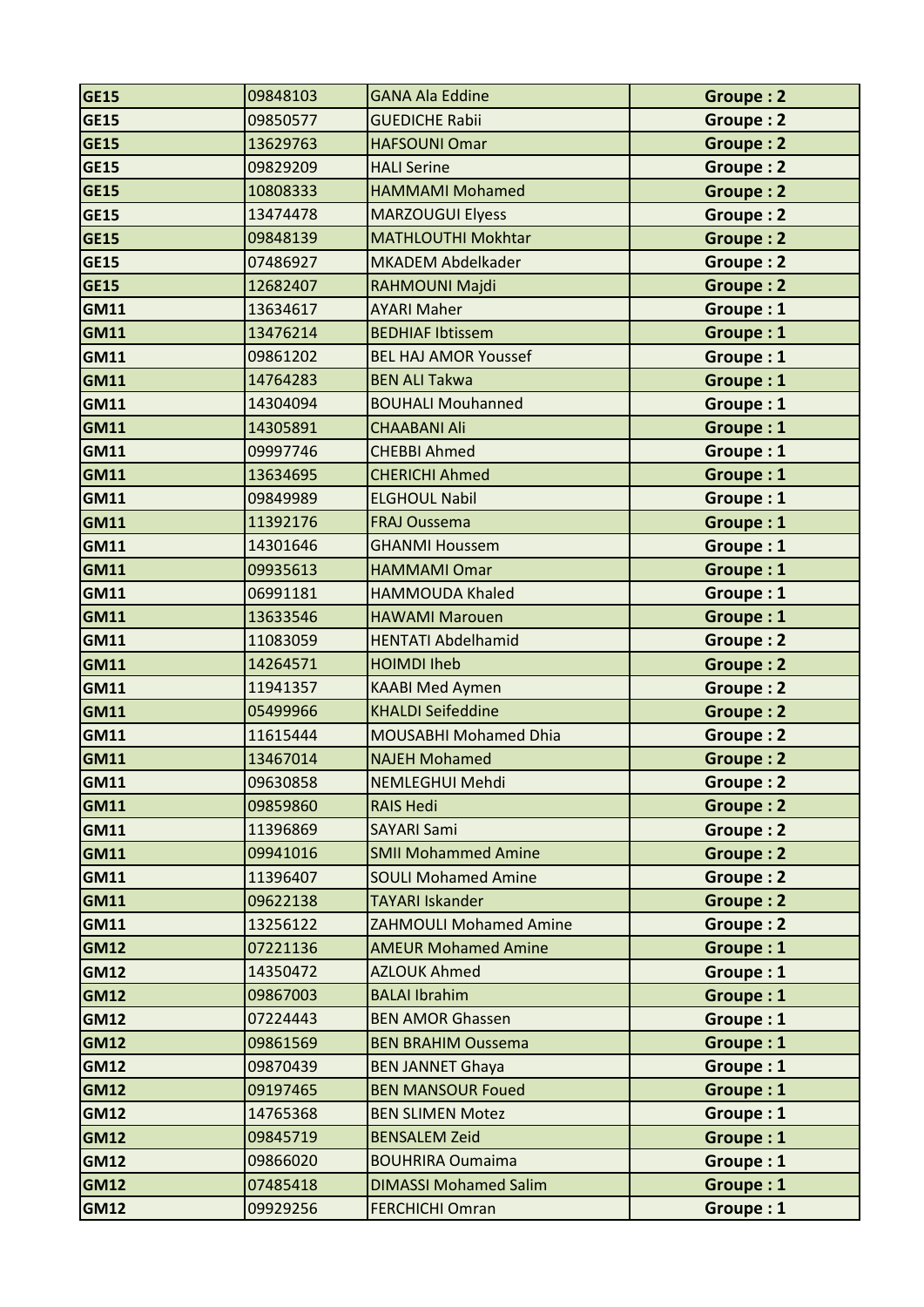| <b>GM12</b> | 13634082 | <b>GHZAIEL Wadii</b>          | Groupe: 1        |
|-------------|----------|-------------------------------|------------------|
| <b>GM12</b> | 09843562 | <b>GUENNI Mohamed</b>         | Groupe: 1        |
| <b>GM12</b> | 11402244 | <b>JALLELI Abdelkader</b>     | Groupe: 1        |
| <b>GM12</b> | 09627511 | <b>LAHMAR Houssem Eddine</b>  | Groupe: 1        |
| <b>GM12</b> | 14307296 | <b>LAMOUCHI Mouhamed</b>      | <b>Groupe: 2</b> |
| <b>GM12</b> | 09855531 | <b>MAGHREBI Nidhal</b>        | Groupe: 2        |
| <b>GM12</b> | 09870392 | <b>MAHDHI Rihab</b>           | <b>Groupe: 2</b> |
| <b>GM12</b> | 09834529 | <b>MANAI Bilel</b>            | Groupe: 2        |
| <b>GM12</b> | 10823084 | <b>MARZOUKI Wadie</b>         | Groupe: 2        |
| <b>GM12</b> | 12804997 | <b>MHADHBI Mohamed amine</b>  | Groupe: 2        |
| <b>GM12</b> | 09871669 | <b>SLAMA Nada</b>             | <b>Groupe: 2</b> |
| <b>GM12</b> | 09827008 | <b>TEBENNE Sadok</b>          | Groupe: 2        |
| <b>GM12</b> | 11404969 | <b>TORKHANI Mouheb</b>        | Groupe: 2        |
| <b>GM12</b> | 14765453 | <b>TRIKI Mohamed Rafik</b>    | <b>Groupe: 2</b> |
| <b>GM12</b> | 09934392 | <b>ZAKRAOUI Mohamed</b>       | <b>Groupe: 2</b> |
| <b>GM12</b> | 09865628 | <b>ZID Seifeddine</b>         | <b>Groupe: 2</b> |
| <b>GM12</b> | 13014632 | <b>ZRIBA Salma</b>            | Groupe: 2        |
| <b>GM12</b> | 09826881 | (Dérog)_BEN SHAK Hamza        | Groupe: 2        |
| <b>GM12</b> | 11029405 | (Dérog)_TOUMI Iskander        | <b>Groupe: 2</b> |
| <b>GM13</b> | 09938769 | <b>ABIDELLI Mohamed</b>       | Groupe: 1        |
| <b>GM13</b> | 09934266 | <b>BEN MABROUK Dhia</b>       | Groupe: 1        |
| <b>GM13</b> | 07220838 | <b>BEN MOUSSA Majdi</b>       | Groupe: 1        |
| <b>GM13</b> | 09821601 | <b>BEN SALEM Mohamed</b>      | Groupe: 1        |
| <b>GM13</b> | 09810148 | <b>BOUZRATI Mohamed Hedi</b>  | Groupe: 1        |
| <b>GM13</b> | 13634549 | <b>CHEMKHI Amer</b>           | Groupe: 1        |
| <b>GM13</b> | 09628677 | <b>DAFFEF Haythem</b>         | Groupe: 1        |
| <b>GM13</b> | 06977594 | <b>ELBEZI Mohamed elhedi</b>  | Groupe: 1        |
| <b>GM13</b> | 09828565 | <b>FERJANI Ahmed</b>          | Groupe: 1        |
| <b>GM13</b> | 09858616 | <b>GRICH Oussama</b>          | Groupe: 1        |
| <b>GM13</b> | 09860105 | <b>HADDAD Tarek Aziz</b>      | Groupe: 1        |
| <b>GM13</b> | 09197668 | <b>HANNEFI Mohamed aziz</b>   | Groupe: 1        |
| <b>GM13</b> | 09862910 | <b>IBN ELLAHERICH Wael</b>    | Groupe: 1        |
| <b>GM13</b> | 07481621 | JAMMAZI Wael                  | Groupe: 1        |
| <b>GM13</b> | 09630521 | <b>JRIDI Ameni</b>            | Groupe: 2        |
| <b>GM13</b> | 09854865 | <b>KECHICH Fares</b>          | Groupe: 2        |
| <b>GM13</b> | 09866411 | <b>KHENINE Nour</b>           | Groupe: 2        |
| <b>GM13</b> | 14305627 | <b>MELKI Mohamed Hedi</b>     | Groupe: 2        |
| <b>GM13</b> | 09858601 | <b>NECHI Youssef</b>          | Groupe: 2        |
| <b>GM13</b> | 07226914 | <b>OUNI Mohamed Amin</b>      | Groupe: 2        |
| <b>GM13</b> | 09870971 | <b>REFAI Skander</b>          | Groupe: 2        |
| <b>GM13</b> | 09856177 | <b>SAMMOUD Mohamed khalil</b> | Groupe: 2        |
| <b>GM13</b> | 07224629 | <b>SOLTANI Yassine</b>        | Groupe: 2        |
| <b>GM13</b> | 09982411 | <b>TEBEII Karam</b>           | Groupe: 2        |
| <b>GM13</b> | 12809935 | <b>TOUZRI Yassine</b>         | Groupe: 2        |
| <b>GM13</b> | 09864974 | <b>ZGOLLI Mohamed</b>         | Groupe: 2        |
| <b>GM13</b> | 09870343 | <b>ZIADI Ahmed</b>            | Groupe: 2        |
| <b>GM14</b> | 13013573 | <b>ARFAOUI Bilel</b>          | Groupe: 1        |
| <b>GM14</b> | 09836462 | <b>BEN ABDALLAH Zeid</b>      | Groupe: 1        |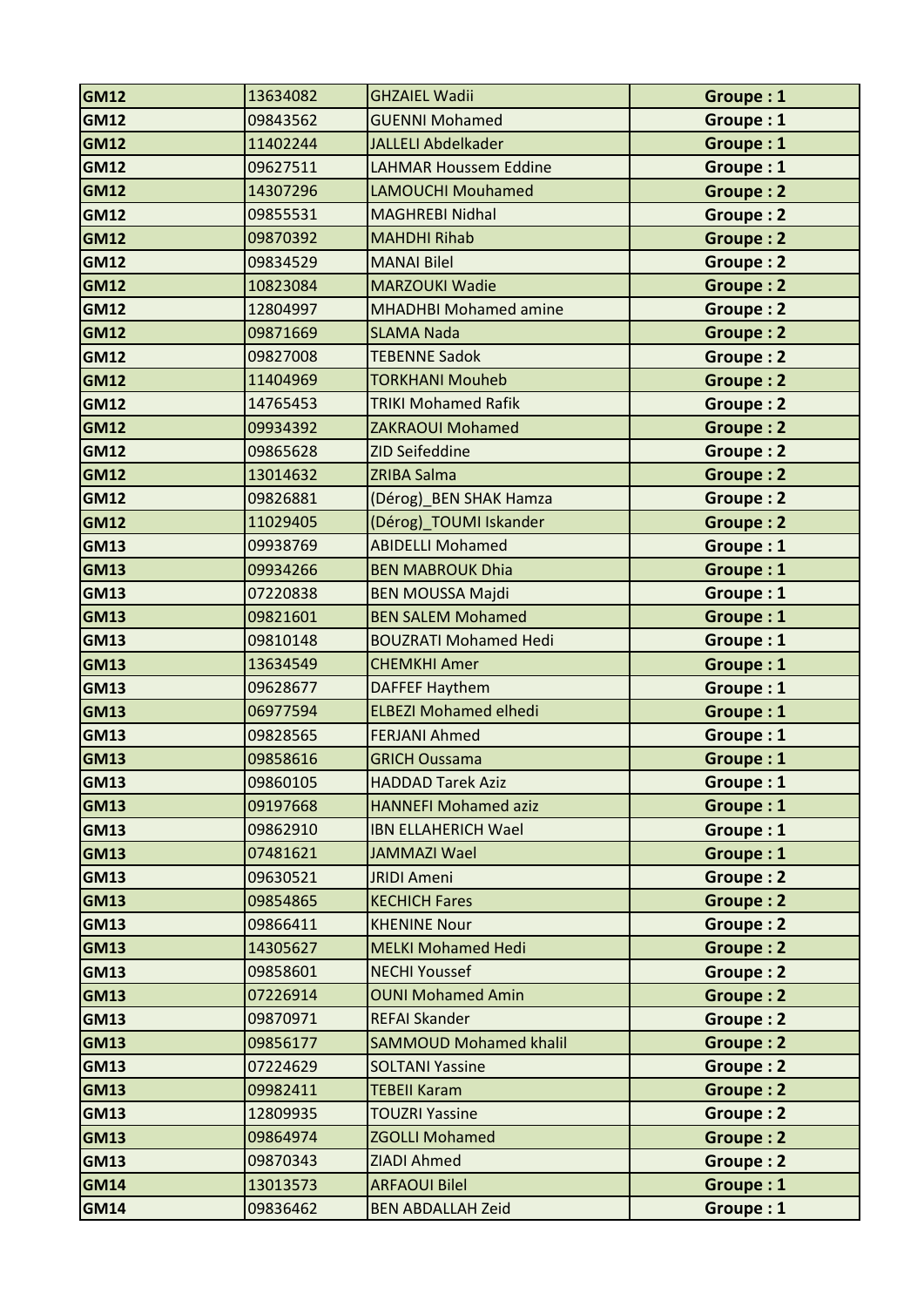| <b>GM14</b> | 09860402 | <b>BEN ROMDHANE Mahmoud</b>       | Groupe: 1        |
|-------------|----------|-----------------------------------|------------------|
| <b>GM14</b> | 09861889 | <b>BEN SLIMENE Iskander</b>       | Groupe: 1        |
| <b>GM14</b> | 11400367 | <b>BENZARTI Ali</b>               | Groupe: 1        |
| <b>GM14</b> | 07982859 | <b>BOUKARI Souhail</b>            | Groupe: 1        |
| <b>GM14</b> | 09847454 | <b>BOUZAYENE Kais</b>             | Groupe: 1        |
| <b>GM14</b> | 07487957 | <b>CHAANBI Ahmed Amine</b>        | Groupe: 1        |
| <b>GM14</b> | 09846355 | <b>CHEHIDA Khalil</b>             | Groupe: 1        |
| <b>GM14</b> | 09856960 | <b>CHENNOUFI Mohamed mustapha</b> | Groupe: 1        |
| <b>GM14</b> | 13633990 | <b>CHERNI Chaima</b>              | Groupe: 1        |
| <b>GM14</b> | 09856587 | <b>DRIDI Amer</b>                 | Groupe: 1        |
| <b>GM14</b> | 07989372 | <b>HASNI Aya</b>                  | Groupe: 1        |
| <b>GM14</b> | 09844769 | <b>JANDOUBI Khaled</b>            | Groupe: 2        |
| <b>GM14</b> | 09870508 | <b>KHMAKHEM Ahmed</b>             | Groupe: 2        |
| <b>GM14</b> | 09859384 | <b>KOCHKACHE Abdessalem</b>       | <b>Groupe: 2</b> |
| <b>GM14</b> | 07213661 | <b>LASMAR Ahmed</b>               | <b>Groupe: 2</b> |
| <b>GM14</b> | 09859524 | <b>MEDDEB Rafik</b>               | Groupe: 2        |
| <b>GM14</b> | 12679426 | <b>MOULEHI Skander</b>            | Groupe: 2        |
| <b>GM14</b> | 09823766 | <b>NAILI Ahmed</b>                | <b>Groupe: 2</b> |
| <b>GM14</b> | 09624871 | <b>RAHALI Arbi</b>                | Groupe: 2        |
| <b>GM14</b> | 09850178 | <b>SOMAI Ghassen</b>              | <b>Groupe: 2</b> |
| <b>GM14</b> | 09869927 | <b>TAJOURI Amina</b>              | <b>Groupe: 2</b> |
| <b>GM14</b> | 13606855 | <b>TALBI Nidhal</b>               | Groupe: 2        |
| <b>GM14</b> | 11404534 | <b>TAYACHI Ahmed Amine</b>        | <b>Groupe: 2</b> |
| <b>GM14</b> | 12828639 | <b>ZAGHMI Ghassen</b>             | Groupe: 2        |
| <b>GM15</b> | 11091355 | <b>ABID Mohamed Amin</b>          | Groupe: 1        |
| <b>GM15</b> | 10820096 | <b>AISSAOUI Saifeddine</b>        | Groupe: 1        |
| <b>GM15</b> | 07992196 | <b>AZIZI Mohamed Jalel</b>        | Groupe: 1        |
| <b>GM15</b> | 09867443 | <b>BEN HAMOUDA Khalil</b>         | Groupe: 1        |
| <b>GM15</b> | 12822304 | <b>BEN YOUSSEF Oussama</b>        | Groupe: 1        |
| GM15        | 13468672 | <b>BEN ZEKRI Ahmed</b>            | <b>Groupe: 1</b> |
| <b>GM15</b> | 13474976 | <b>BETTINE Hamdi</b>              | Groupe: 1        |
| <b>GM15</b> | 09863380 | <b>CHABBOUH Mehdi</b>             | Groupe: 1        |
| <b>GM15</b> | 09836031 | <b>CHAKROUN Hedi</b>              | Groupe: 1        |
| <b>GM15</b> | 14306708 | <b>DASSI Oussama</b>              | Groupe: 1        |
| <b>GM15</b> | 09859333 | <b>DRIDI Mohamed</b>              | Groupe: 1        |
| <b>GM15</b> | 09869691 | <b>ELKAMEL Achref</b>             | Groupe: 1        |
| <b>GM15</b> | 09841885 | <b>ESSID Mohamed rafik</b>        | Groupe: 1        |
| <b>GM15</b> | 09841733 | <b>GHIDHAOUI Fakhri Ddine</b>     | Groupe: 1        |
| <b>GM15</b> | 09869966 | <b>HAKEM Ons</b>                  | Groupe: 2        |
| <b>GM15</b> | 09851974 | <b>HAMROUNI Walid</b>             | <b>Groupe: 2</b> |
| <b>GM15</b> | 09838834 | <b>HARRABI Jesser</b>             | <b>Groupe: 2</b> |
| <b>GM15</b> | 13455237 | <b>KERKENI Iheb</b>               | Groupe: 2        |
| <b>GM15</b> | 07992003 | <b>MLOUKI Sana</b>                | Groupe: 2        |
| <b>GM15</b> | 09868924 | <b>REBAI Arij</b>                 | Groupe: 2        |
| <b>GM15</b> | 14264216 | <b>REZGUI Hamza</b>               | Groupe: 2        |
| <b>GM15</b> | 09710999 | <b>SHILI Mahamed Tawfik</b>       | Groupe: 2        |
| <b>GM15</b> | 09934975 | <b>TAALLAH Sihem</b>              | Groupe: 2        |
| <b>GM15</b> | 13631082 | <b>TRAIA Yassine</b>              | Groupe: 2        |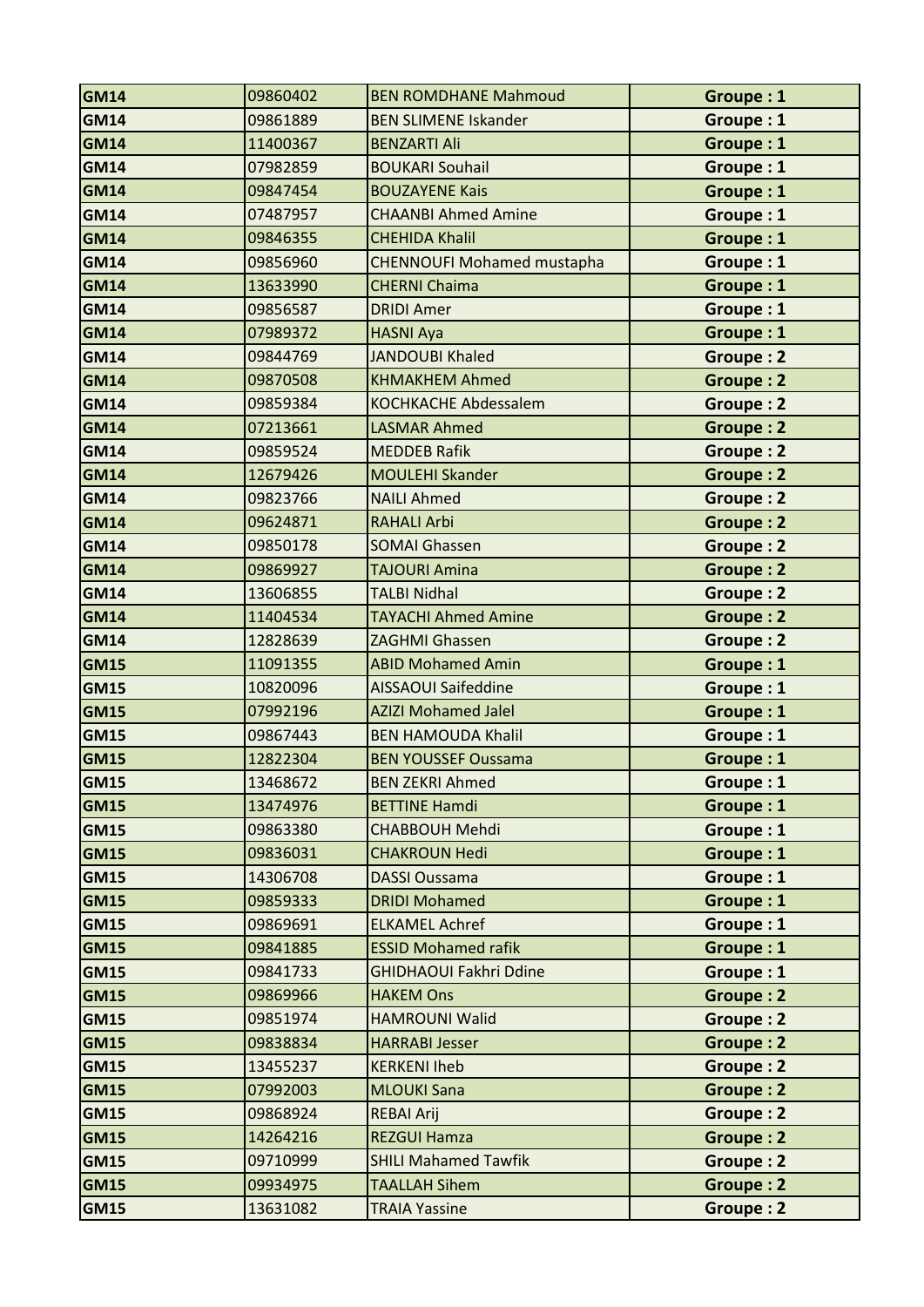| <b>GM15</b> | 09873709 | YAHYAOUI Mourad              | Groupe: 2        |
|-------------|----------|------------------------------|------------------|
| <b>GM15</b> | 09846738 | <b>ZITARI Ghazi</b>          | <b>Groupe: 2</b> |
| <b>GM15</b> | 09180851 | (Dérog)_ADDA Montassar       | <b>Groupe: 2</b> |
| <b>TI11</b> | 07186531 | <b>AMMARI Malek</b>          | Groupe: 1        |
| <b>TI11</b> | 09869272 | <b>ATAALLAH Haythem</b>      | Groupe: 1        |
| <b>TI11</b> | 09846195 | <b>BARHOUMI Marwen</b>       | Groupe: 1        |
| <b>TI11</b> | 09842093 | <b>BARHOUMI Oussama</b>      | Groupe: 1        |
| TI11        | 09854490 | <b>BEN ABDALLAH khouloud</b> | Groupe: 1        |
| <b>TI11</b> | 09853568 | <b>BEN BRAHIM Ala Eddine</b> | Groupe: 1        |
| <b>TI11</b> | 09865484 | <b>BEN FKIH Feriel</b>       | Groupe: 1        |
| <b>TI11</b> | 09853240 | <b>BEN HMIDA Oussama</b>     | Groupe: 1        |
| <b>TI11</b> | 09869081 | <b>BENHAJ Aya</b>            | Groupe: 1        |
| <b>TI11</b> | 09866307 | <b>BETTAIEB Yosra</b>        | Groupe: 1        |
| TI11        | 06594422 | <b>BOUBAKRI Amel</b>         | Groupe: 1        |
| <b>TI11</b> | 09855499 | <b>DAKNOU Mariem</b>         | Groupe: 1        |
| <b>TI11</b> | 09872922 | <b>FATHALLI Khalil</b>       | Groupe: 1        |
| <b>TI11</b> | 09871792 | <b>HADJ SEDDIK Sarra</b>     | Groupe: 1        |
| <b>TI11</b> | 09868350 | <b>HSSINE Wiem</b>           | Groupe: 1        |
| TI11        | 06586582 | <b>HWIDEG Mongi</b>          | Groupe: 2        |
| <b>TI11</b> | 09871163 | <b>IBN ROMDHANE Amani</b>    | <b>Groupe: 2</b> |
| <b>TI11</b> | 09838693 | <b>JLALI Maissa</b>          | <b>Groupe: 2</b> |
| <b>TI11</b> | 09630455 | <b>JUINI Shayma</b>          | <b>Groupe: 2</b> |
| <b>TI11</b> | 09870851 | <b>LEMJID Houssem Eddine</b> | <b>Groupe: 2</b> |
| <b>TI11</b> | 09852907 | <b>MANSOURI Mohamed Hedi</b> | Groupe: 2        |
| <b>TI11</b> | 09844876 | M'HALLA Islam                | Groupe: 2        |
| <b>TI11</b> | 09843485 | <b>MOUJEHAD Ines</b>         | <b>Groupe: 2</b> |
| <b>TI11</b> | 09825809 | NAOUARA Hedi                 | Groupe: 2        |
| <b>TI11</b> | 09863508 | <b>SASSI Wissem</b>          | Groupe: 2        |
| <b>TI11</b> | 09351845 | <b>SLITI Youssef</b>         | Groupe: 2        |
| TI11        | 15005922 | <b>TAGHLET Hamza</b>         | <b>Groupe: 2</b> |
| TI11        | 09833905 | (Dérog) BEN HASSINE Ahmed    | Groupe: 2        |
| <b>TI11</b> | 10814001 | (Dérog) BOUKHARI Houssem     | Groupe: 2        |
| <b>TI12</b> | 09841107 | <b>AMIRA Mohamed Amine</b>   | Groupe: 1        |
| <b>TI12</b> | 09845092 | <b>BEN ABBES Jihed</b>       | Groupe: 1        |
| <b>TI12</b> | 09853797 | <b>BEN ABDALLAH Achref</b>   | Groupe: 1        |
| <b>TI12</b> | 09857750 | <b>BEN CHEIKH Asma</b>       | Groupe: 1        |
| <b>TI12</b> | 04943450 | <b>BEN SMIDA Chaker</b>      | Groupe: 1        |
| <b>TI12</b> | 09855039 | <b>BEN YOUNES Rana</b>       | Groupe: 1        |
| <b>TI12</b> | 09868888 | <b>BERRIMA Mohamed Amine</b> | Groupe: 1        |
| <b>TI12</b> | 09868848 | <b>BOUSSETTA Nour</b>        | Groupe: 1        |
| <b>TI12</b> | 13476614 | <b>FRIAA Ikram</b>           | Groupe: 1        |
| TI12        | 09867646 | <b>HADDAD Oumaima</b>        | Groupe: 1        |
| <b>TI12</b> | 09857333 | <b>JANDOUBI Ali</b>          | Groupe: 1        |
| <b>TI12</b> | 09844797 | <b>LATRECH Ahmed</b>         | Groupe: 1        |
| <b>TI12</b> | 09872092 | <b>LOUHICHI Ines</b>         | Groupe: 1        |
| <b>TI12</b> | 09840185 | <b>MAJDOUB Ghassen</b>       | Groupe: 2        |
| <b>TI12</b> | 11397255 | MEZZI Yahya                  | <b>Groupe: 2</b> |
| <b>TI12</b> | 09858697 | <b>MHADHBI Wael</b>          | Groupe: 2        |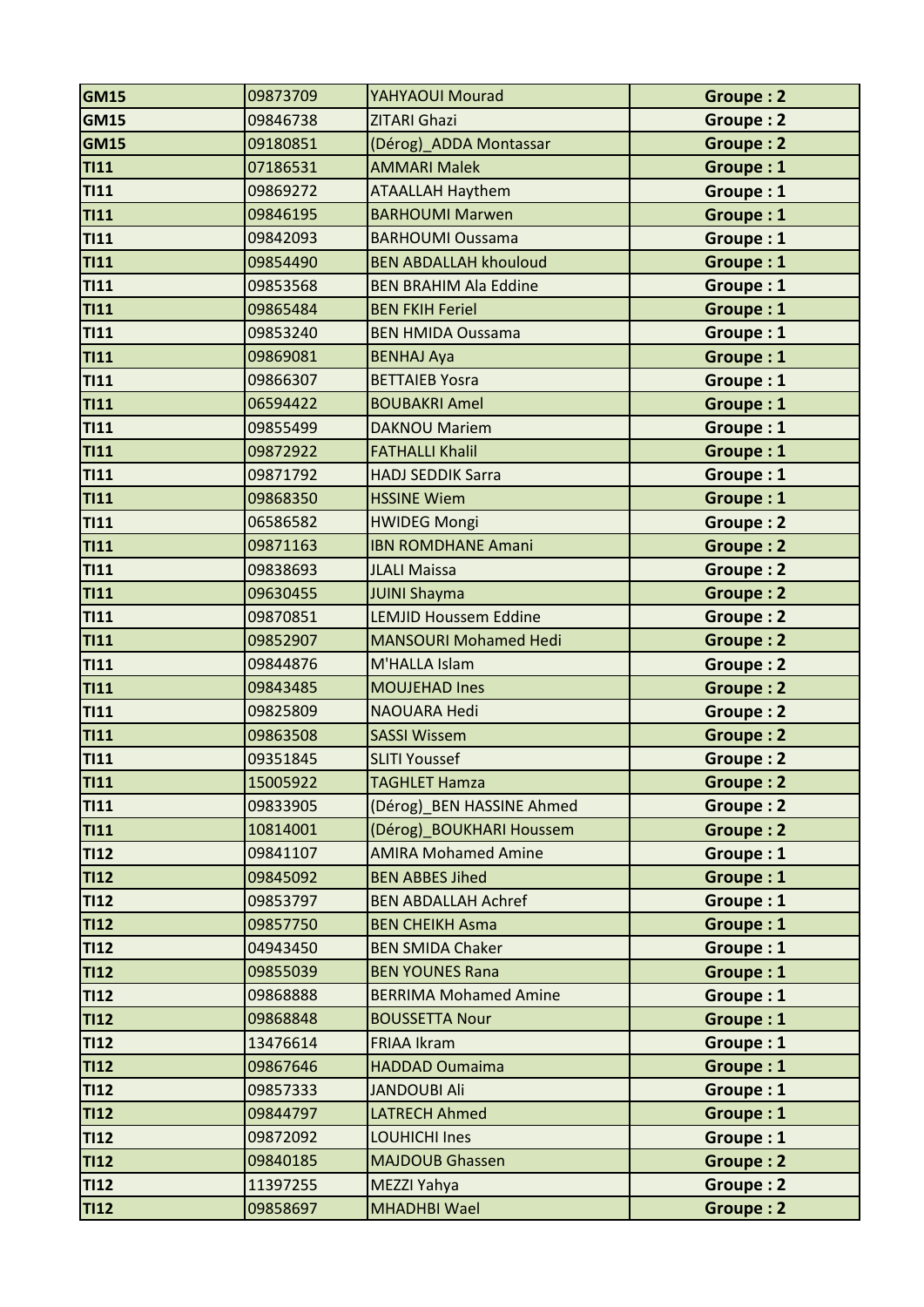| <b>TI12</b> | 11401366 | <b>SAIDANI Mohamed Amine</b>       | Groupe: 2        |
|-------------|----------|------------------------------------|------------------|
| <b>TI12</b> | 09870897 | <b>SASSI Yassmine</b>              | Groupe: 2        |
| <b>TI12</b> | 09869562 | <b>SELLAMI Emna</b>                | Groupe: 2        |
| <b>TI12</b> | 09870383 | <b>SELMENE Ayoub</b>               | <b>Groupe: 2</b> |
| <b>TI12</b> | 09852753 | <b>TAALLAH Mohamed</b>             | <b>Groupe: 2</b> |
| <b>TI12</b> | 09872392 | <b>TLATLI Haythem</b>              | <b>Groupe: 2</b> |
| <b>TI12</b> | 09854785 | <b>ZAABI Imen</b>                  | Groupe: 2        |
| <b>TI12</b> | 09868254 | <b>ZEMNI Ibtihel</b>               | Groupe: 2        |
| <b>TI12</b> | 09832157 | (Dérog)_DAHMANI Marwa              | Groupe: 2        |
| <b>TI12</b> | 09518526 | (Dérog) TRABELSI Mariem            | <b>Groupe: 2</b> |
| <b>TI13</b> | 09621205 | <b>ABASSI Akram</b>                | Groupe: 1        |
| <b>TI13</b> | 11655312 | <b>ABDELAALI Mariem</b>            | Groupe: 1        |
| <b>TI13</b> | 09868476 | <b>ABDELKALAK Badii</b>            | Groupe: 1        |
| <b>TI13</b> | 07488001 | <b>ACHECH Khaled</b>               | Groupe: 1        |
| <b>TI13</b> | 09859844 | <b>AISSA Mariem</b>                | Groupe: 1        |
| <b>TI13</b> | 14264573 | <b>AOUACHRI Amna</b>               | Groupe: 1        |
| <b>TI13</b> | 09868556 | <b>BEL FEKIH Maissa</b>            | Groupe: 1        |
| <b>TI13</b> | 09847480 | <b>BEN FATHALLAH Nourchene</b>     | Groupe: 1        |
| <b>TI13</b> | 09871713 | <b>BEN MAAOUIA Amira</b>           | Groupe: 1        |
| <b>TI13</b> | 07985113 | <b>BLAITI Fatma</b>                | Groupe: 1        |
| <b>TI13</b> | 13467569 | <b>BOUABIDI Issam</b>              | Groupe: 1        |
| <b>TI13</b> | 09853564 | <b>BOUHOUCH Firas</b>              | Groupe: 1        |
| <b>TI13</b> | 07227755 | <b>BOUKHRIS Nabila</b>             | Groupe: 1        |
| <b>TI13</b> | 09857909 | <b>BOUSLAMA Rania</b>              | Groupe: 2        |
| <b>TI13</b> | 09857258 | <b>CHABBAH Yasmine</b>             | <b>Groupe: 2</b> |
| <b>TI13</b> | 07215790 | <b>CHAOUACHI Eya</b>               | <b>Groupe: 2</b> |
| <b>TI13</b> | 13250936 | <b>HEMZAOUI Fatma</b>              | Groupe: 2        |
| <b>TI13</b> | 09851646 | <b>JLASSI Firas</b>                | <b>Groupe: 2</b> |
| <b>TI13</b> | 09834985 | <b>KHELIL Wahby</b>                | Groupe: 2        |
| <b>TI13</b> | 09869017 | <b>KHEMIR Oumaya</b>               | Groupe: 2        |
| <b>TI13</b> | 09846691 | <b>MAAROUF Sana</b>                | Groupe: 2        |
| <b>TI13</b> | 09855267 | <b>MILADI Safa</b>                 | <b>Groupe: 2</b> |
| <b>TI13</b> | 14256860 | <b>RIAHI Nesrine</b>               | Groupe: 2        |
| TI13        | 09718999 | <b>SALMAN Salah</b>                | <b>Groupe: 2</b> |
| <b>TI13</b> | 14763947 | <b>TAMBOURA Maha</b>               | Groupe: 2        |
| <b>TI14</b> | 09854528 | <b>AISSA Ayoub</b>                 | Groupe: 1        |
| <b>TI14</b> | 09855425 | <b>ALHENI Mariem</b>               | Groupe: 1        |
| <b>TI14</b> | TD160007 | <b>ALLARAMADJI PORNAYE Gervais</b> | Groupe: 1        |
| <b>TI14</b> | 09933002 | <b>AMAR Riadh</b>                  | Groupe: 1        |
| <b>TI14</b> | 09860350 | <b>BACCOUR Abdelkader</b>          | Groupe: 1        |
| <b>TI14</b> | 09857274 | <b>BELGACEM Nesrine</b>            | Groupe: 1        |
| <b>TI14</b> | 09854172 | <b>BELHAJ Khouloud</b>             | Groupe: 1        |
| <b>TI14</b> | 09822498 | <b>BEN HAZEZ Slim</b>              | Groupe: 1        |
| T114        | 15002568 | <b>EL MATRI Khalil</b>             | Groupe: 1        |
| <b>TI14</b> | 09872100 | <b>FENINA Firas</b>                | Groupe: 1        |
| <b>TI14</b> | 09864552 | <b>GHARSSELLAOUI Bayrem</b>        | Groupe: 1        |
| <b>TI14</b> | 13474423 | <b>GUEBLI Aymen</b>                | Groupe: 1        |
| <b>TI14</b> | 09854669 | <b>JBALI Raouia</b>                | Groupe: 1        |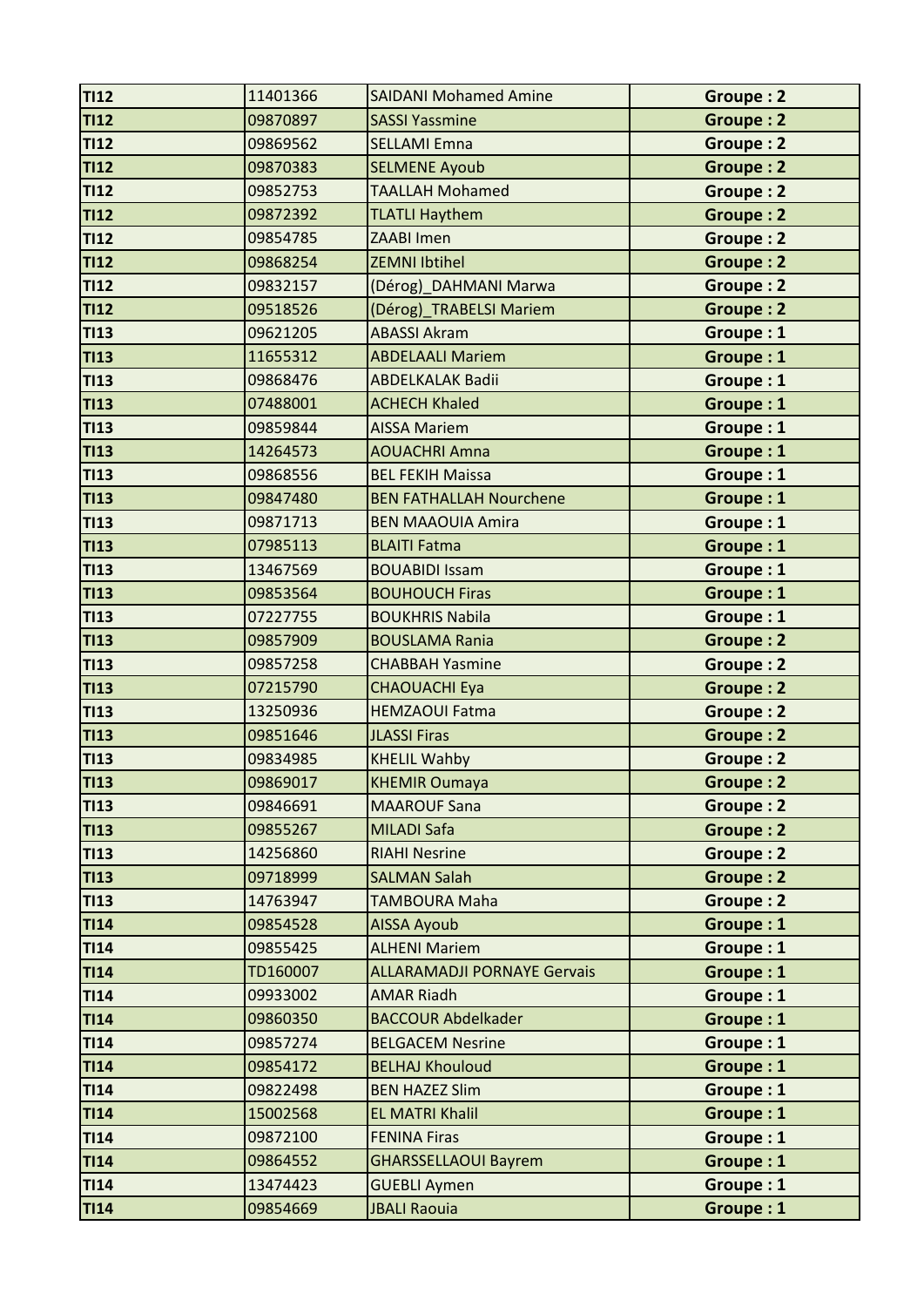| <b>TI14</b> | 09866908 | <b>JENHANI Ahlem</b>             | Groupe: 2        |
|-------------|----------|----------------------------------|------------------|
| <b>TI14</b> | 09815465 | <b>KHALFALAH Mohamed</b>         | <b>Groupe: 2</b> |
| <b>TI14</b> | 10823128 | LAHBIBI Oumayma                  | Groupe: 2        |
| <b>TI14</b> | 04919485 | <b>LOUHICHI Amine</b>            | <b>Groupe: 2</b> |
| <b>TI14</b> | TD160013 | <b>MAHAMAT Ismael Abdelkerim</b> | Groupe: 2        |
| <b>TI14</b> | 09863090 | <b>MANSRI Malek</b>              | <b>Groupe: 2</b> |
| <b>TI14</b> | 10820871 | <b>MBAREK Walid</b>              | Groupe: 2        |
| <b>TI14</b> | 09847241 | <b>MHADHBI Montassar</b>         | <b>Groupe: 2</b> |
| <b>TI14</b> | 09861122 | <b>RIDENE Oussama</b>            | Groupe: 2        |
| <b>TI14</b> | 09851857 | <b>SGHAIER Dhia Eddine</b>       | <b>Groupe: 2</b> |
| <b>TI14</b> | 09854666 | <b>TRABELSI Jihen</b>            | Groupe: 2        |
| <b>TI14</b> | 09865627 | <b>ZAYENE Selim Deniz</b>        | Groupe: 2        |
| <b>TI14</b> | 11655789 | <b>ZITOUNI Mohamed Khalil</b>    | Groupe: 2        |
| <b>TI15</b> | 10820117 | <b>AOUADH Nidhal</b>             | Groupe: 1        |
| TI15        | 09867240 | <b>BEN ABDALLAH Arafet</b>       | Groupe: 1        |
| TI15        | 04945239 | <b>BEN ALI Souhail</b>           | Groupe: 1        |
| TI15        | 11400888 | <b>BEN AMMAR Hazem</b>           | Groupe: 1        |
| TI15        | 09872004 | <b>BEN HMIDA Adem</b>            | Groupe: 1        |
| TI15        | 09866821 | <b>BEN ROMDHANE Sarra</b>        | Groupe: 1        |
| TI15        | 09865408 | <b>BOUKHICHA Ala Eddine</b>      | Groupe: 1        |
| TI15        | 09831238 | <b>BOURBIA Malek</b>             | Groupe: 1        |
| TI15        | 09859188 | <b>BOUSSETTA Iyadh</b>           | Groupe: 1        |
| <b>TI15</b> | 11656505 | <b>BRAHMI Karima</b>             | Groupe: 1        |
| <b>TI15</b> | 11392135 | <b>DAKHLI Bassem</b>             | Groupe: 1        |
| <b>TI15</b> | 09855985 | <b>DALLAGI Billel</b>            | Groupe: 1        |
| TI15        | 09850022 | <b>DAOUD Walid</b>               | Groupe: 1        |
| TI15        | 07211625 | <b>FERCHICHI Khouloud</b>        | Groupe: 2        |
| TI15        | 09840220 | <b>GHARBI Hassan</b>             | <b>Groupe: 2</b> |
| TI15        | TD160005 | <b>HAMID Maouloud Mahamat</b>    | Groupe: 2        |
| TI15        | 09869102 | <b>HERGUEM Oumaima</b>           | <b>Groupe: 2</b> |
| <b>TI15</b> | 09859261 | <b>HMAIED Azhar</b>              | Groupe: 2        |
| <b>TI15</b> | 10812488 | <b>JERBI Ilyes</b>               | Groupe: 2        |
| TI15        | 13413624 | <b>KAMEL Sami</b>                | Groupe: 2        |
| <b>TI15</b> | 09869651 | <b>KHALLADI Rawaa</b>            | <b>Groupe: 2</b> |
| <b>TI15</b> | 09856904 | <b>KHAYATI Oumaima</b>           | Groupe: 2        |
| <b>TI15</b> | TD160006 | <b>MOUSSA MOGO Noussaradine</b>  | Groupe: 2        |
| <b>TI15</b> | 09813261 | <b>SALMI Imen</b>                | Groupe: 2        |
| <b>TI15</b> | 07221748 | <b>TRABELSI Amira</b>            | Groupe: 2        |
| AACF21      | 09853940 | <b>ABDI Najeh</b>                | Groupe: 1        |
| AACF21      | 09853337 | <b>AMMAR Sabrine</b>             | Groupe: 1        |
| AACF21      | 04848725 | <b>BELKHIR Afef</b>              | Groupe: 1        |
| AACF21      | 09844165 | <b>BEN HSAN Ines</b>             | Groupe: 1        |
| AACF21      | 10819623 | <b>BEN KHESSIB Malek</b>         | Groupe: 1        |
| AACF21      | 09846345 | <b>BEN MOUSSA Safa</b>           | Groupe: 1        |
| AACF21      | 07468164 | <b>BOUABDALLAH Ghazi</b>         | Groupe: 1        |
| AACF21      | 09852315 | <b>BOUKSSAIR Nour</b>            | Groupe: 1        |
| AACF21      | 07216304 | <b>CHAALI Mariam</b>             | Groupe: 1        |
| AACF21      | 09823943 | <b>ELAOUANI Hana</b>             | Groupe: 1        |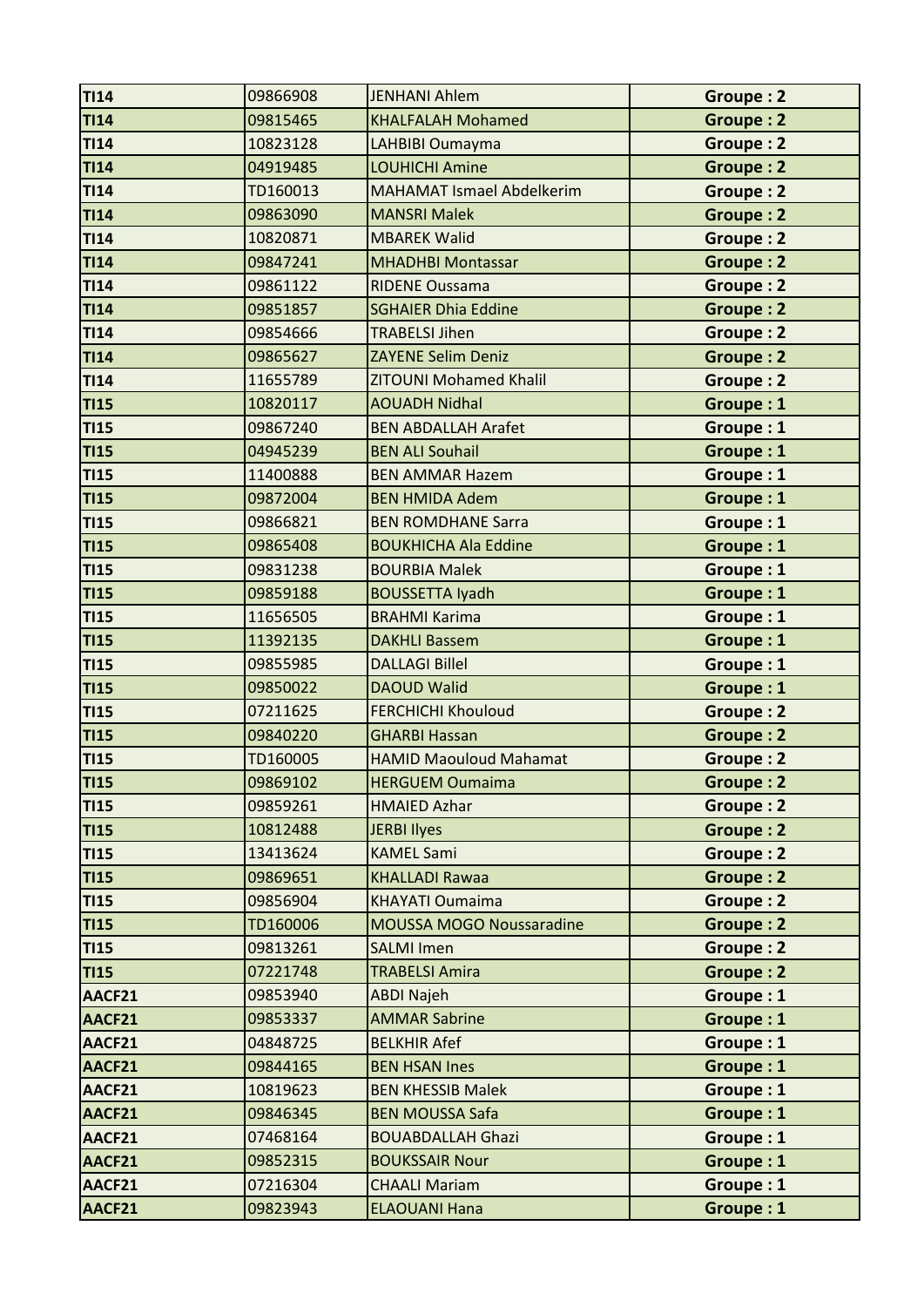| AACF21        | 09829927 | <b>FEHRI Souha</b>                 | Groupe: 1        |
|---------------|----------|------------------------------------|------------------|
| AACF21        | 09858280 | <b>HADDAD Yasmine</b>              | Groupe: 1        |
| AACF21        | 09857261 | <b>HAJ KACEM Yosr</b>              | Groupe: 1        |
| AACF21        | 09857668 | <b>HANBER Oumayma</b>              | <b>Groupe: 2</b> |
| AACF21        | 09858840 | <b>HARIGUA Nadia</b>               | Groupe: 2        |
| AACF21        | 09855524 | <b>JMAA Houssem</b>                | <b>Groupe: 2</b> |
| AACF21        | 09857932 | <b>KHALFALLAH Ahlem</b>            | <b>Groupe: 2</b> |
| AACF21        | 09856979 | <b>KHIARI Wassila</b>              | <b>Groupe: 2</b> |
| AACF21        | 09854740 | <b>KHTATFA Naima</b>               | Groupe: 2        |
| AACF21        | 09858436 | <b>KOCHKACHE Meriam</b>            | <b>Groupe: 2</b> |
| AACF21        | 09845376 | <b>LOUNAIES Samar</b>              | Groupe: 2        |
| AACF21        | 09854890 | <b>MAANED Najoua</b>               | <b>Groupe: 2</b> |
| AACF21        | 09857306 | <b>MOULDI Nessrine</b>             | Groupe: 2        |
| AACF21        | 09837558 | <b>NSIR Atef</b>                   | <b>Groupe: 2</b> |
| AACF21        | 10819821 | <b>SGHAIER Ichrak</b>              | <b>Groupe: 2</b> |
| AACF21        | 09826869 | <b>SOUISSI Imen</b>                | <b>Groupe: 2</b> |
| AAGHT21       | 09837059 | <b>ABIDI Ahlem</b>                 | Groupe: 1        |
| AAGHT21       | 04842571 | <b>BEN MOHAMED Mohamed amine</b>   | Groupe: 1        |
| AAGHT21       | 09843300 | <b>BENZAHRA Oussama</b>            | Groupe: 1        |
| AAGHT21       | 09854060 | <b>CHROUDA Saifeddine</b>          | Groupe: 1        |
| AAGHT21       | 09848410 | <b>JBELI Islem</b>                 | Groupe: 1        |
| AAGHT21       | 09932438 | <b>KHADHRAOUI Houda</b>            | Groupe: 2        |
| AAGHT21       | 09832304 | <b>KRAIEM Sirine</b>               | <b>Groupe: 2</b> |
| AAGHT21       | 09192859 | <b>MEKNI Ferid</b>                 | Groupe: 2        |
| AAGHT21       | 09841829 | <b>MRAD Chaima</b>                 | Groupe: 2        |
| AAGP21        | 09798879 | <b>BAATOUT Omar</b>                | Groupe: 1        |
| AAGP21        | 09792659 | <b>BEL HADJ SLIMANE Abdelkader</b> | Groupe: 1        |
| AAGP21        | 09806810 | <b>BELHADJ HMIDA Soufia</b>        | Groupe: 1        |
| AAGP21        | 09841304 | <b>BEN AMARA Nawres</b>            | Groupe: 1        |
| <b>AAGP21</b> | 09845771 | <b>BEN HAMMOUDA Athir</b>          | Groupe: 1        |
| AAGP21        | 09857404 | <b>BEN HASSEN Amal</b>             | Groupe: 1        |
| AAGP21        | 09859964 | <b>BEN MOUSSA Yassmine</b>         | Groupe: 1        |
| AAGP21        | 09831553 | <b>BEN RHOUMA Rihab</b>            | Groupe: 1        |
| AAGP21        | 09855796 | <b>BEN SLIMENE Zainab</b>          | Groupe: 1        |
| AAGP21        | 09861028 | <b>ECHEREF Azza</b>                | Groupe: 1        |
| AAGP21        | 09826485 | <b>HABASSI Nihed</b>               | Groupe: 1        |
| AAGP21        | 09845188 | <b>HJAIJ Mohamed jihed</b>         | Groupe: 2        |
| AAGP21        | 09846022 | <b>JAGHMOUM Amal</b>               | Groupe: 2        |
| AAGP21        | 09806076 | <b>KACEM Bilel</b>                 | Groupe: 2        |
| AAGP21        | 09858784 | <b>KHAFIFI Lina</b>                | Groupe: 2        |
| AAGP21        | 09847433 | <b>KHEMISSI Abdelbari</b>          | Groupe: 2        |
| AAGP21        | 07976744 | <b>OUERTANI Ahmed</b>              | Groupe: 2        |
| AAGP21        | 11376883 | <b>OUNI Amal</b>                   | Groupe: 2        |
| AAGP21        | 11388576 | <b>SADKI Jihene</b>                | Groupe: 2        |
| AAGP21        | 09829410 | <b>SAHLI Siwar</b>                 | Groupe: 2        |
| AAGP21        | 11373854 | <b>SOUABNI Alaeddine</b>           | Groupe: 2        |
| AAPME21       | 09841953 | <b>AKKARI Jawher</b>               | Groupe: 1        |
| AAPME21       | 09832482 | <b>ATTIA Rayen</b>                 | Groupe: 1        |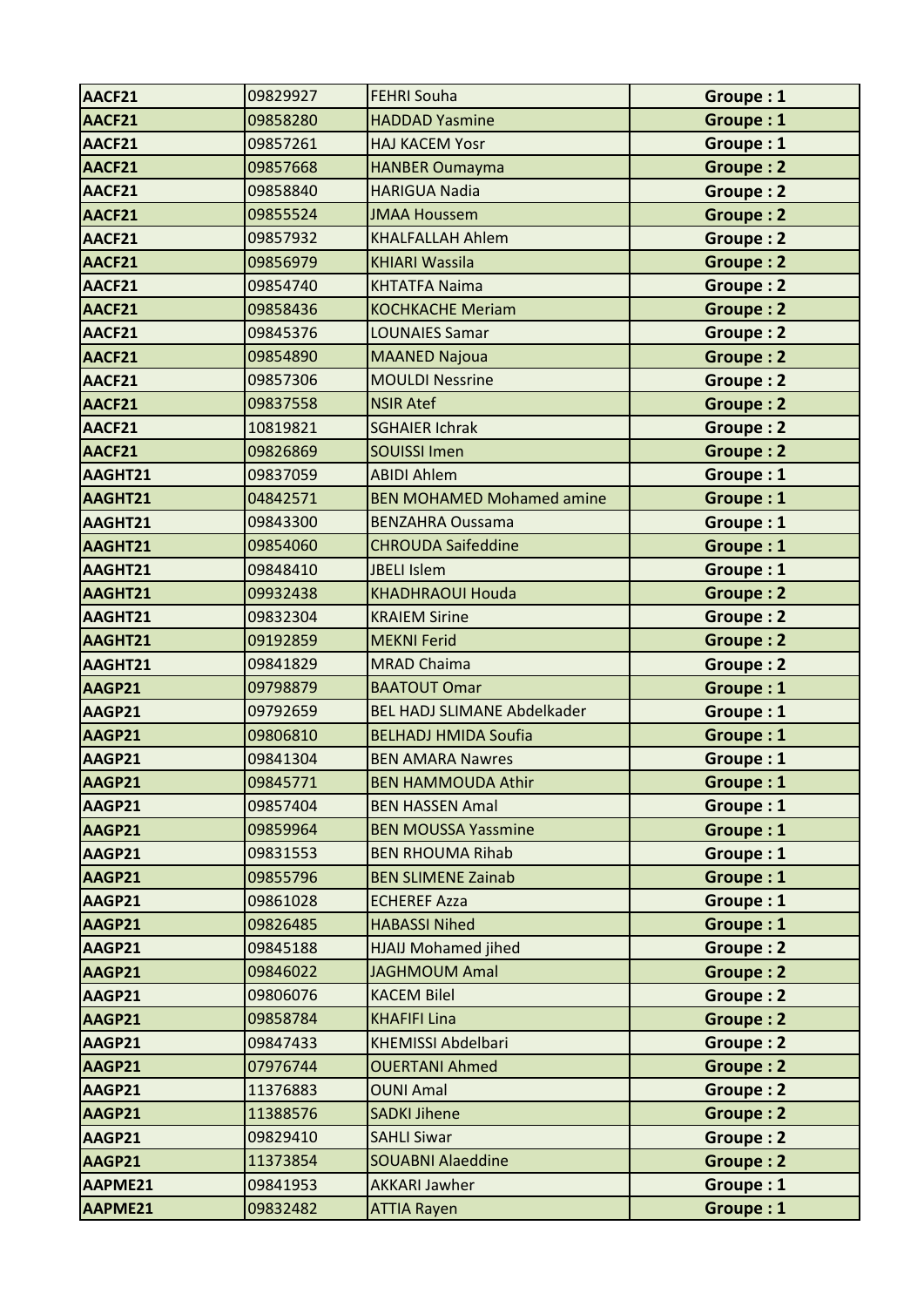| AAPME21        | 09785325 | <b>BELHOUANE Ala</b>           | Groupe: 1        |
|----------------|----------|--------------------------------|------------------|
| AAPME21        | 09840346 | <b>BELLIL Dorsaf</b>           | Groupe: 1        |
| AAPME21        | 09850109 | <b>BEN AMOR Maha</b>           | Groupe: 1        |
| AAPME21        | 09858305 | <b>BEN MAHMOUD Farah</b>       | Groupe: 1        |
| AAPME21        | 04845373 | <b>BEN ZARKOUNA Jalel</b>      | Groupe: 1        |
| AAPME21        | 09854699 | <b>BOUFAID Jawaher</b>         | Groupe: 1        |
| AAPME21        | 11928817 | <b>GHOUFA Imen</b>             | Groupe: 1        |
| AAPME21        | 09854634 | <b>HOBLI Abir</b>              | Groupe: 1        |
| AAPME21        | 09852294 | <b>ISMAILI Oumayma</b>         | Groupe: 2        |
| AAPME21        | 09847619 | <b>JBENIANI Dalia</b>          | Groupe: 2        |
| AAPME21        | 09843395 | <b>KASSEM Ilhem</b>            | Groupe: 2        |
| AAPME21        | 09860975 | <b>MANIAOUI Khouloud</b>       | Groupe: 2        |
| AAPME21        | 09852781 | <b>MAOUA Sinda</b>             | Groupe: 2        |
| AAPME21        | 11387831 | <b>MHADDHBI Islem</b>          | <b>Groupe: 2</b> |
| AAPME21        | 09854551 | <b>NAJJAR Olfa</b>             | Groupe: 2        |
| AAPME21        | 06980719 | <b>RASSAS Souhaila</b>         | Groupe: 2        |
| AAPME21        | 09853485 | <b>SOMAI Asma</b>              | Groupe: 2        |
| AAPME21        | 09845512 | <b>SOUSSI Safa</b>             | <b>Groupe: 2</b> |
| AAPME22        | 09845248 | ABDESSAMAD Nourelhouda         | Groupe: 1        |
| <b>AAPME22</b> | 13006216 | <b>AYADI Imen</b>              | Groupe: 1        |
| AAPME22        | 09856746 | <b>AYECH Sana</b>              | Groupe: 1        |
| AAPME22        | 11388603 | <b>BEJAOUI Ala</b>             | Groupe: 1        |
| AAPME22        | 13443497 | <b>BELHADJ ABDALLAH Mouath</b> | Groupe: 1        |
| AAPME22        | 13003464 | <b>BEN GHORBEL Yosri</b>       | Groupe: 1        |
| AAPME22        | 09856911 | <b>CHEIKH Cyrine</b>           | Groupe: 1        |
| AAPME22        | 09855559 | <b>CHIHA Ghaya</b>             | Groupe: 1        |
| AAPME22        | 09855910 | <b>CHTIOUI Oumaima</b>         | Groupe: 1        |
| AAPME22        | 09844056 | <b>DEBICHE Sahar</b>           | Groupe: 1        |
| AAPME22        | 09856719 | <b>DGHAIES Khouloud</b>        | Groupe: 1        |
| AAPME22        | 09854969 | <b>DHAOUADI Amal</b>           | <b>Groupe: 2</b> |
| AAPME22        | 13464544 | <b>FOUZRI Wiem</b>             | Groupe: 2        |
| AAPME22        | 09846222 | <b>HSSEN Rimel</b>             | Groupe: 2        |
| AAPME22        | 09844654 | <b>KROUT Maissa</b>            | Groupe: 2        |
| AAPME22        | 09853783 | <b>MAATOUK Fatma</b>           | Groupe: 2        |
| AAPME22        | 09844436 | <b>MAKHLOUF Sabrine</b>        | Groupe: 2        |
| AAPME22        | 09856156 | <b>NEILI Khouloud</b>          | Groupe: 2        |
| AAPME22        | 09860860 | <b>SAAFI Minyar</b>            | Groupe: 2        |
| AAPME22        | 09857330 | <b>SOUISSI Anhar</b>           | Groupe: 2        |
| AAPME22        | 09847693 | ZEMMOUCHI Olfa                 | Groupe: 2        |
| <b>AII21</b>   | 13466535 | <b>ABDOU Sana</b>              | Groupe: 1        |
| <b>AII21</b>   | 07748430 | <b>AFLI Salem</b>              | Groupe: 1        |
| <b>AII21</b>   | 11394145 | <b>BAHRI Raed</b>              | Groupe: 1        |
| <b>AII21</b>   | 11929603 | <b>BAHROUNI Jawher</b>         | Groupe: 1        |
| <b>AII21</b>   | 07211422 | <b>BENALI Hamza</b>            | Groupe: 1        |
| <b>AII21</b>   | 09849973 | <b>BENSAID Aymen</b>           | Groupe: 1        |
| <b>AII21</b>   | 09860590 | <b>BENSASSIA Said</b>          | Groupe: 1        |
| <b>AII21</b>   | 10810472 | <b>BOUBAKER Abdelmelek</b>     | Groupe: 1        |
| <b>AII21</b>   | 09856290 | <b>CHAKRANI Khouloud</b>       | Groupe: 1        |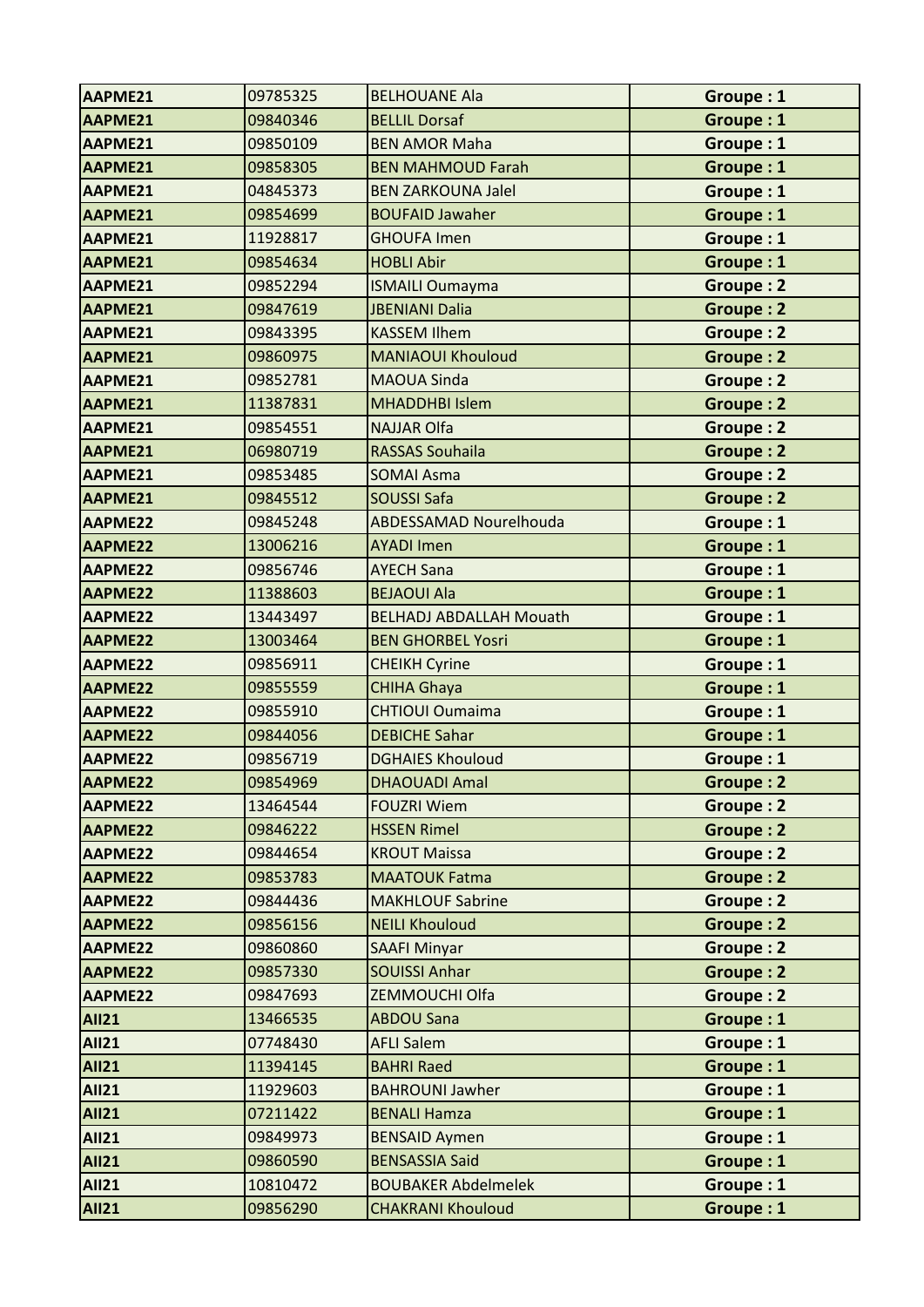| <b>AII21</b> | 13001033 | <b>CHIHAOUI Oussama</b>        | Groupe: 1        |
|--------------|----------|--------------------------------|------------------|
| <b>AII21</b> | 11376530 | <b>DAOUAS Ali</b>              | Groupe: 1        |
| <b>AII21</b> | 11382204 | <b>DAOUAS Mohamed</b>          | Groupe: 1        |
| <b>AII21</b> | 09859040 | <b>DEROUICH Amira</b>          | <b>Groupe: 2</b> |
| <b>AII21</b> | 07985585 | <b>GHAZOUANI Marwa</b>         | <b>Groupe: 2</b> |
| <b>AII21</b> | 09715713 | JAFFALI Marwa                  | <b>Groupe: 2</b> |
| <b>AII21</b> | 10819948 | <b>KATTAT Rihab</b>            | Groupe: 2        |
| <b>AII21</b> | 14258132 | <b>KHAYAT Mohamed</b>          | <b>Groupe: 2</b> |
| <b>AII21</b> | 09843906 | <b>KHEDIR Sabri</b>            | <b>Groupe: 2</b> |
| <b>AII21</b> | 07199296 | <b>LARBI Mohamed rami</b>      | <b>Groupe: 2</b> |
| <b>AII21</b> | 09841579 | <b>MBAREK Mouhamed</b>         | Groupe: 2        |
| <b>AII21</b> | 10820598 | <b>RIAHI Ichraf</b>            | <b>Groupe: 2</b> |
| <b>AII21</b> | 09857983 | <b>SNOUSSI Abdelhamid</b>      | Groupe: 2        |
| <b>AII21</b> | 13630193 | <b>TLILI Zaineb</b>            | <b>Groupe: 2</b> |
| <b>AII21</b> | 09847364 | <b>YAZIDI Sawssen</b>          | Groupe: 2        |
| <b>AII22</b> | 09850912 | <b>ABAZA Ala</b>               | Groupe: 1        |
| <b>AII22</b> | 09848330 | <b>BELHADJ Amir</b>            | Groupe: 1        |
| <b>AII22</b> | 09856908 | <b>BELHAJ AMOR ALAYA Farah</b> | Groupe: 1        |
| <b>AII22</b> | 09820581 | <b>BEN ALI Wassim</b>          | Groupe: 1        |
| <b>AII22</b> | 09844531 | <b>BEN CHEIKH BRAHIM Sami</b>  | Groupe: 1        |
| <b>AII22</b> | 09845763 | <b>BEN HSINE Foued</b>         | Groupe: 1        |
| <b>AII22</b> | 09850304 | <b>BENKHEDER Wassim</b>        | Groupe: 1        |
| <b>AII22</b> | 06586150 | <b>BOUABID Aymen</b>           | Groupe: 1        |
| <b>AII22</b> | 14258924 | <b>BRAHMI Ala</b>              | Groupe: 1        |
| <b>AII22</b> | 09845267 | <b>CHELLOUF Meyssa</b>         | Groupe: 1        |
| <b>AII22</b> | 09831516 | <b>DAAS Imen</b>               | Groupe: 1        |
| <b>AII22</b> | 09936711 | <b>DRIDI Hamza</b>             | Groupe: 1        |
| <b>AII22</b> | 07964319 | <b>GHRIBI Mohamed rayen</b>    | Groupe: 1        |
| <b>AII22</b> | 14762590 | <b>GUESMI Ghada</b>            | Groupe: 1        |
| <b>AII22</b> | 09815534 | <b>HANNACHI Mohamed Amine</b>  | Groupe: 2        |
| <b>AII22</b> | 12675154 | <b>JDAY Loua</b>               | Groupe: 2        |
| <b>AII22</b> | 11086360 | <b>JMAL Jawhar</b>             | Groupe: 2        |
| <b>AII22</b> | 09850485 | <b>KHADAR Ahmed</b>            | Groupe: 2        |
| <b>AII22</b> | 07976515 | <b>MANNAI Chaima</b>           | Groupe: 2        |
| <b>AII22</b> | 11390530 | <b>MERSANI Emna</b>            | Groupe: 2        |
| <b>AII22</b> | 09848074 | <b>MHATLI Rim</b>              | Groupe: 2        |
| <b>AII22</b> | 11394616 | <b>MOKDAD Sirine</b>           | Groupe: 2        |
| <b>AII22</b> | 09850781 | <b>NAJJAR Hamza</b>            | Groupe: 2        |
| <b>AII22</b> | 09859347 | <b>NAWALI Atef</b>             | Groupe: 2        |
| <b>AII22</b> | 09935061 | <b>TLILI Khaoula</b>           | <b>Groupe: 2</b> |
| <b>AII22</b> | 11395511 | <b>YERMANI Asma</b>            | Groupe: 2        |
| <b>AII22</b> | 09932930 | <b>YESSI Anis</b>              | <b>Groupe: 2</b> |
| <b>AII23</b> | 10819523 | <b>ABIDI Amani</b>             | Groupe: 1        |
| <b>AII23</b> | 10811107 | <b>ALAYA Ibtissem</b>          | Groupe: 1        |
| <b>AII23</b> | 09924639 | <b>AMOR Houda</b>              | Groupe: 1        |
| <b>AII23</b> | 13446239 | <b>AOUNI Aïmane mohamed</b>    | Groupe: 1        |
| <b>AII23</b> | 09853835 | <b>AYED Aymen</b>              | Groupe: 1        |
| <b>AII23</b> | 10820305 | <b>BACHOUCH Belhssen</b>       | Groupe: 1        |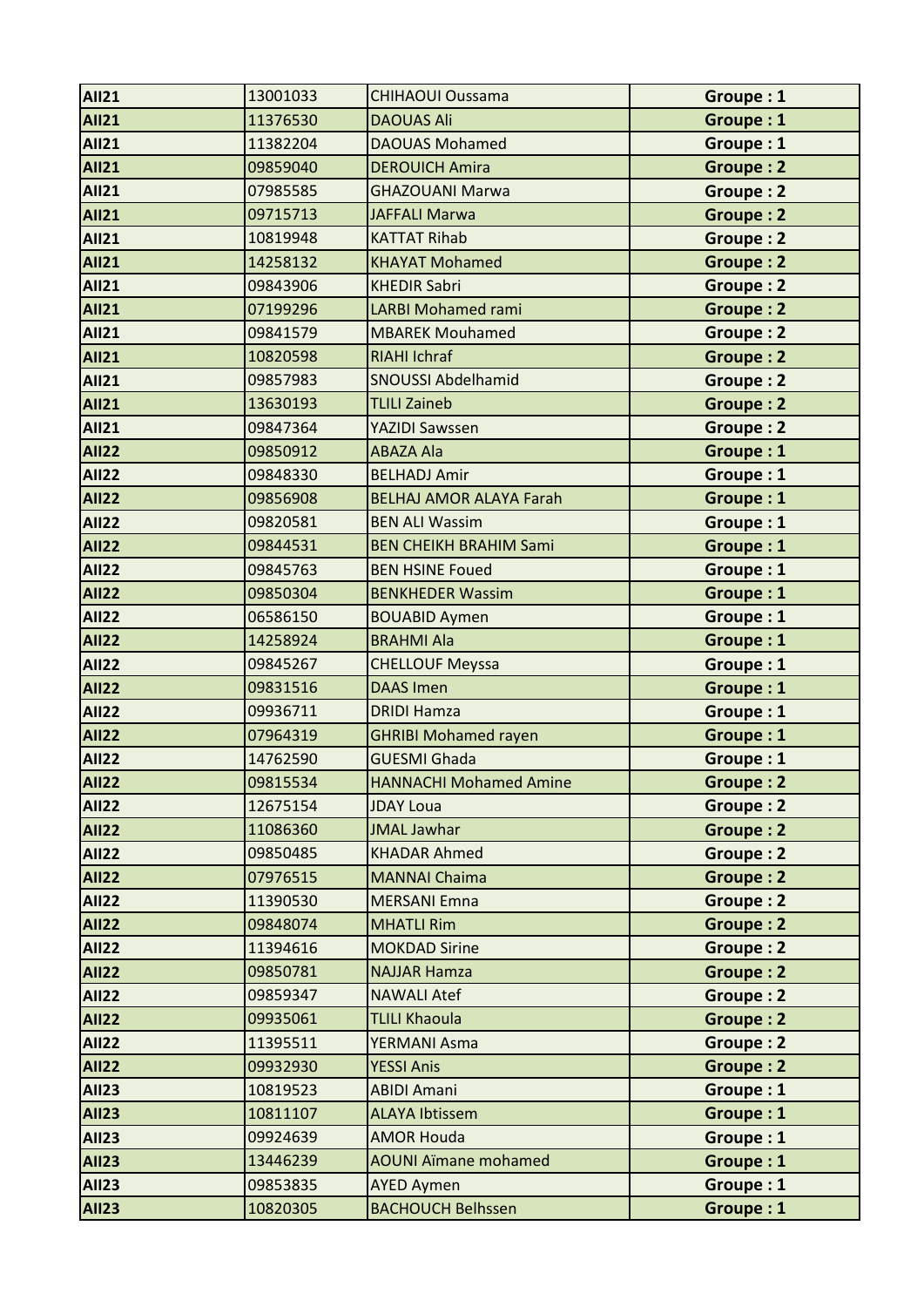| <b>AII23</b> | 07984473 | <b>BALTI Oumayma</b>             | Groupe: 1        |
|--------------|----------|----------------------------------|------------------|
| <b>AII23</b> | 09841906 | <b>BELAID Haithem</b>            | Groupe: 1        |
| <b>AII23</b> | 11381998 | <b>BEN AOUICHA Amine</b>         | Groupe: 1        |
| <b>AII23</b> | 09786113 | <b>BEN HAJLA Firas</b>           | Groupe: 1        |
| <b>AII23</b> | 09839112 | <b>BEN ZID Makrem</b>            | Groupe: 1        |
| <b>AII23</b> | 07984457 | <b>BESSAOUDI Fedi</b>            | Groupe: 1        |
| <b>AII23</b> | 09856278 | <b>BETTAIEB Aymen</b>            | Groupe: 1        |
| <b>AII23</b> | 09858838 | <b>BOUSSORA Nidhal</b>           | Groupe: 1        |
| <b>AII23</b> | 15004208 | <b>CHIRCHI Chahid</b>            | Groupe: 1        |
| <b>AII23</b> | 09855624 | <b>DRIDI Seif dinne</b>          | <b>Groupe: 2</b> |
| <b>AII23</b> | 09853433 | <b>FARJALLAH Souleima</b>        | <b>Groupe: 2</b> |
| <b>AII23</b> | 14259272 | <b>HASNI Yassine</b>             | <b>Groupe: 2</b> |
| <b>AII23</b> | 09820430 | <b>JLASSI Amen allah</b>         | Groupe: 2        |
| <b>AII23</b> | 09854291 | <b>KEDIDI Mohamed salah</b>      | <b>Groupe: 2</b> |
| <b>AII23</b> | 13007552 | <b>KHACHROUMI Rahma</b>          | <b>Groupe: 2</b> |
| <b>AII23</b> | 09851045 | LOUHICHI Mohamed amine           | Groupe: 2        |
| <b>AII23</b> | 09857301 | <b>NEFFATI Ameni</b>             | <b>Groupe: 2</b> |
| <b>AII23</b> | 09840051 | <b>RABOUDI Omar</b>              | <b>Groupe: 2</b> |
| <b>AII23</b> | 09793807 | <b>SASSI Hani</b>                | <b>Groupe: 2</b> |
| <b>AII23</b> | 09856228 | <b>SASSI Saifeddine</b>          | <b>Groupe: 2</b> |
| <b>AII23</b> | 09935303 | <b>SLIMANE Asma</b>              | <b>Groupe: 2</b> |
| <b>AII23</b> | 11078446 | <b>WALHA Firas</b>               | <b>Groupe: 2</b> |
| <b>AII23</b> | 09858114 | ZIADI Sabri                      | Groupe: 2        |
| <b>BAT22</b> | 14259201 | <b>AYARI Ines</b>                | Groupe: 1        |
| <b>BAT22</b> | 09859065 | <b>BEN ALAYA Nihel</b>           | Groupe: 1        |
| <b>BAT22</b> | 09449537 | <b>BEN ROMDHANE Ahmed</b>        | Groupe: 1        |
| <b>BAT22</b> | 09845569 | <b>BENZID Slim</b>               | Groupe: 1        |
| <b>BAT22</b> | 13422023 | <b>BORGI Wajdi</b>               | Groupe: 1        |
| <b>BAT22</b> | 07480646 | <b>CHARFIDDINE Mohamed amine</b> | Groupe: 1        |
| <b>BAT22</b> | 09827419 | <b>ELFEKIH Mohamed</b>           | Groupe: 1        |
| <b>BAT22</b> | 12814102 | <b>EZZEDDINE Nawfel</b>          | Groupe: 1        |
| <b>BAT22</b> | 11929502 | <b>FEJJARI Hamza</b>             | Groupe: 1        |
| <b>BAT22</b> | 09856101 | <b>GANNOUCHI Ali</b>             | Groupe: 1        |
| <b>BAT22</b> | 06953831 | <b>GARA Ahmed</b>                | Groupe: 1        |
| <b>BAT22</b> | 11926430 | <b>HAMDI Houssem</b>             | Groupe: 2        |
| <b>BAT22</b> | 07477132 | <b>JALLELI Zied</b>              | Groupe: 2        |
| <b>BAT22</b> | 07969525 | <b>MEZRIGUI Nizar</b>            | Groupe: 2        |
| <b>BAT22</b> | 07188301 | <b>MKADDEM Elyes</b>             | <b>Groupe: 2</b> |
| <b>BAT22</b> | 09854581 | <b>MRAD Ghassen</b>              | Groupe: 2        |
| <b>BAT22</b> | 13467060 | <b>MTIMET Ayoub</b>              | Groupe: 2        |
| <b>BAT22</b> | 07205765 | <b>REZGUI Ilyes</b>              | Groupe: 2        |
| <b>BAT22</b> | 11392997 | <b>SAID Ghada</b>                | Groupe: 2        |
| <b>BAT22</b> | 13434044 | <b>SAKKAL Salah</b>              | <b>Groupe: 2</b> |
| <b>BAT22</b> | 07986803 | <b>SAKOUHI Sirine</b>            | Groupe: 2        |
| <b>BAT22</b> | 09348935 | YAHYAOUI Rahma                   | Groupe: 2        |
| <b>BAT23</b> | 09929104 | <b>AMRI Yassine</b>              | Groupe: 1        |
| <b>BAT23</b> | 09860857 | <b>BELHADJ Nidhal</b>            | Groupe: 1        |
| <b>BAT23</b> | 09845110 | <b>BEN ABDALLAH Wael</b>         | Groupe: 1        |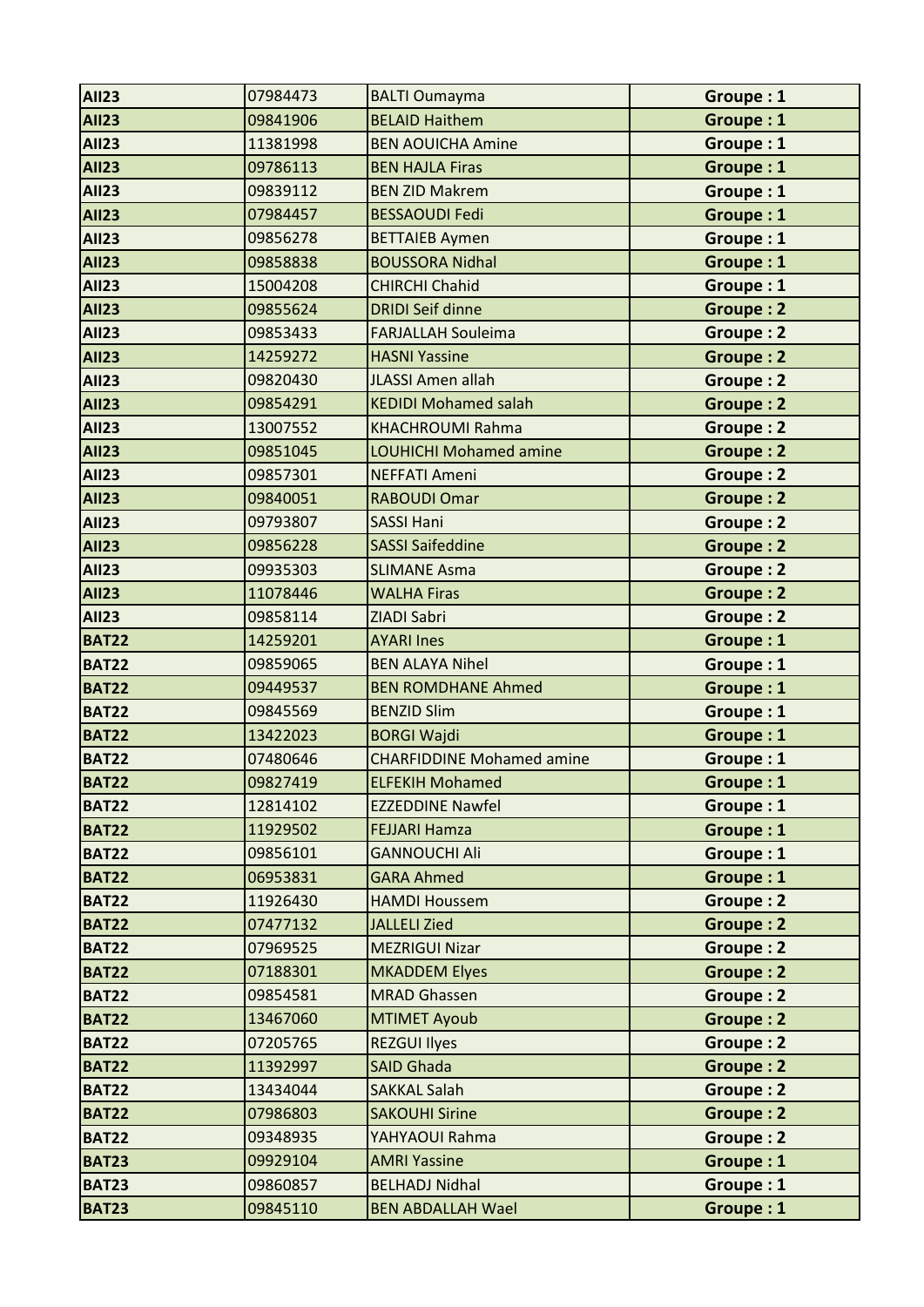| <b>BAT23</b> | 09344414 | <b>BEN ALMABROUK Chrif</b>       | Groupe: 1        |
|--------------|----------|----------------------------------|------------------|
| <b>BAT23</b> | 14259043 | <b>BEN HMIDA Ayda</b>            | Groupe: 1        |
| <b>BAT23</b> | 09860739 | <b>BEN NOUREDDINE Firas</b>      | Groupe: 1        |
| <b>BAT23</b> | 09842065 | <b>BEN SAID Mohamed</b>          | Groupe: 1        |
| <b>BAT23</b> | 07206223 | <b>BEN YAHIA Mohamed salouan</b> | Groupe: 1        |
| <b>BAT23</b> | 09857254 | <b>BENAMOR Achraf</b>            | Groupe: 1        |
| <b>BAT23</b> | 09831651 | <b>BENZID Amine</b>              | Groupe: 1        |
| <b>BAT23</b> | 09991196 | <b>BOUAMININA Aymen</b>          | Groupe: 1        |
| <b>BAT23</b> | 12811156 | <b>BOUMELLAH Nesrine</b>         | Groupe: 1        |
| <b>BAT23</b> | 13462138 | <b>BOUZIDI Souhail</b>           | <b>Groupe: 2</b> |
| <b>BAT23</b> | 14260029 | <b>CHALWATI Rania</b>            | <b>Groupe: 2</b> |
| <b>BAT23</b> | 09843781 | <b>HAFFAR Seif eddine</b>        | Groupe: 2        |
| <b>BAT23</b> | 09847341 | <b>IBRAHIM Rania</b>             | Groupe: 2        |
| <b>BAT23</b> | 09712309 | <b>JHIMI Ata</b>                 | <b>Groupe: 2</b> |
| <b>BAT23</b> | 09856804 | <b>KARKRI Zeineb</b>             | Groupe: 2        |
| <b>BAT23</b> | 11396398 | <b>KLALI Ghassen</b>             | <b>Groupe: 2</b> |
| <b>BAT23</b> | 13446799 | L'HEOUI Mohamed ali              | Groupe: 2        |
| <b>BAT23</b> | 09860273 | <b>MAHFOUDH Ons</b>              | <b>Groupe: 2</b> |
| <b>BAT23</b> | 09934959 | <b>RAJBAOUI Mariem</b>           | <b>Groupe: 2</b> |
| <b>BAT23</b> | 06980609 | <b>SAHRAOUI Fatima azahraa</b>   | <b>Groupe: 2</b> |
| <b>BAT23</b> | 07479409 | <b>TIMOUMI Oussama</b>           | <b>Groupe: 2</b> |
| <b>BAT21</b> | 09856677 | <b>ABAKI Khalil</b>              | Groupe: 1        |
| <b>BAT21</b> | 04849832 | <b>ARFAOUI Sabri</b>             | Groupe: 1        |
| <b>BAT21</b> | 13630264 | <b>ATTAFI Dhia eddine</b>        | Groupe: 1        |
| <b>BAT21</b> | 13006009 | <b>BEN MRAD Iyadh</b>            | Groupe: 1        |
| <b>BAT21</b> | 09853496 | <b>BOUKDHIR Wassim</b>           | Groupe: 1        |
| <b>BAT21</b> | 07467391 | <b>ESSGHAIER Boubaker</b>        | Groupe: 1        |
| <b>BAT21</b> | 09849024 | <b>ESSOURI Safa</b>              | Groupe: 1        |
| <b>BAT21</b> | 13466727 | <b>FERJANI Karima</b>            | Groupe: 1        |
| <b>BAT21</b> | 11395804 | <b>GALAI Ghassen</b>             | Groupe: 1        |
| <b>BAT21</b> | 09859091 | <b>HBAILI Ghassen</b>            | Groupe: 1        |
| <b>BAT21</b> | 11933012 | <b>HENI Amrou</b>                | Groupe: 1        |
| <b>BAT21</b> | 11804814 | <b>KHALIFA Firas</b>             | Groupe: 1        |
| <b>BAT21</b> | 09870596 | <b>KOUKI Fatma</b>               | Groupe: 2        |
| <b>BAT21</b> | 09195524 | <b>MAGHRAOUI Walid</b>           | Groupe: 2        |
| <b>BAT21</b> | 09844356 | <b>MANSALI Salma</b>             | Groupe: 2        |
| <b>BAT21</b> | 06953688 | <b>MEMMI Ahmed</b>               | Groupe: 2        |
| <b>BAT21</b> | 13465672 | <b>MHAYA Hana</b>                | Groupe: 2        |
| <b>BAT21</b> | 09854282 | NAFFAKHI Mohammad rayen          | Groupe: 2        |
| <b>BAT21</b> | 13629015 | <b>SABBAHI Afef</b>              | <b>Groupe: 2</b> |
| <b>BAT21</b> | 13630236 | <b>SOUIDI Asma</b>               | <b>Groupe: 2</b> |
| <b>BAT21</b> | 11393657 | <b>TAYACHI Nesrine</b>           | <b>Groupe: 2</b> |
| <b>BAT21</b> | 09840704 | ZARIAT Seif eddine               | Groupe: 2        |
| <b>BAT21</b> | 11808625 | <b>ZOUAID Firas</b>              | Groupe: 2        |
| <b>CFM22</b> | 11604652 | <b>ABDELLI Mohamed jihed</b>     | Groupe: 1        |
| <b>CFM22</b> | 13629301 | <b>ARAAR Firas</b>               | Groupe: 1        |
| <b>CFM22</b> | 09628066 | <b>BEDHIAF Rihab</b>             | Groupe: 1        |
| <b>CFM22</b> | 09850759 | <b>BEN GAMRA Fares</b>           | Groupe: 1        |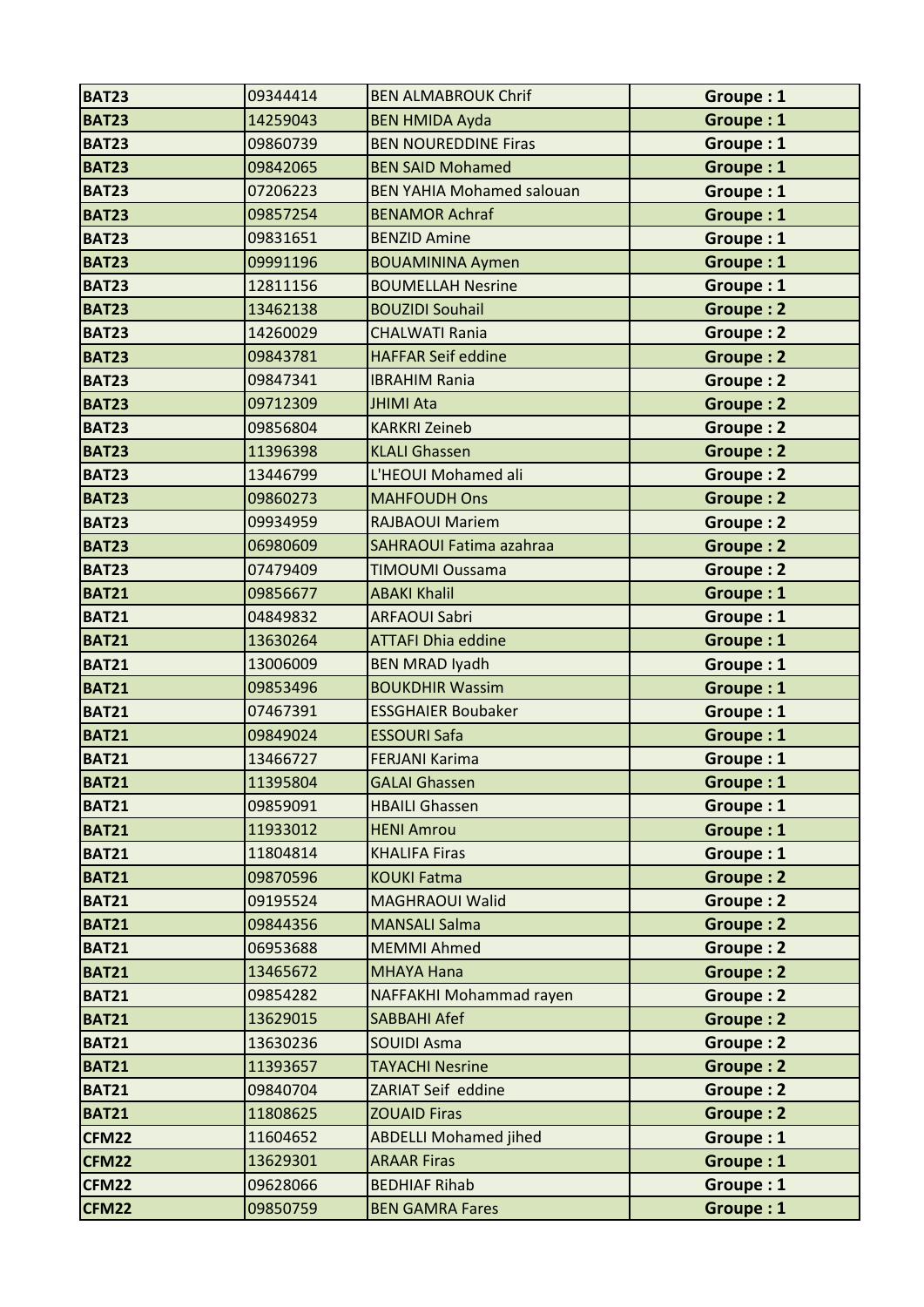| <b>CFM22</b> | 09931236 | <b>BETTAIEB Rayen</b>        | Groupe: 1        |
|--------------|----------|------------------------------|------------------|
| <b>CFM22</b> | 09832097 | <b>BOUKHRISS Bilel</b>       | Groupe: 1        |
| <b>CFM22</b> | 13458129 | <b>CHEIKH Ilyes</b>          | Groupe: 1        |
| <b>CFM22</b> | 13627745 | <b>CHERNI Khaireddine</b>    | Groupe: 1        |
| <b>CFM22</b> | 11386290 | <b>CHLAGOU Rami</b>          | Groupe: 1        |
| <b>CFM22</b> | 07218439 | <b>CHRAITI Yosri</b>         | Groupe: 1        |
| <b>CFM22</b> | 13468749 | <b>DADI Houssin</b>          | Groupe: 1        |
| <b>CFM22</b> | 14761965 | <b>DRIDI Amir</b>            | Groupe: 1        |
| <b>CFM22</b> | 09844929 | <b>HADIDANE Abdesslam</b>    | Groupe: 1        |
| <b>CFM22</b> | 09854338 | <b>HADJ KACEM Mohamed</b>    | Groupe: 1        |
| <b>CFM22</b> | 09845018 | <b>HAFFAR Halima</b>         | Groupe: 1        |
| <b>CFM22</b> | 09856684 | <b>HAOUARI Ghassen</b>       | Groupe: 1        |
| <b>CFM22</b> | 12655366 | <b>HRIZI Nabil</b>           | Groupe: 2        |
| <b>CFM22</b> | 09937681 | <b>JAIDI Mariem</b>          | <b>Groupe: 2</b> |
| <b>CFM22</b> | 09935587 | <b>JOUINI Ahmed</b>          | Groupe: 2        |
| <b>CFM22</b> | 14759992 | <b>KTARI Marwen</b>          | Groupe: 2        |
| <b>CFM22</b> | 15000508 | <b>MANAI Khalil</b>          | <b>Groupe: 2</b> |
| <b>CFM22</b> | 09855536 | <b>MAROUANI Ghazi</b>        | <b>Groupe: 2</b> |
| <b>CFM22</b> | 09717436 | <b>MATEUR Wael</b>           | <b>Groupe: 2</b> |
| <b>CFM22</b> | 09852927 | <b>MHADHBI Montassar</b>     | <b>Groupe: 2</b> |
| <b>CFM22</b> | 09847312 | RABOUDI Chawki               | <b>Groupe: 2</b> |
| <b>CFM22</b> | 07219318 | <b>SAAFI Dhia</b>            | Groupe: 2        |
| <b>CFM22</b> | 11923652 | <b>SAOUDI Slah</b>           | Groupe: 2        |
| <b>CFM22</b> | 09935680 | <b>SAYARI Asma</b>           | Groupe: 2        |
| <b>CFM22</b> | 09841920 | <b>SLAMA Skander</b>         | <b>Groupe: 2</b> |
| <b>CFM22</b> | 07456329 | <b>SOUDA Houssem</b>         | <b>Groupe: 2</b> |
| <b>CFM22</b> | 09716765 | <b>ZAYET Karem</b>           | Groupe: 2        |
| <b>CFM21</b> | 04944213 | <b>AHMED ESSALAH Aymen</b>   | Groupe: 1        |
| <b>CFM21</b> | 09935049 | <b>ALFALEH Sameh</b>         | Groupe: 1        |
| <b>CFM21</b> | 09836344 | <b>BAHRI Ihab</b>            | Groupe: 1        |
| <b>CFM21</b> | 11606528 | <b>BARHOUMI Rhayem</b>       | Groupe: 1        |
| <b>CFM21</b> | 09848359 | <b>BELHADJ Imen</b>          | Groupe: 1        |
| <b>CFM21</b> | 09860279 | <b>BEN AMOR Rayen</b>        | Groupe: 1        |
| <b>CFM21</b> | 09856333 | <b>BEN BRAHIM Ala eddine</b> | Groupe: 1        |
| <b>CFM21</b> | 09854481 | <b>BEN SLIMA Nasreddine</b>  | Groupe: 1        |
| <b>CFM21</b> | 09858148 | <b>BOUDICHE Youssri</b>      | Groupe: 1        |
| <b>CFM21</b> | 13009816 | <b>BOUMAIZA Nasser</b>       | Groupe: 1        |
| <b>CFM21</b> | 09859499 | <b>BOUYAHIA Nourhen</b>      | Groupe: 1        |
| <b>CFM21</b> | 14249471 | <b>BOUZAYANI Moez</b>        | Groupe: 1        |
| <b>CFM21</b> | 11083469 | <b>CHAFAI Firas</b>          | Groupe: 1        |
| <b>CFM21</b> | 07218214 | CHIKHAOUI Chaïma             | Groupe: 1        |
| <b>CFM21</b> | 09855373 | <b>DAGHBAJI Feriel</b>       | Groupe: 1        |
| <b>CFM21</b> | 09842589 | <b>DAOUD Mohamed</b>         | Groupe: 1        |
| <b>CFM21</b> | 09857066 | <b>DHAOUADI Mustafa</b>      | Groupe: 1        |
| <b>CFM21</b> | 09712219 | <b>ELHEDFI Soumaya</b>       | Groupe: 2        |
| <b>CFM21</b> | 13466397 | <b>ESSEKET Bader edine</b>   | Groupe: 2        |
| <b>CFM21</b> | 06980291 | <b>GABOUJ Ismail</b>         | Groupe: 2        |
| <b>CFM21</b> | 11383062 | <b>GHANMI Farouk</b>         | Groupe: 2        |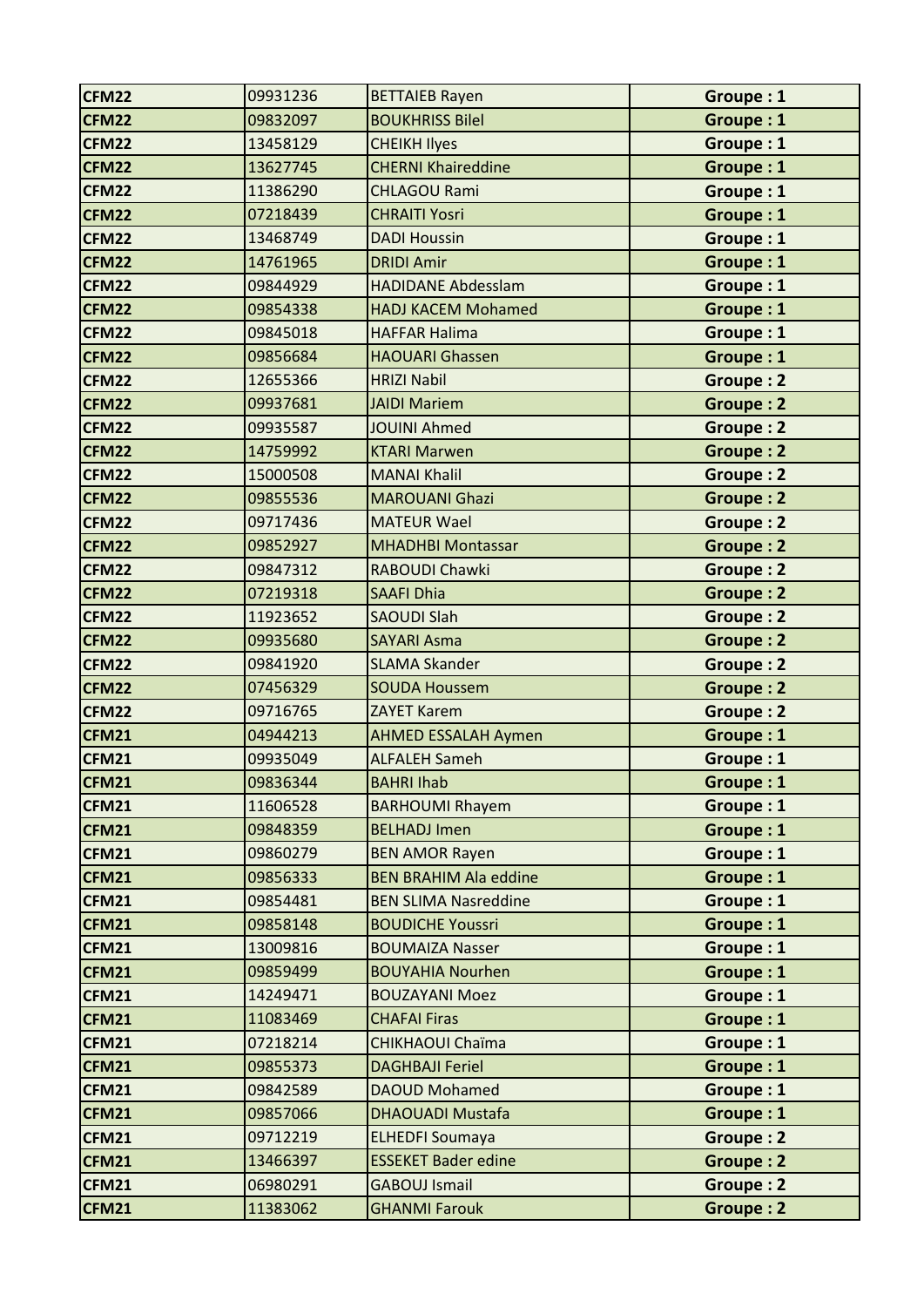| CFM21        | 09617730 | <b>HEDI Omar</b>              | Groupe: 2        |
|--------------|----------|-------------------------------|------------------|
| <b>CFM21</b> | 14254966 | <b>JUINI Mohamed taher</b>    | <b>Groupe: 2</b> |
| <b>CFM21</b> | 09828251 | <b>KHADHRAOUI Hamza</b>       | <b>Groupe: 2</b> |
| <b>CFM21</b> | 09915292 | <b>KOUKI Tarek</b>            | <b>Groupe: 2</b> |
| <b>CFM21</b> | 09848312 | <b>MAAOUI Mohamed</b>         | <b>Groupe: 2</b> |
| <b>CFM21</b> | 07982956 | <b>MEJRI Nidhal</b>           | <b>Groupe: 2</b> |
| <b>CFM21</b> | 09862124 | <b>MORNAGUI Bahaeddine</b>    | <b>Groupe: 2</b> |
| <b>CFM21</b> | 13462849 | <b>REZEG Oussama</b>          | <b>Groupe: 2</b> |
| <b>CFM21</b> | 09856367 | <b>SNOUSSI Amir</b>           | Groupe: 2        |
| <b>CFM21</b> | 13465731 | <b>TERIAK Iheb</b>            | <b>Groupe: 2</b> |
| <b>CFM21</b> | 09715990 | <b>TOUATI Nousayer</b>        | Groupe: 2        |
| CFM21        | 07194970 | (Dérog)_MHALLI Mouaz          | <b>Groupe: 2</b> |
| <b>DSI22</b> | 11376652 | <b>ABASSI Hamza</b>           | Groupe: 1        |
| <b>DSI22</b> | 07975959 | <b>ALLAOUI Borhen</b>         | Groupe: 1        |
| <b>DSI22</b> | 09841816 | <b>AMEUR Amine</b>            | Groupe: 1        |
| <b>DSI22</b> | 09830214 | <b>AMIRA Khalil</b>           | Groupe: 1        |
| <b>DSI22</b> | 09840201 | <b>BEN BRAHIM Manel</b>       | Groupe: 1        |
| <b>DSI22</b> | 07479145 | <b>BEN JABALLAH Iskander</b>  | Groupe: 1        |
| <b>DSI22</b> | 09821852 | <b>BEN JABEUR Ghazi</b>       | Groupe: 1        |
| <b>DSI22</b> | 09828301 | <b>BEN NASSER Islam</b>       | Groupe: 1        |
| <b>DSI22</b> | 09427008 | <b>BEN SALEM Manel</b>        | Groupe: 1        |
| <b>DSI22</b> | 09845391 | <b>BENMILED Ahmed</b>         | Groupe: 1        |
| <b>DSI22</b> | 09844494 | <b>CHABOUT Marwa</b>          | Groupe: 1        |
| <b>DSI22</b> | 10820190 | <b>CHANNOUFI Khouloud</b>     | Groupe: 1        |
| <b>DSI22</b> | 07203319 | <b>DAHMEN Zied</b>            | Groupe: 1        |
| <b>DSI22</b> | 11384287 | <b>DRIDI Ghaieth</b>          | Groupe: 1        |
| <b>DSI22</b> | 09826307 | <b>DRONGA Sadok</b>           | Groupe: 1        |
| <b>DSI22</b> | 09839467 | <b>EL NASRI Saif allh</b>     | Groupe: 1        |
| <b>DSI22</b> | 09845214 | <b>FERJANI Oussama</b>        | Groupe: 1        |
| <b>DSI22</b> | 09845378 | <b>FRAJ Bayram</b>            | Groupe : 1       |
| <b>DSI22</b> | 11383511 | <b>GHANMI Abir</b>            | Groupe: 2        |
| <b>DSI22</b> | 09855456 | <b>HADJ KACEM Hidaya</b>      | Groupe: 2        |
| <b>DSI22</b> | 09498806 | <b>HAMMAMI Houssem eddine</b> | Groupe: 2        |
| <b>DSI22</b> | 09857492 | <b>JRAD Sirine</b>            | Groupe: 2        |
| <b>DSI22</b> | 09832220 | <b>LASSOUED Sirine</b>        | Groupe: 2        |
| <b>DSI22</b> | 09855821 | <b>MAHFOUDH Yasmine</b>       | Groupe: 2        |
| <b>DSI22</b> | 11368791 | <b>MANAI Marwa</b>            | Groupe: 2        |
| <b>DSI22</b> | 09855196 | <b>MANKAI Mohamed Amine</b>   | Groupe: 2        |
| <b>DSI22</b> | 09839958 | <b>MHATHBI Mohamed ali</b>    | Groupe: 2        |
| <b>DSI22</b> | 09844570 | <b>MILED Manel</b>            | Groupe: 2        |
| <b>DSI22</b> | 09855497 | <b>SALEM Hana</b>             | <b>Groupe: 2</b> |
| <b>DSI22</b> | 09853904 | <b>SOUISSI Hiba</b>           | Groupe: 2        |
| <b>DSI22</b> | 07210686 | <b>TANABENE Khaled</b>        | Groupe: 2        |
| <b>DSI22</b> | 09850266 | <b>TELMOUDI Hedi</b>          | Groupe: 2        |
| <b>DSI22</b> | 06581458 | <b>TOUATI Belgacem</b>        | Groupe: 2        |
| <b>DSI22</b> | 09853358 | <b>ZOUAOUI Sirine</b>         | Groupe: 2        |
| <b>DSI22</b> | 09621350 | (Dérog)_BOUAZRA Wissem        | Groupe: 2        |
| <b>DSI23</b> | 09852779 | <b>ABDELGHANI Amani</b>       | Groupe: 1        |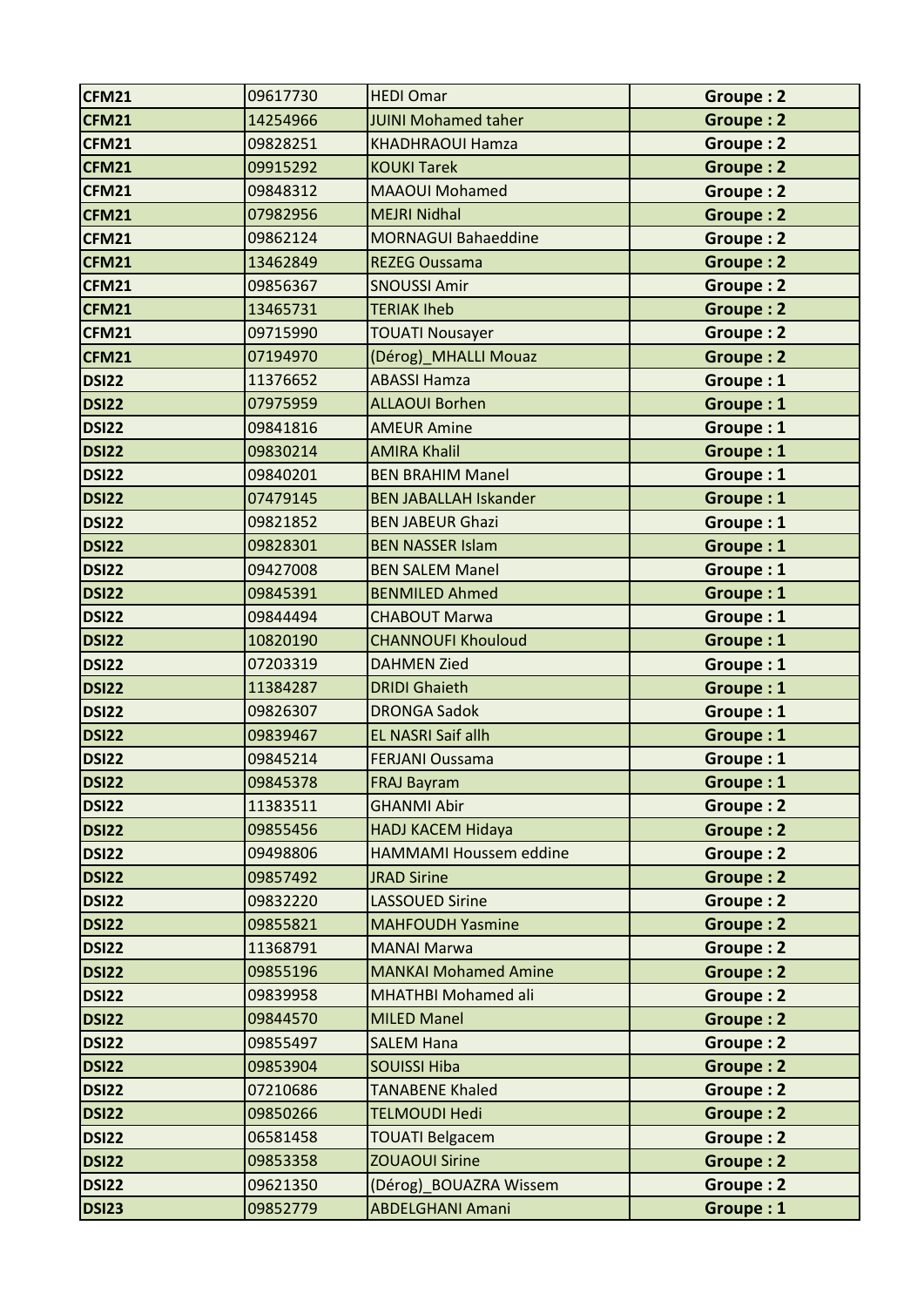| <b>DSI23</b> | 09819938 | <b>ABIDI Mohamed</b>             | Groupe: 1        |
|--------------|----------|----------------------------------|------------------|
| <b>DSI23</b> | 09856234 | <b>BELHADJ Jihene</b>            | Groupe: 1        |
| <b>DSI23</b> | 09857439 | <b>BEN HAMMOUDA Raja</b>         | Groupe: 1        |
| <b>DSI23</b> | 09817066 | <b>BEN HAMOUDA Mohamed amine</b> | Groupe: 1        |
| <b>DSI23</b> | 09860352 | <b>BEN HASSEN Sirine</b>         | Groupe: 1        |
| <b>DSI23</b> | 09847140 | <b>BEN HASSEN Sirine</b>         | Groupe: 1        |
| <b>DSI23</b> | 09858215 | <b>BEN OMAR Khawla</b>           | Groupe: 1        |
| <b>DSI23</b> | 09827321 | <b>BEN OTHMEN Aslen</b>          | Groupe: 1        |
| <b>DSI23</b> | 09813203 | <b>BEN SALHA Intissar</b>        | Groupe: 1        |
| <b>DSI23</b> | 09856003 | <b>CHAOUCH Sarra</b>             | Groupe: 1        |
| <b>DSI23</b> | 09858374 | <b>DHRIF Yousri</b>              | Groupe: 1        |
| <b>DSI23</b> | 09855238 | <b>EL FIL Walid</b>              | Groupe: 1        |
| <b>DSI23</b> | 09717374 | <b>HAMDI Jihed</b>               | Groupe: 1        |
| <b>DSI23</b> | 09854667 | <b>HAWARI Ameni</b>              | Groupe: 1        |
| <b>DSI23</b> | 14763172 | <b>JENANE Yassine</b>            | <b>Groupe: 2</b> |
| <b>DSI23</b> | 09175766 | <b>JUIDI Sofiene</b>             | Groupe: 2        |
| <b>DSI23</b> | 09808299 | <b>KHEMIR Eya</b>                | <b>Groupe: 2</b> |
| <b>DSI23</b> | 09857973 | <b>KROUT Wassim</b>              | <b>Groupe: 2</b> |
| <b>DSI23</b> | 07435240 | LABIDI Majdi                     | <b>Groupe: 2</b> |
| <b>DSI23</b> | 09838984 | <b>MECHMECH Meryem</b>           | <b>Groupe: 2</b> |
| <b>DSI23</b> | 09856657 | <b>MEDBOUH Meriam</b>            | <b>Groupe: 2</b> |
| <b>DSI23</b> | 09779654 | <b>MESSADI Tarek</b>             | Groupe: 2        |
| <b>DSI23</b> | 04840163 | <b>MOKADDEM Rachid</b>           | <b>Groupe: 2</b> |
| <b>DSI23</b> | 09846598 | <b>MONTASSAR Yakine</b>          | Groupe: 2        |
| <b>DSI23</b> | 11604614 | <b>SELLAMI Haythem</b>           | Groupe: 2        |
| <b>DSI23</b> | 07969691 | <b>SLIM Hanen</b>                | <b>Groupe: 2</b> |
| <b>DSI23</b> | 09854473 | <b>TAAMMALLAH Donia</b>          | Groupe: 2        |
| <b>DSI23</b> | 09710785 | <b>TIRELLIL Ward</b>             | <b>Groupe: 2</b> |
| <b>DSI23</b> | 11919424 | YAAKOUBI Amal                    | Groupe: 2        |
| <b>DSI21</b> | 13002122 | <b>ABDELLI Sarra</b>             | Groupe : 1       |
| <b>DSI21</b> | 09801488 | <b>ALJAMIL Wafa</b>              | Groupe: 1        |
| <b>DSI21</b> | 09856968 | <b>AMRI Sabrina</b>              | Groupe: 1        |
| <b>DSI21</b> | 09830002 | <b>AWIDIDI Marwa</b>             | Groupe: 1        |
| <b>DSI21</b> | 09847439 | <b>BELKILANI Salma</b>           | Groupe: 1        |
| <b>DSI21</b> | 09194573 | <b>BEN AMMAR Houssem</b>         | Groupe: 1        |
| <b>DSI21</b> | 09854944 | <b>BEN HASSINE Zaineb</b>        | Groupe: 1        |
| <b>DSI21</b> | 09625737 | <b>BEN HMIDA Mohammed amine</b>  | Groupe: 1        |
| <b>DSI21</b> | 09846462 | <b>BEN MANSOUR Sirine</b>        | Groupe: 1        |
| <b>DSI21</b> | 09857410 | <b>BEN NASR Amal</b>             | Groupe: 1        |
| <b>DSI21</b> | 09845844 | <b>BEN TALEB Mohamed amine</b>   | Groupe: 1        |
| <b>DSI21</b> | 10819810 | <b>BEN THABET Hamza</b>          | Groupe: 1        |
| <b>DSI21</b> | 09194254 | <b>BRAHEM Bahaeddine</b>         | Groupe: 1        |
| <b>DSI21</b> | 09854762 | <b>DRIDI Amani</b>               | Groupe: 1        |
| <b>DSI21</b> | 11394803 | <b>ESSOURI Amir</b>              | Groupe: 1        |
| <b>DSI21</b> | 09848396 | <b>KORKAD Rim</b>                | Groupe: 2        |
| <b>DSI21</b> | 09827877 | <b>KSOURI Mohamed ali</b>        | Groupe: 2        |
| <b>DSI21</b> | 09862458 | <b>LENGLIZ Kais</b>              | Groupe: 2        |
| <b>DSI21</b> | 09799899 | <b>LOUATI Saifeddine</b>         | Groupe: 2        |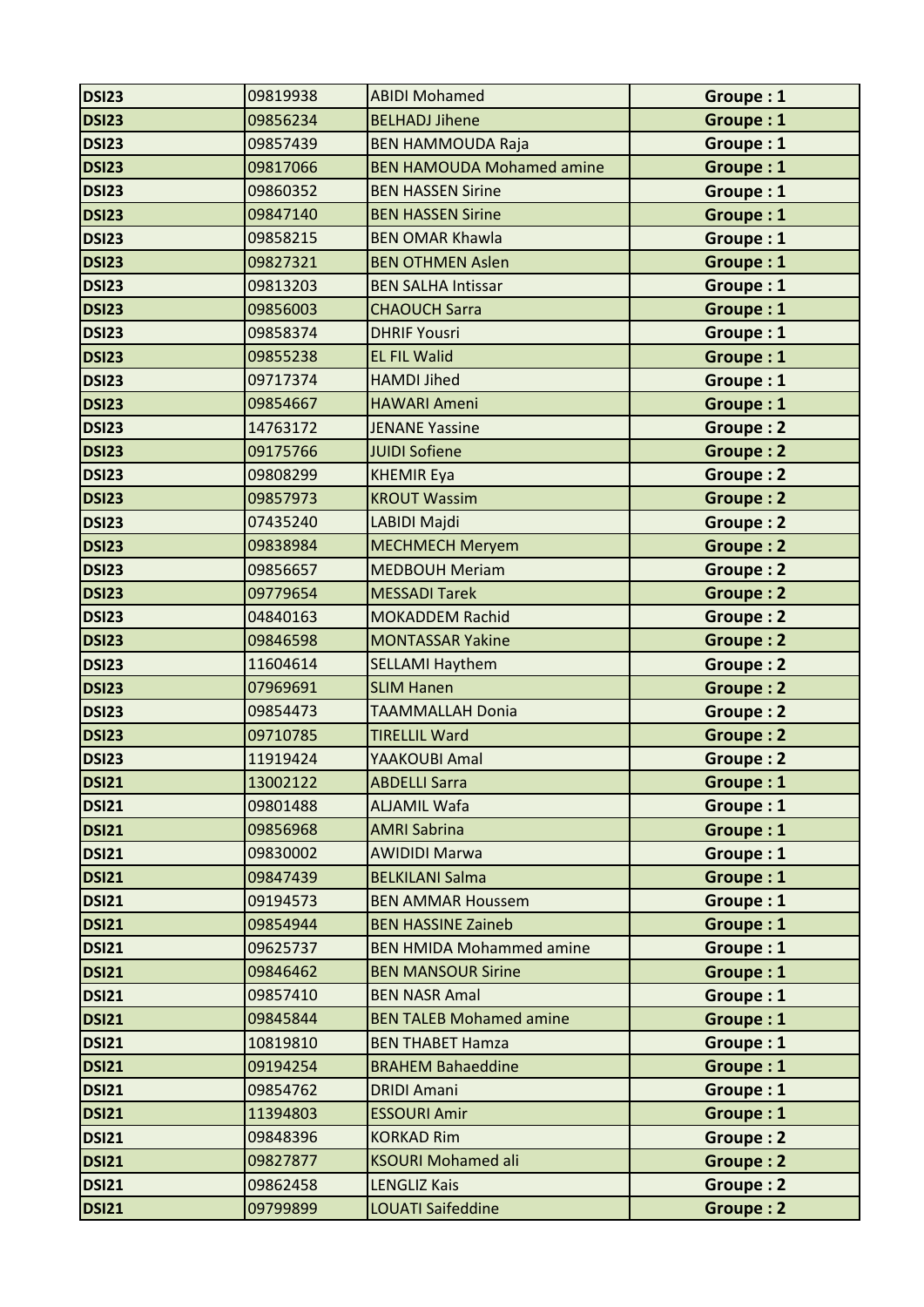| <b>DSI21</b> | 09858400 | <b>MAKHLOUF Mariem</b>        | Groupe: 2        |
|--------------|----------|-------------------------------|------------------|
| <b>DSI21</b> | 09845922 | <b>MBAREK IMEN</b>            | <b>Groupe: 2</b> |
| <b>DSI21</b> | 09843284 | <b>MOUADEB Ahlem</b>          | Groupe: 2        |
| <b>DSI21</b> | 09854344 | <b>NAYLI Iftikhar</b>         | <b>Groupe: 2</b> |
| <b>DSI21</b> | 13630711 | <b>NEMLAGHI Ahmed</b>         | <b>Groupe: 2</b> |
| <b>DSI21</b> | 09819478 | <b>SGHAIER Insaf</b>          | <b>Groupe: 2</b> |
| <b>DSI21</b> | 09856380 | <b>SOUISSI Hamza</b>          | Groupe: 2        |
| <b>DSI21</b> | 09713905 | <b>TOUATI Nader</b>           | <b>Groupe: 2</b> |
| <b>DSI21</b> | 09842827 | <b>YAZIDI Nizar</b>           | <b>Groupe: 2</b> |
| <b>DSI21</b> | 10810371 | (Dérog)_TABIB Skander         | Groupe: 2        |
| <b>EI22</b>  | 11393335 | <b>ABDELLI Rihab</b>          | Groupe: 1        |
| <b>EI22</b>  | 13630353 | <b>AOUADI Khaoula</b>         | Groupe: 1        |
| <b>EI22</b>  | 09810906 | <b>BEN AISSA Ala</b>          | Groupe: 1        |
| <b>EI22</b>  | 09841861 | <b>BEN AYED Khaoula</b>       | Groupe: 1        |
| <b>EI22</b>  | 09815791 | <b>BEN MANSOUR Achref</b>     | Groupe: 1        |
| <b>EI22</b>  | 09828772 | <b>BEN OTHMEN Slim</b>        | Groupe: 1        |
| <b>EI22</b>  | 09819932 | <b>BEN SLIMEN Samir</b>       | Groupe: 1        |
| <b>EI22</b>  | 09827211 | <b>BEN ZAHOU Firas</b>        | Groupe: 1        |
| <b>EI22</b>  | 10819865 | <b>BOUAZIZ Aymen</b>          | Groupe: 1        |
| <b>EI22</b>  | 11390894 | <b>BOURAS Oussema</b>         | Groupe: 1        |
| <b>EI22</b>  | 09848611 | <b>CHABAANE Aymen</b>         | Groupe: 1        |
| <b>EI22</b>  | 09992192 | <b>DALLALI Ahmed</b>          | Groupe: 1        |
| <b>EI22</b>  | 09840587 | <b>DOUIM Kamel</b>            | Groupe: 1        |
| <b>EI22</b>  | 09836854 | <b>EL ABED Ala</b>            | Groupe: 1        |
| <b>EI22</b>  | 09833631 | <b>EZZIN Wassim</b>           | Groupe: 1        |
| <b>EI22</b>  | 14303173 | <b>FAKHET Khouloud</b>        | Groupe: 1        |
| <b>EI22</b>  | 09854953 | <b>GRAR Ahdi</b>              | <b>Groupe: 2</b> |
| <b>EI22</b>  | 09836204 | <b>HAMMAIMI Mohamed Ali</b>   | Groupe: 2        |
| <b>EI22</b>  | 10819968 | <b>HASNI Takoi</b>            | Groupe: 2        |
| <b>EI22</b>  | 07980635 | <b>JANDOUBI Oussama</b>       | <b>Groupe: 2</b> |
| <b>EI22</b>  | 09857958 | <b>JUILA Tarek</b>            | Groupe: 2        |
| <b>EI22</b>  | 13624907 | <b>KHAMMASSI Ameni</b>        | Groupe: 2        |
| <b>EI22</b>  | 09858990 | <b>LAAFIF Hiba</b>            | Groupe: 2        |
| <b>EI22</b>  | 14762473 | <b>MAHJOUBI Mohamed bilel</b> | Groupe: 2        |
| <b>EI22</b>  | 11383559 | <b>MASSOUDI Emir</b>          | Groupe: 2        |
| <b>EI22</b>  | 09835646 | <b>MEHREZ Fakher</b>          | Groupe: 2        |
| <b>EI22</b>  | 09497251 | <b>MESBAHI Amani</b>          | Groupe: 2        |
| <b>EI22</b>  | 09860876 | <b>RABBOUDI Sirine</b>        | Groupe: 2        |
| <b>EI22</b>  | 09717790 | <b>RAJHI Ahmed</b>            | Groupe: 2        |
| <b>EI22</b>  | 09860075 | <b>SAMMOUD Rania</b>          | Groupe: 2        |
| <b>EI22</b>  | 09935646 | <b>SEBTEOUI Houssem</b>       | Groupe: 2        |
| <b>EI22</b>  | 09843517 | <b>SEHLI Mohamed adib</b>     | Groupe: 2        |
| <b>EI21</b>  | 10816762 | <b>ABBES Mohamed</b>          | Groupe: 1        |
| <b>EI21</b>  | 13631132 | <b>ABIDI Amin</b>             | Groupe: 1        |
| <b>EI21</b>  | 14761572 | <b>AGREBI Slim</b>            | Groupe: 1        |
| <b>EI21</b>  | 09858219 | <b>BELHAJ YAHIA Sami</b>      | Groupe: 1        |
| <b>EI21</b>  | 09845140 | <b>BEN ALAYA Youssef</b>      | Groupe: 1        |
| <b>EI21</b>  | 09857253 | <b>BEN MESSAOUD Hatem</b>     | Groupe: 1        |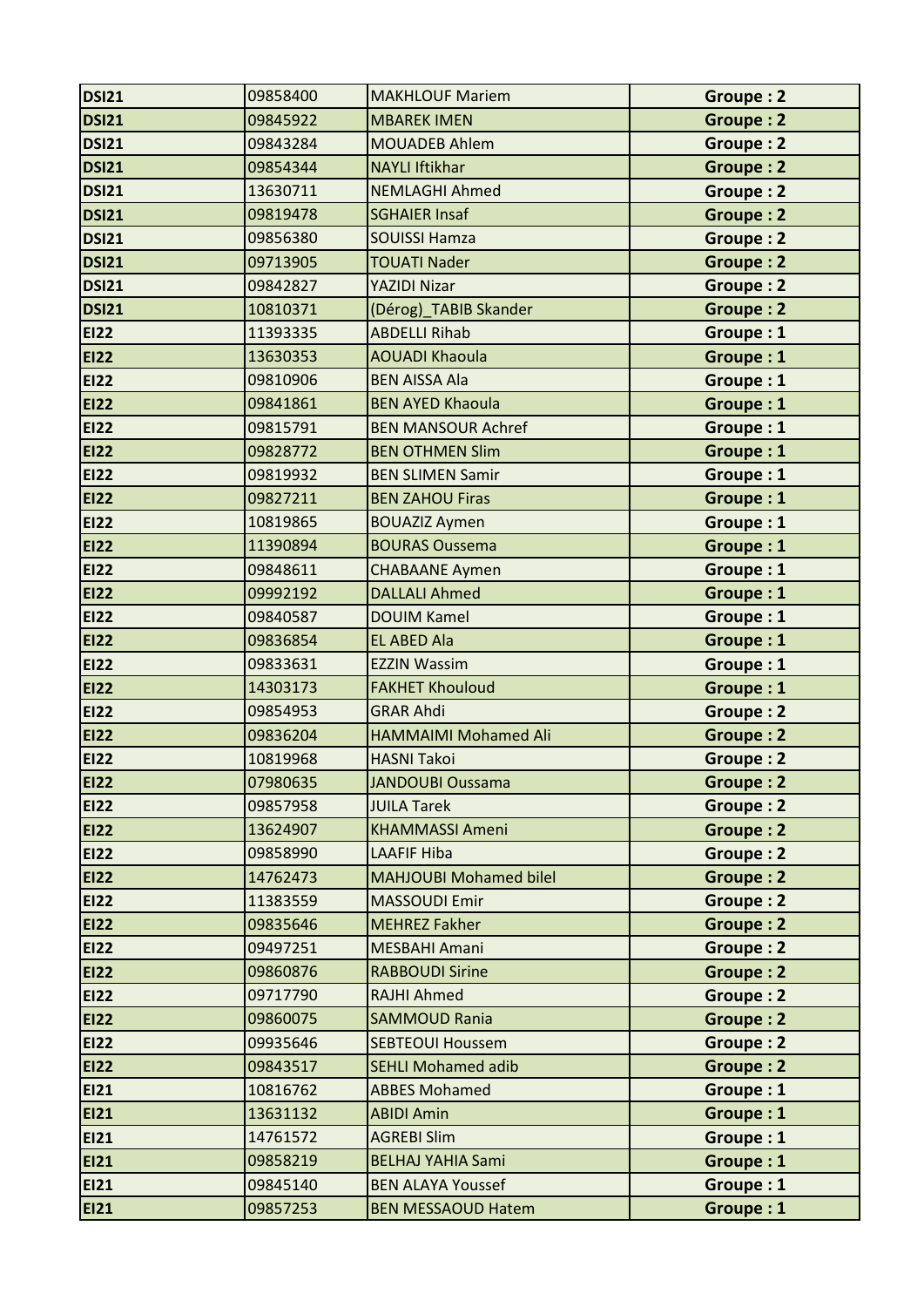| <b>EI21</b>   | 12637653 | <b>CHAKHARI Imed</b>           | Groupe: 1        |
|---------------|----------|--------------------------------|------------------|
| <b>EI21</b>   | 07466205 | <b>CHAMMAKHI Nizar</b>         | Groupe: 1        |
| <b>EI21</b>   | 14259929 | <b>DRIDI Iheb</b>              | Groupe: 1        |
| <b>EI21</b>   | 09856299 | <b>ELHAMI Mohamed fares</b>    | Groupe: 1        |
| <b>EI21</b>   | 09837155 | <b>GAZZEH Meriam</b>           | Groupe: 1        |
| <b>EI21</b>   | 13247431 | <b>GHRIBI Nidhal</b>           | Groupe: 1        |
| <b>EI21</b>   | 11086610 | <b>GUIRAT Achouak</b>          | Groupe: 1        |
| <b>EI21</b>   | 09852076 | <b>HAMDI Omar</b>              | Groupe: 1        |
| <b>EI21</b>   | 09844413 | <b>HRIGUA Ayoub</b>            | Groupe: 1        |
| <b>EI21</b>   | 12662530 | <b>KADRI Hossem</b>            | Groupe: 1        |
| <b>EI21</b>   | 13629576 | <b>KHAMMASSI Ahmed</b>         | Groupe: 1        |
| <b>EI21</b>   | 07982843 | <b>KHAZRI Ghazi</b>            | Groupe: 2        |
| <b>EI21</b>   | 09840482 | <b>LAHOUAG Mohamed amine</b>   | Groupe: 2        |
| <b>EI21</b>   | 09815618 | <b>LOUATI Haykel</b>           | <b>Groupe: 2</b> |
| <b>EI21</b>   | 09840149 | LOUHICHI Iheb                  | Groupe: 2        |
| <b>EI21</b>   | 09856707 | <b>MAZLOUT Hedi</b>            | Groupe: 2        |
| <b>EI21</b>   | 09849276 | <b>MECHLEOUI Ibtihel</b>       | Groupe: 2        |
| <b>EI21</b>   | 04846006 | <b>MEZLINI Hamed</b>           | <b>Groupe: 2</b> |
| <b>EI21</b>   | 09827943 | <b>NACEF Mohamed amine</b>     | <b>Groupe: 2</b> |
| <b>EI21</b>   | 09844643 | <b>NACHI Mohamed mahdi</b>     | <b>Groupe: 2</b> |
| <b>EI21</b>   | 09930806 | <b>SAIDI Bahaeddine</b>        | Groupe: 2        |
| <b>EI21</b>   | 09855258 | <b>SAIED Raed</b>              | <b>Groupe: 2</b> |
| <b>EI21</b>   | 09830612 | <b>TAZARKI Abdelkrim</b>       | Groupe: 2        |
| <b>EI21</b>   | 09855616 | <b>TEBER Mohaned</b>           | <b>Groupe: 2</b> |
| <b>EI21</b>   | 09839790 | <b>ZGOLLI Sadok</b>            | <b>Groupe: 2</b> |
| <b>EI21</b>   | 09834204 | ZIADI Saifallah                | <b>Groupe: 2</b> |
| <b>EI21</b>   | 09186532 | (Dérog)_GHAZOUANI Sihem        | Groupe: 2        |
| <b>EI21</b>   | 09810260 | (Dérog) NEILI Oussama          | Groupe: 2        |
| ELNI21        | 10810377 | <b>ALAYA Sameh</b>             | Groupe: 1        |
| <b>ELNI21</b> | 09848476 | <b>BELHADJ Abdelkader</b>      | Groupe: 1        |
| ELNI21        | 09824043 | <b>BEN CHEIKH BRAHIM Jihed</b> | Groupe: 1        |
| ELNI21        | 09761012 | <b>BEN FRAJ Sameh</b>          | Groupe: 1        |
| <b>ELNI21</b> | 09847287 | <b>BOUSSABAT Wael</b>          | Groupe: 1        |
| ELNI21        | 09845957 | <b>CHRIF Anis</b>              | Groupe: 1        |
| ELNI21        | 11083398 | <b>DAOUD Ons</b>               | Groupe: 1        |
| ELNI21        | 09848971 | <b>FARHAT Iheb</b>             | Groupe: 1        |
| ELNI21        | 09840525 | <b>FEKIH Wael</b>              | Groupe: 1        |
| ELNI21        | 09856985 | <b>GASTLI Maher</b>            | Groupe: 1        |
| ELNI21        | 09835750 | <b>GHOZZI Saif Eddine</b>      | Groupe: 1        |
| ELNI21        | 13006758 | <b>GTARI Maissa</b>            | Groupe: 1        |
| ELNI21        | 09790458 | <b>MANSOUR Ghazi</b>           | Groupe: 2        |
| ELNI21        | 09792311 | <b>MATHLOUTHI Wathek</b>       | Groupe: 2        |
| ELNI21        | 14253798 | <b>MATTOUSSI Skander</b>       | Groupe: 2        |
| ELNI21        | 09803505 | <b>MBAREK Oussama</b>          | Groupe: 2        |
| ELNI21        | 09839903 | MEDDEB Mejdi                   | <b>Groupe: 2</b> |
|               |          |                                |                  |
| ELNI21        | 13629121 | <b>MJEDRI Saïfeddine</b>       | <b>Groupe: 2</b> |
| <b>ELNI21</b> | 09816275 | <b>MOHSEN Oussama</b>          | <b>Groupe: 2</b> |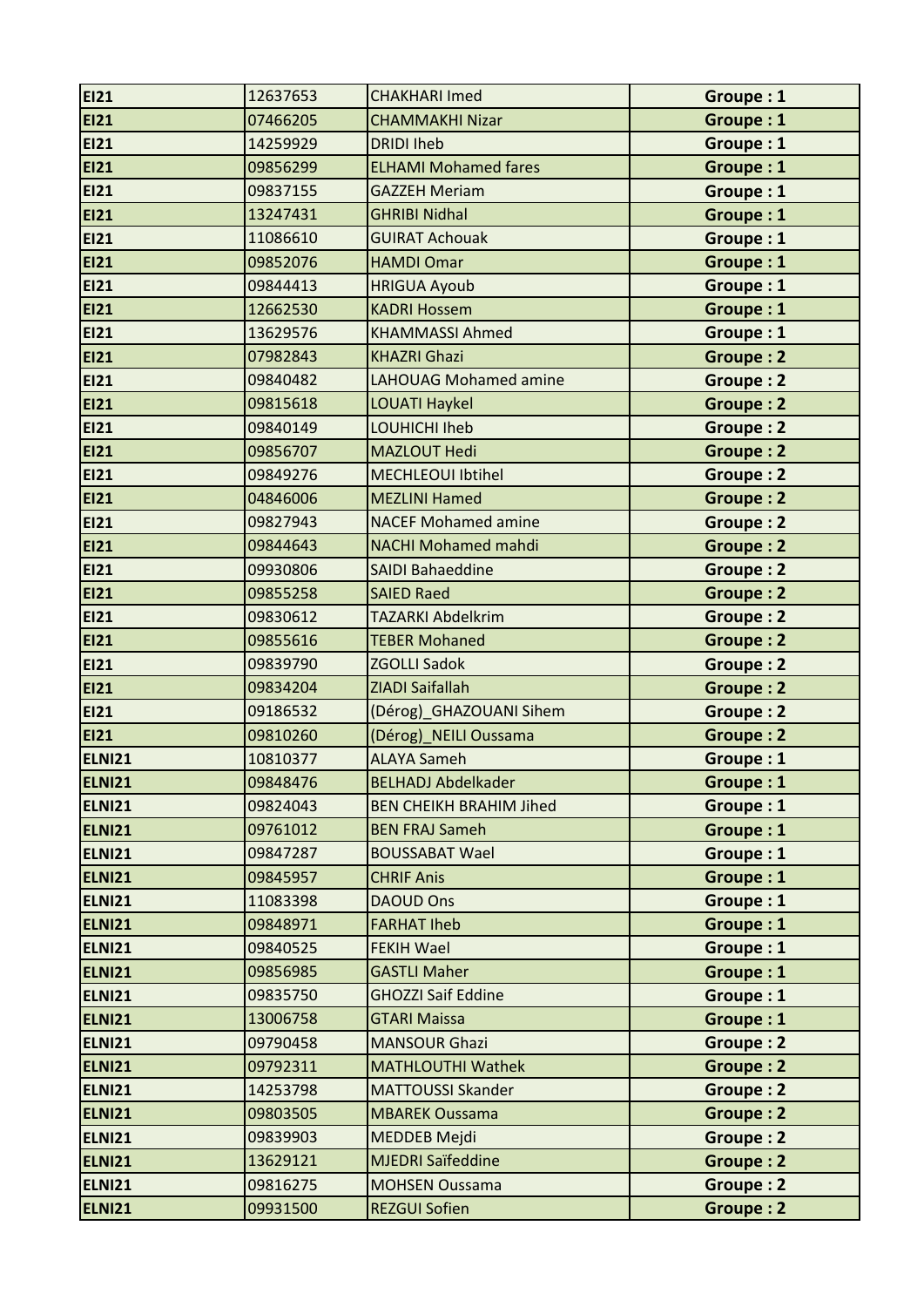| ELNI21      | 09805457 | <b>RIAHI Issa</b>              | Groupe: 2        |
|-------------|----------|--------------------------------|------------------|
| ELNI21      | 09717075 | <b>SOUID Mohamed amine</b>     | <b>Groupe: 2</b> |
| ELNI21      | 09830278 | <b>WAILI ZEBDI Mohamed</b>     | Groupe: 2        |
| ELNI21      | 07956360 | <b>ZOUAOUI Wael</b>            | <b>Groupe: 2</b> |
| <b>EN21</b> | 07461686 | <b>ALOUI Ghassen</b>           | Groupe: 1        |
| <b>EN21</b> | 14762027 | <b>ARGOUBI Hamza</b>           | Groupe: 1        |
| <b>EN21</b> | 09802461 | <b>ATAALLAH Youssef</b>        | Groupe: 1        |
| <b>EN21</b> | 09715618 | <b>BADDADI Amir</b>            | Groupe: 1        |
| <b>EN21</b> | 09191726 | <b>BARGAOUI Mohamed khalil</b> | Groupe: 1        |
| <b>EN21</b> | 09854002 | <b>BEJI Taher</b>              | Groupe: 1        |
| <b>EN21</b> | 09828866 | <b>BELHAJ Asma</b>             | Groupe: 1        |
| <b>EN21</b> | 09621159 | <b>BEN AISSA Saifeddine</b>    | Groupe: 1        |
| <b>EN21</b> | 07219524 | <b>BEN ARBI Arbi</b>           | Groupe: 1        |
| <b>EN21</b> | 09847261 | <b>BEN HAMOUDA Saif</b>        | Groupe: 1        |
| <b>EN21</b> | 09814232 | <b>BENMOHAMED Hamza</b>        | Groupe: 1        |
| <b>EN21</b> | 09860788 | <b>BOUZID Mohamed mousser</b>  | Groupe: 1        |
| <b>EN21</b> | 07210853 | <b>CHEBBI Mootez</b>           | Groupe: 1        |
| <b>EN21</b> | 14236620 | <b>DHAHRI Haythem</b>          | Groupe: 1        |
| <b>EN21</b> | 11385211 | <b>DRIDI Chiheb</b>            | <b>Groupe: 2</b> |
| <b>EN21</b> | 09932987 | <b>FATHI Oussama</b>           | <b>Groupe: 2</b> |
| <b>EN21</b> | 11070995 | <b>JALLOULI Mohamed</b>        | <b>Groupe: 2</b> |
| <b>EN21</b> | 07471018 | <b>JERIDI Cyrine</b>           | Groupe: 2        |
| <b>EN21</b> | 09610549 | <b>JRIDI Sabrine</b>           | <b>Groupe: 2</b> |
| <b>EN21</b> | 09813996 | <b>KORBI Aymen</b>             | Groupe: 2        |
| <b>EN21</b> | 13610456 | <b>LABIDI Mohamed</b>          | Groupe: 2        |
| <b>EN21</b> | 09843557 | <b>MHADHBI Anoir</b>           | Groupe: 2        |
| <b>EN21</b> | 14764333 | <b>MIMOUNI Mohamed</b>         | Groupe: 2        |
| <b>EN21</b> | 09847214 | <b>RIDEN Abdessatar</b>        | <b>Groupe: 2</b> |
| <b>EN21</b> | 09996408 | <b>SAAIDIA Hatem</b>           | <b>Groupe: 2</b> |
| <b>EN21</b> | 09926955 | <b>SAIDA Amal</b>              | <b>Groupe: 2</b> |
| <b>EN21</b> | 09848377 | <b>TROUDI Heni</b>             | Groupe: 2        |
| <b>EN21</b> | 09818681 | <b>ZEMZEM Safa</b>             | Groupe: 2        |
| <b>MI22</b> | 11929753 | <b>ATI Ramzi</b>               | Groupe: 1        |
| <b>MI22</b> | 09856170 | <b>BALLOUM Firas</b>           | Groupe: 1        |
| <b>MI22</b> | 06954608 | <b>BELGACEM Zoubeir</b>        | Groupe: 1        |
| <b>MI22</b> | 09841763 | <b>BEN MESBEH Farah</b>        | Groupe: 1        |
| <b>MI22</b> | 11394999 | <b>BEN MOHAMED Samer</b>       | Groupe: 1        |
| <b>MI22</b> | 11059905 | <b>BEN MOHMED Fadi</b>         | Groupe: 1        |
| <b>MI22</b> | 09861001 | <b>BEN NASR Oussema</b>        | Groupe: 1        |
| <b>MI22</b> | 09830373 | <b>BEN SAAD Bassam</b>         | Groupe: 1        |
| <b>MI22</b> | 09858429 | <b>BEN ZAHRA Nesrine</b>       | Groupe: 1        |
| <b>MI22</b> | 09834183 | <b>BOUBAKER Ahmed</b>          | Groupe: 1        |
| <b>MI22</b> | 09791530 | <b>CHAABANI Amine</b>          | Groupe: 1        |
| <b>MI22</b> | 09856486 | <b>CHAOUCH Mehdi</b>           | Groupe: 1        |
| <b>MI22</b> | 09859705 | <b>DAWED Amine</b>             | Groupe: 1        |
| <b>MI22</b> | 09840916 | <b>DRIDI Bassent</b>           | Groupe: 1        |
| <b>MI22</b> | 07971607 | <b>FKIRI Kais</b>              | Groupe: 2        |
| <b>MI22</b> | 07978743 | <b>KHEMIRI Safouen</b>         | Groupe: 2        |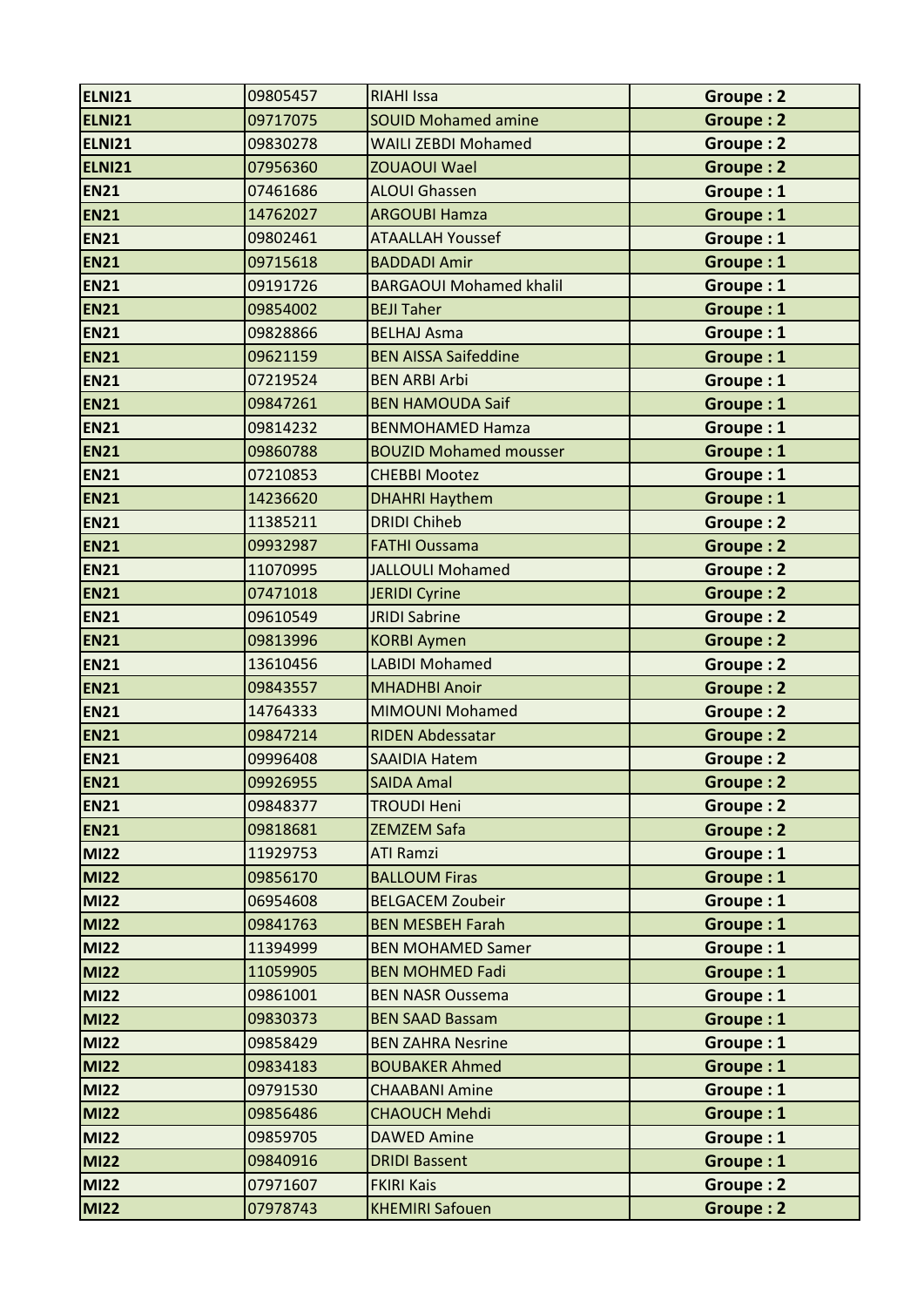| <b>MI22</b> | 09855169 | <b>KORBOSLI Rihab</b>          | Groupe: 2        |
|-------------|----------|--------------------------------|------------------|
| <b>MI22</b> | 13466408 | <b>LAMLOUMI Aweb</b>           | Groupe: 2        |
| <b>MI22</b> | 11393793 | <b>MAHMOUDI Amal</b>           | Groupe: 2        |
| <b>MI22</b> | 09627731 | <b>MECHERGUI Hamza</b>         | <b>Groupe: 2</b> |
| <b>MI22</b> | 09844128 | <b>MEJRI Youssef</b>           | <b>Groupe: 2</b> |
| <b>MI22</b> | 07471430 | <b>REKIK Yassin</b>            | Groupe: 2        |
| <b>MI22</b> | 05496898 | <b>RHOUMA Sami</b>             | Groupe: 2        |
| <b>MI22</b> | 09814006 | <b>SNOUSSI Chaker</b>          | <b>Groupe: 2</b> |
| <b>MI22</b> | 14303120 | <b>SOLTANE Helmi</b>           | <b>Groupe: 2</b> |
| <b>MI22</b> | 14252210 | <b>SWAIHI Hani</b>             | <b>Groupe: 2</b> |
| <b>MI22</b> | 09848784 | <b>ZAYANI Youssef</b>          | Groupe: 2        |
| <b>MI23</b> | 11394340 | <b>ABDELLATIF Makki</b>        | Groupe: 1        |
| <b>MI23</b> | 04849133 | <b>AKERMI Marwen</b>           | Groupe: 1        |
| <b>MI23</b> | 09858507 | <b>BALTI Thameur</b>           | Groupe: 1        |
| <b>MI23</b> | 09858740 | <b>BEL HADJ KACEM Firas</b>    | Groupe: 1        |
| <b>MI23</b> | 09627953 | <b>BEN MUSTAPHA Rachid</b>     | Groupe: 1        |
| <b>MI23</b> | 09845103 | <b>BEN NAJI Kais</b>           | Groupe: 1        |
| <b>MI23</b> | 10820102 | <b>BEN RHOUMA Tarek</b>        | Groupe: 1        |
| <b>MI23</b> | 04942351 | <b>BHIRI Mazen</b>             | Groupe: 1        |
| <b>MI23</b> | 15001613 | <b>BOULAHMI Bilal</b>          | Groupe: 1        |
| <b>MI23</b> | 10820495 | <b>BOUZAYANE Omar</b>          | Groupe: 1        |
| <b>MI23</b> | 06590554 | <b>CHIBANI Najet</b>           | Groupe: 1        |
| <b>MI23</b> | 09813685 | <b>DHIFLI Aymen</b>            | Groupe: 1        |
| <b>MI23</b> | 09612273 | <b>DKHILI Houssem</b>          | Groupe: 1        |
| <b>MI23</b> | 09853852 | <b>GOBJI Mohamed Anis</b>      | Groupe: 1        |
| <b>MI23</b> | 09848251 | <b>HORRI Jassem</b>            | <b>Groupe: 2</b> |
| <b>MI23</b> | 09803132 | <b>HSOUNA Ali</b>              | Groupe: 2        |
| <b>MI23</b> | 09926081 | <b>JEBALI Wael</b>             | <b>Groupe: 2</b> |
| <b>MI23</b> | 09851867 | <b>LABBEN Ala eddine</b>       | Groupe: 2        |
| <b>MI23</b> | 14761664 | <b>MAROUANI Ahmed</b>          | Groupe: 2        |
| <b>MI23</b> | 09831594 | <b>MBAREK Ahmed</b>            | Groupe: 2        |
| <b>MI23</b> | 09856986 | <b>MBAREK Saifeddine</b>       | Groupe: 2        |
| <b>MI23</b> | 09936729 | <b>MISSAOUI Talel</b>          | Groupe: 2        |
| <b>MI23</b> | 09843203 | <b>MOUADEB Mouhamed ali</b>    | Groupe: 2        |
| <b>MI23</b> | 11929615 | <b>MRAYHI Hamza</b>            | Groupe: 2        |
| <b>MI23</b> | 13631216 | <b>MSAADIA Mohamed ali</b>     | Groupe: 2        |
| <b>MI23</b> | 09854708 | <b>NSIR Mokhles</b>            | Groupe: 2        |
| <b>MI23</b> | 09859267 | <b>RIDENE Mohamed Amine</b>    | Groupe: 2        |
| <b>MI23</b> | 13006474 | <b>TEBIB Hamza</b>             | Groupe: 2        |
| <b>MI21</b> | 04945176 | <b>ABDELHAFIDH Mourad</b>      | Groupe: 1        |
| <b>MI21</b> | 11397194 | <b>ABDOU Hichem</b>            | Groupe: 1        |
| <b>MI21</b> | 09846825 | <b>BACCAR Ghassen</b>          | Groupe: 1        |
| <b>MI21</b> | 09860136 | <b>BELLALAH Manel</b>          | Groupe: 1        |
| <b>MI21</b> | 09856874 | <b>BEN GHOZZI Ala</b>          | Groupe: 1        |
| <b>MI21</b> | 09840504 | <b>BEN HMIDA Mohamed Amine</b> | Groupe: 1        |
| <b>MI21</b> | 09852275 | <b>BEN HMIDA Oussama</b>       | Groupe: 1        |
| <b>MI21</b> | 09853224 | <b>BEN HSSAN Saber</b>         | Groupe: 1        |
| <b>MI21</b> | 13011421 | <b>BEN MABROUK Ahmed</b>       | Groupe: 1        |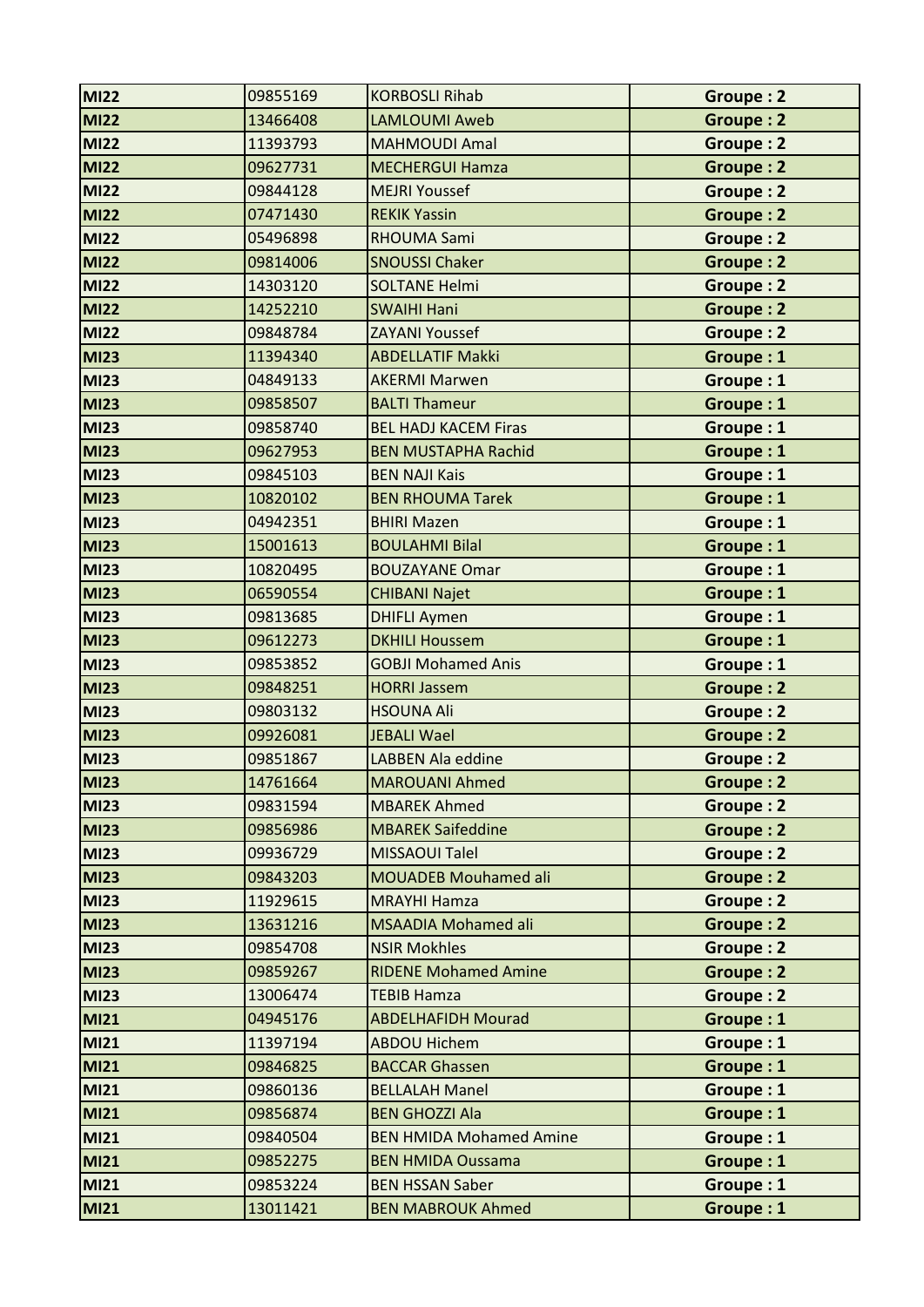| <b>MI21</b>  | 09857881 | <b>BEN SIDHOM Hilmi</b>         | Groupe: 1        |
|--------------|----------|---------------------------------|------------------|
| <b>MI21</b>  | 09854269 | <b>BOUDHINA Ghada</b>           | Groupe: 1        |
| <b>MI21</b>  | 11394771 | <b>BOUGHOULA Salah</b>          | Groupe: 1        |
| <b>MI21</b>  | 09852148 | <b>CHAABANI Mehdi</b>           | Groupe: 1        |
| <b>MI21</b>  | 09853078 | <b>CHIKH AMOR Firas</b>         | Groupe: 1        |
| <b>MI21</b>  | 09859051 | <b>GABSI Ghassen</b>            | Groupe: 1        |
| <b>MI21</b>  | 09833617 | <b>GHARSALLAH Wissem</b>        | Groupe: 2        |
| <b>MI21</b>  | 07981292 | <b>GHRAIDIA Achref</b>          | <b>Groupe: 2</b> |
| <b>MI21</b>  | 12669253 | <b>GUEDWERI Nizar</b>           | Groupe: 2        |
| <b>MI21</b>  | 12666593 | <b>HAMZAOUI Heni</b>            | <b>Groupe: 2</b> |
| <b>MI21</b>  | 10820231 | <b>HARRATH Karim</b>            | Groupe: 2        |
| <b>MI21</b>  | 13631329 | <b>HMISSI Fadi</b>              | <b>Groupe: 2</b> |
| <b>MI21</b>  | 13453744 | <b>JBEHI Nizar</b>              | Groupe: 2        |
| <b>MI21</b>  | 09857925 | <b>MAATALLAH Ahmed</b>          | <b>Groupe: 2</b> |
| <b>MI21</b>  | 09847711 | <b>MARNISSI Maha</b>            | <b>Groupe: 2</b> |
| <b>MI21</b>  | 07220591 | <b>MEHRABI Montassar</b>        | <b>Groupe: 2</b> |
| <b>MI21</b>  | 09854935 | <b>RAISSI Firas</b>             | <b>Groupe: 2</b> |
| <b>MI21</b>  | 09936760 | <b>RHOUMA Hatem</b>             | <b>Groupe: 2</b> |
| <b>MI21</b>  | 09858692 | <b>SMINE Mohamed sadok</b>      | Groupe: 2        |
| <b>MI21</b>  | 09854996 | <b>SOUILEM Firas</b>            | <b>Groupe: 2</b> |
| <b>MI21</b>  | 09626770 | YAZIDI Abdel aziz               | <b>Groupe: 2</b> |
| <b>RSI21</b> | 09852718 | <b>ABDELLATIF Samar</b>         | Groupe: 1        |
| <b>RSI21</b> | 14220771 | <b>ABIDI Samir</b>              | Groupe: 1        |
| <b>RSI21</b> | 07205250 | <b>BACCOUCHI Amal</b>           | Groupe: 1        |
| <b>RSI21</b> | 09859932 | <b>BALAAZI Khouloud</b>         | Groupe: 1        |
| <b>RSI21</b> | 09858372 | <b>BELLALOUNA Mohamed Karim</b> | Groupe: 1        |
| <b>RSI21</b> | 11394820 | <b>BEN AMARA Nihel</b>          | Groupe: 1        |
| <b>RSI21</b> | 09844450 | <b>BEN AMMAR Hanen</b>          | Groupe: 1        |
| <b>RSI21</b> | 11393629 | <b>BEN CHAABANE Bouthaina</b>   | Groupe: 1        |
| RSI21        | 09845108 | <b>BEN NACEUR Oumayma</b>       | Groupe: 1        |
| <b>RSI21</b> | 09852318 | <b>BEN SAID MODDEB Khalil</b>   | Groupe: 1        |
| <b>RSI21</b> | 09828811 | <b>BEN THAMEUR Arij</b>         | Groupe: 1        |
| <b>RSI21</b> | 09855237 | <b>CHAIEB Mohamed Wassim</b>    | Groupe: 1        |
| <b>RSI21</b> | 09841661 | <b>CHEREF Olfa</b>              | Groupe: 1        |
| <b>RSI21</b> | 09856595 | <b>DJOBBI Oumaima</b>           | Groupe: 1        |
| <b>RSI21</b> | 06961317 | <b>ENNACEUR Ilyess</b>          | Groupe: 2        |
| <b>RSI21</b> | 09844852 | <b>ESSID Jihen</b>              | Groupe: 2        |
| <b>RSI21</b> | 09839994 | <b>FELFEL Wassim</b>            | Groupe: 2        |
| <b>RSI21</b> | 09848910 | <b>GARAALI Mohamed Habib</b>    | Groupe: 2        |
| <b>RSI21</b> | 09856211 | <b>GHARSALLAH Hamza</b>         | Groupe: 2        |
| <b>RSI21</b> | 09860551 | <b>GUEBSI Farouk</b>            | Groupe: 2        |
| <b>RSI21</b> | 09856499 | <b>KOCHBATI Ahmed</b>           | <b>Groupe: 2</b> |
| <b>RSI21</b> | 09844176 | <b>MBAREK Hassen</b>            | Groupe: 2        |
| <b>RSI21</b> | 07469291 | <b>OUSLATI Karim</b>            | Groupe: 2        |
| <b>RSI21</b> | 13463002 | <b>SOUISSI Oussama</b>          | Groupe: 2        |
| <b>RSI21</b> | 07211641 | <b>TAGHIUTI Marwa</b>           | Groupe: 2        |
| <b>RSI21</b> | 11392422 | YEFERNI Mohamed                 | Groupe: 2        |
| <b>RSI21</b> | 09830345 | (Dérog) AFLI Randa              | <b>Groupe: 2</b> |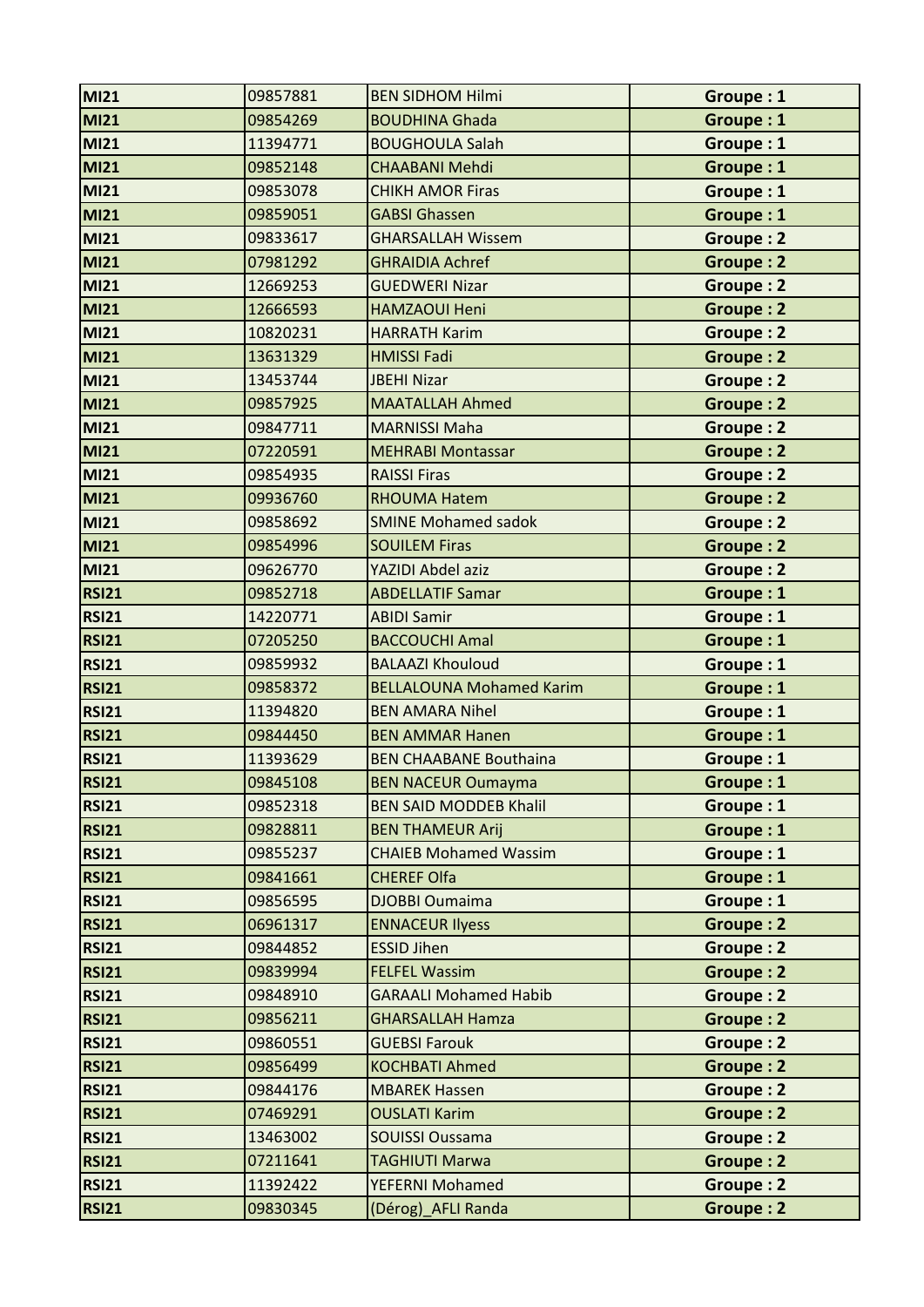| <b>RSI21</b>  | 09833399 | (Dérog)_WERGHEMMI Marwa         | Groupe: 2        |
|---------------|----------|---------------------------------|------------------|
| <b>SEM21</b>  | 07471371 | <b>ABASSI Amani</b>             | Groupe: 1        |
| <b>SEM21</b>  | 09860709 | <b>BEN CHEIKH Yasmine</b>       | Groupe: 1        |
| <b>SEM21</b>  | 09826023 | <b>BEN HADJ SASSI Zeineb</b>    | Groupe: 1        |
| <b>SEM21</b>  | 09830977 | <b>BEN SLIMEN Maryem</b>        | Groupe: 1        |
| <b>SEM21</b>  | 09829717 | <b>BOUSLAMA Nouredine</b>       | Groupe: 1        |
| <b>SEM21</b>  | 12826971 | <b>BOUZAYENE Anwar</b>          | Groupe: 1        |
| <b>SEM21</b>  | 09717873 | <b>BOUZIDI Nayrouz</b>          | Groupe: 1        |
| <b>SEM21</b>  | 09853320 | <b>HAMI Oumaima</b>             | Groupe: 1        |
| <b>SEM21</b>  | 09830013 | <b>HAZGUI Saifeddine</b>        | Groupe: 1        |
| <b>SEM21</b>  | 15001078 | <b>HENTATI Zied</b>             | Groupe: 1        |
| <b>SEM21</b>  | 11652723 | <b>JEBALI Dorra</b>             | Groupe: 2        |
| <b>SEM21</b>  | 09828508 | <b>KATAA Maha</b>               | Groupe: 2        |
| <b>SEM21</b>  | 09849923 | <b>KORBI Omar</b>               | <b>Groupe: 2</b> |
| <b>SEM21</b>  | 09853325 | <b>LAHMAR Sahbi</b>             | <b>Groupe: 2</b> |
| <b>SEM21</b>  | 09847272 | <b>NACEUR Anwar</b>             | <b>Groupe: 2</b> |
| <b>SEM21</b>  | 06934384 | <b>OUERFELLI Ghassen</b>        | Groupe: 2        |
| <b>SEM21</b>  | 09855557 | <b>RABOUDI JENAN Sahar</b>      | <b>Groupe: 2</b> |
| <b>SEM21</b>  | 11386139 | <b>SAIDANI Seifeddine</b>       | Groupe: 2        |
| <b>SEM21</b>  | 09988849 | <b>TRIKI Wejdenne</b>           | <b>Groupe: 2</b> |
| <b>TOPO21</b> | 09819972 | <b>ABID Mohamed achref</b>      | Groupe: 1        |
| <b>TOPO21</b> | 14259675 | <b>AMRI Moneam</b>              | Groupe: 1        |
| <b>TOPO21</b> | 09811157 | <b>BANNARI Mahdi</b>            | Groupe: 1        |
| <b>TOPO21</b> | 11393944 | <b>BARGEULLIL Hamdi</b>         | Groupe: 1        |
| <b>TOPO21</b> | 09843784 | <b>BAWANDI Mohamed Sadok</b>    | Groupe: 1        |
| <b>TOPO21</b> | 13243166 | <b>BELHAJ Mohamed alanwar</b>   | Groupe: 1        |
| <b>TOPO21</b> | 09434833 | <b>BEN ABDALLAH Malek</b>       | Groupe: 1        |
| <b>TOPO21</b> | 14302316 | <b>BEN AMMAR Safa</b>           | Groupe: 1        |
| <b>TOPO21</b> | 09854395 | <b>BEN AYED Asma</b>            | Groupe: 1        |
| <b>TOPO21</b> | 09849525 | <b>BEN NASR Mohamed rami</b>    | Groupe: 1        |
| <b>TOPO21</b> | 09854854 | <b>BEN SAAD Yassine</b>         | Groupe: 1        |
| <b>TOPO21</b> | 06957754 | <b>BESBES Feres</b>             | Groupe: 1        |
| <b>TOPO21</b> | 13454091 | <b>BOUCHADDEKH Mafez</b>        | Groupe: 1        |
| <b>TOPO21</b> | 06972558 | <b>BRAHEM Khalifa</b>           | Groupe: 1        |
| <b>TOPO21</b> | 12827150 | <b>CHATTI Ahmed</b>             | Groupe: 1        |
| <b>TOPO21</b> | 09197105 | <b>CHEBBI Alla eddine</b>       | Groupe: 1        |
| <b>TOPO21</b> | 09821607 | <b>CHOUADHI Ghaith</b>          | Groupe: 1        |
| <b>TOPO21</b> | 09853927 | <b>DAMMAK Wissem</b>            | <b>Groupe: 2</b> |
| <b>TOPO21</b> | 07960051 | <b>FERCHICHI Mohamed nadhir</b> | Groupe: 2        |
| <b>TOPO21</b> | 09846873 | <b>HALFAOUI Hassan</b>          | Groupe: 2        |
| <b>TOPO21</b> | 13465364 | <b>HARRABI Maher</b>            | Groupe: 2        |
| <b>TOPO21</b> | 09767397 | <b>HSOUNA Aymen</b>             | <b>Groupe: 2</b> |
| <b>TOPO21</b> | 11928110 | <b>JAOUADI Maissa</b>           | Groupe: 2        |
| <b>TOPO21</b> | 06964118 | <b>JOMAA Iheb</b>               | Groupe: 2        |
| <b>TOPO21</b> | 09346346 | <b>LAGRES Wael</b>              | Groupe: 2        |
| <b>TOPO21</b> | 11930864 | <b>LETAIEF Ahmed</b>            | Groupe: 2        |
| <b>TOPO21</b> | 11909800 | <b>MEJRI Firas</b>              | Groupe: 2        |
| <b>TOPO21</b> | 13466730 | <b>MLAOUAH Malek</b>            | Groupe: 2        |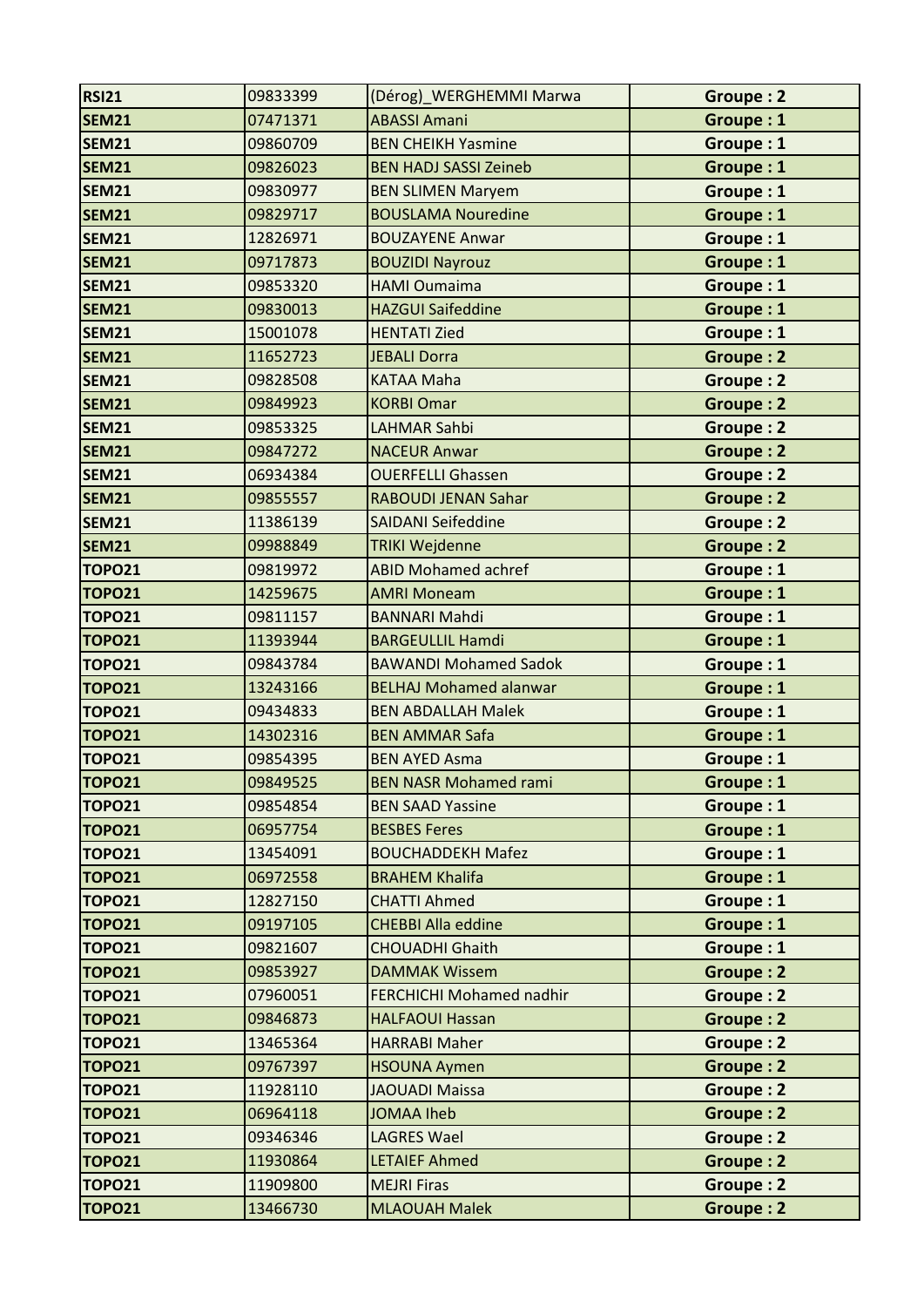| <b>TOPO21</b> | 09854084 | <b>NSIR Mohamed</b>         | Groupe: 2        |
|---------------|----------|-----------------------------|------------------|
| <b>TOPO21</b> | 09717708 | <b>SAAD Fadi</b>            | <b>Groupe: 2</b> |
| <b>TOPO21</b> | 11915732 | <b>SAIDI Mohamed amine</b>  | Groupe: 2        |
| <b>TOPO21</b> | 09843264 | <b>SGHAIER Majdi</b>        | <b>Groupe: 2</b> |
| <b>TOPO21</b> | 09841426 | <b>TRABELSI Majdeddine</b>  | Groupe: 2        |
| <b>TP23</b>   | 09921047 | <b>ASKRI Atef</b>           | Groupe: 1        |
| <b>TP23</b>   | 04945935 | <b>AZAIEZ Maher</b>         | Groupe: 1        |
| <b>TP23</b>   | 07481772 | <b>BACCAR Amel</b>          | Groupe: 1        |
| <b>TP23</b>   | 09853634 | <b>BACCOUCHI Nader</b>      | Groupe: 1        |
| <b>TP23</b>   | 07470780 | <b>BCHINI Houssem</b>       | Groupe: 1        |
| <b>TP23</b>   | 09853500 | <b>BEN ALAYA Islem</b>      | Groupe: 1        |
| <b>TP23</b>   | 13455976 | <b>BEN YAHYATEN Chawki</b>  | Groupe: 1        |
| <b>TP23</b>   | 09815911 | <b>BENALI Omar</b>          | Groupe: 1        |
| <b>TP23</b>   | 09857233 | <b>BOUASKER Mohamed</b>     | Groupe: 1        |
| <b>TP23</b>   | 09860838 | <b>BOUAZIZ Moutia</b>       | Groupe: 1        |
| <b>TP23</b>   | 09446847 | <b>BRAHIM Chafik</b>        | Groupe: 1        |
| <b>TP23</b>   | 08745885 | <b>DABOUSSI Ala</b>         | Groupe: 1        |
| <b>TP23</b>   | 09335966 | <b>FAIDI Firas</b>          | <b>Groupe: 2</b> |
| <b>TP23</b>   | 11928028 | <b>GHILOUFI Dalanda</b>     | <b>Groupe: 2</b> |
| <b>TP23</b>   | 09922990 | <b>HADYAOUI Mohamed ali</b> | <b>Groupe: 2</b> |
| <b>TP23</b>   | 09932233 | <b>JBELI Houssem</b>        | <b>Groupe: 2</b> |
| <b>TP23</b>   | 06980142 | <b>MEDYOUNI Takwa</b>       | Groupe: 2        |
| <b>TP23</b>   | 13247185 | <b>MELYANE Hatem</b>        | <b>Groupe: 2</b> |
| <b>TP23</b>   | 06982737 | <b>MRASSI Abir</b>          | Groupe: 2        |
| <b>TP23</b>   | 06968127 | <b>NEFZI Wissem</b>         | Groupe: 2        |
| <b>TP23</b>   | 09856785 | <b>SNOUSSI Nada</b>         | <b>Groupe: 2</b> |
| <b>TP23</b>   | 13469333 | ZAGHDOUD Seyf eddine        | Groupe: 2        |
| <b>TP23</b>   | 09807674 | (Dérog)_DRIDI Marwa         | Groupe: 2        |
| <b>TP21</b>   | 09860589 | <b>ACHOUR Hamdi</b>         | Groupe: 1        |
| TP21          | 09856706 | <b>ACHOUR Syrine</b>        | Groupe: 1        |
| <b>TP21</b>   | 14302775 | <b>AMMAR Mohamed</b>        | Groupe: 1        |
| <b>TP21</b>   | 14258087 | <b>AYADI Amira</b>          | Groupe: 1        |
| <b>TP21</b>   | 09856516 | <b>BECHEIKH Miniar</b>      | Groupe: 1        |
| <b>TP21</b>   | 09837512 | <b>BEDDEY Majdi</b>         | Groupe: 1        |
| <b>TP21</b>   | 04937903 | <b>BELHASSEN Oukail</b>     | Groupe: 1        |
| <b>TP21</b>   | 09821035 | <b>BEN HASSOUNA Hedi</b>    | Groupe: 1        |
| <b>TP21</b>   | 09824811 | <b>BEN ROMDHANE Ghassen</b> | Groupe: 1        |
| <b>TP21</b>   | 11933014 | <b>CHIHA Asma</b>           | Groupe: 1        |
| <b>TP21</b>   | 11926618 | <b>EZZAHRA Abderrahim</b>   | Groupe: 1        |
| <b>TP21</b>   | 12827851 | <b>FATHALLAH Amira</b>      | Groupe: 1        |
| <b>TP21</b>   | 09857679 | <b>GHARBI Ons</b>           | Groupe: 1        |
| <b>TP21</b>   | 13630546 | <b>IBRAHIMI Aymen</b>       | Groupe: 2        |
| <b>TP21</b>   | 13462964 | <b>JABALLAH Youssef</b>     | Groupe: 2        |
| <b>TP21</b>   | 09622432 | <b>JOUINI Mahmoud</b>       | Groupe: 2        |
| <b>TP21</b>   | 13465637 | <b>JUILI Lazhar</b>         | Groupe: 2        |
| <b>TP21</b>   | 09980476 | <b>KHLAIFI Ayda</b>         | Groupe: 2        |
| <b>TP21</b>   | 09900000 | <b>KOUKI Deni</b>           | Groupe: 2        |
| <b>TP21</b>   | 09831838 | <b>MAHFOUDH Zaher</b>       | Groupe: 2        |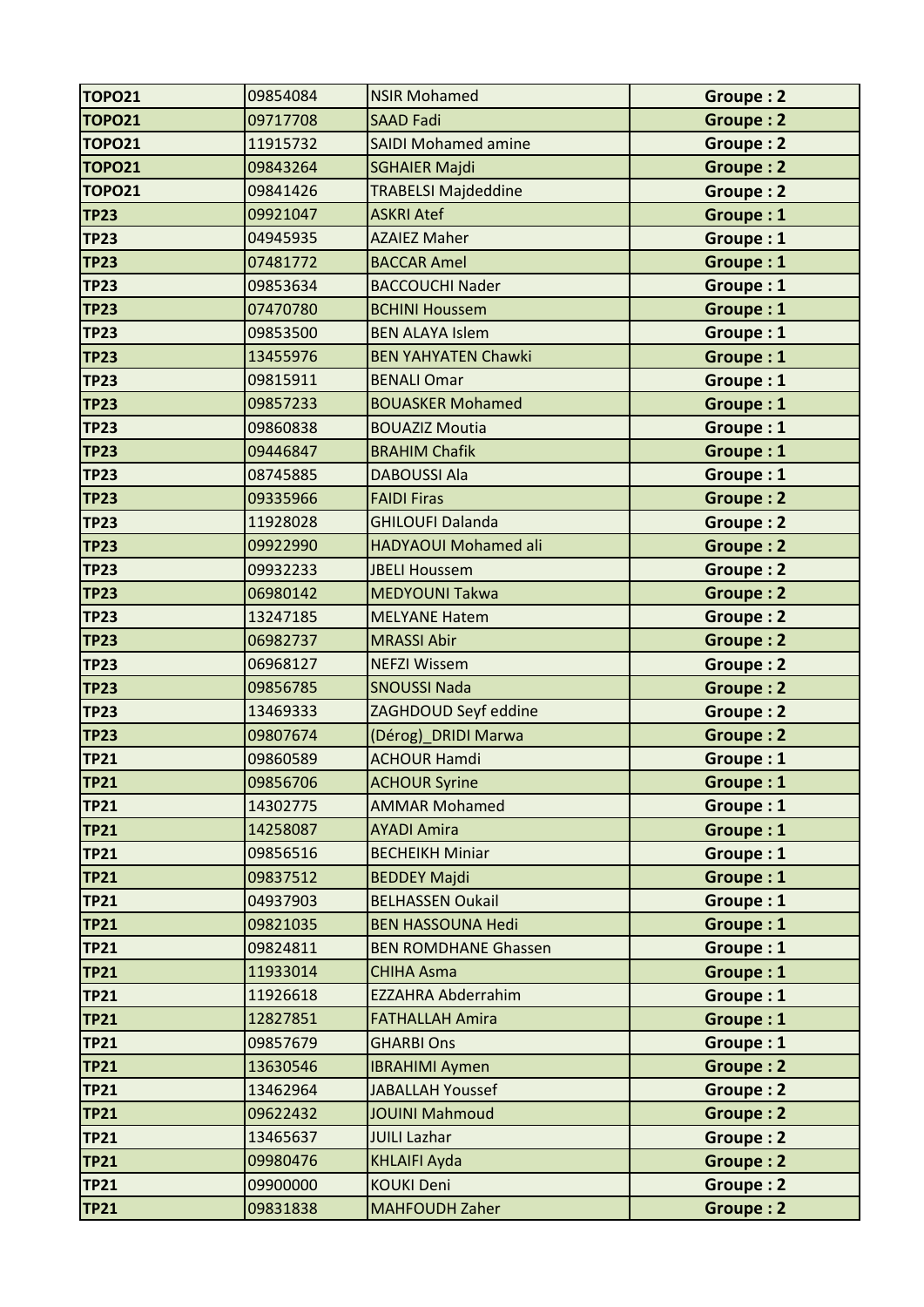| <b>TP21</b> | 09858144 | <b>MANKAI Nahawand</b>         | Groupe: 2        |
|-------------|----------|--------------------------------|------------------|
| <b>TP21</b> | 12674200 | <b>NJEHI Mohammed taher</b>    | Groupe: 2        |
| <b>TP21</b> | 11082729 | <b>SALAH Foued</b>             | Groupe: 2        |
| <b>TP21</b> | 09852034 | <b>TAZARKI Dalel</b>           | Groupe: 2        |
| <b>TP21</b> | 09837247 | <b>ZARIAT Omar</b>             | <b>Groupe: 2</b> |
| <b>TP21</b> | 09804680 | (Dérog)_LAJILI Hamza           | <b>Groupe: 2</b> |
| <b>TP22</b> | 11931354 | <b>ADDAMI Fatma</b>            | Groupe: 1        |
| <b>TP22</b> | 11932743 | <b>AFLI Mohamed ali</b>        | Groupe: 1        |
| <b>TP22</b> | 14255360 | <b>ANDOLSI Mohamed nabih</b>   | Groupe: 1        |
| <b>TP22</b> | 07984264 | <b>AZIZI Ihebeddine</b>        | Groupe: 1        |
| <b>TP22</b> | 07980023 | <b>BALTI Fayez</b>             | Groupe: 1        |
| <b>TP22</b> | 06955426 | <b>BEN ALI Hamza</b>           | Groupe: 1        |
| <b>TP22</b> | 09717102 | <b>BOUBAKER Ameni</b>          | Groupe: 1        |
| <b>TP22</b> | 14300030 | <b>BOUGUERRA Mohamed</b>       | Groupe: 1        |
| <b>TP22</b> | 14258808 | <b>CHIHI Erij</b>              | Groupe: 1        |
| <b>TP22</b> | 09857718 | <b>HADDAD Mouhamed</b>         | Groupe: 1        |
| <b>TP22</b> | 09716967 | <b>KHALDI Louay</b>            | Groupe: 1        |
| <b>TP22</b> | 09822617 | <b>KHEMIR Mohammed baha</b>    | Groupe: 1        |
| <b>TP22</b> | 09832862 | <b>KHEMIR Mohammed ghaith</b>  | Groupe: 1        |
| <b>TP22</b> | 07981644 | <b>MAAOUI Hamza</b>            | <b>Groupe: 2</b> |
| <b>TP22</b> | 13629342 | <b>MAHMOUD Achref</b>          | <b>Groupe: 2</b> |
| <b>TP22</b> | 13464060 | <b>MAROUCH Wael</b>            | <b>Groupe: 2</b> |
| <b>TP22</b> | 09715693 | <b>MASSOUD Rawiya</b>          | <b>Groupe: 2</b> |
| <b>TP22</b> | 07479249 | <b>MESKAOUI Mohamed amine</b>  | Groupe: 2        |
| <b>TP22</b> | 09826631 | <b>ROUINI Nasim</b>            | Groupe: 2        |
| <b>TP22</b> | 13452929 | <b>SADDI Akram</b>             | <b>Groupe: 2</b> |
| <b>TP22</b> | 12824449 | <b>SAOUDI Omar</b>             | Groupe: 2        |
| <b>TP22</b> | 09853701 | <b>SLAMA Aya</b>               | <b>Groupe: 2</b> |
| <b>TP22</b> | 09988048 | <b>TAIEB Haithem</b>           | Groupe: 2        |
| <b>TP22</b> | 06960182 | ZAKHAMA Achref                 | Groupe: 2        |
| <b>TP22</b> | 12803177 | (Dérog) BOUMIZA Amine          | Groupe: 2        |
| AACF31      | 09517922 | <b>AKERMI Ayda</b>             | Groupe: 1        |
| AACF31      | 09191638 | <b>AKKERI Sabrine</b>          | Groupe: 1        |
| AACF31      | 13452498 | <b>AROUAY Mazen</b>            | Groupe: 1        |
| AACF31      | 06403212 | <b>BEN AHMED Yosra</b>         | Groupe: 1        |
| AACF31      | 09841646 | <b>BEN CHIEKH BRAHIM Hbiba</b> | Groupe: 1        |
| AACF31      | 09846388 | <b>BEN HAMIDA Farah</b>        | Groupe: 1        |
| AACF31      | 09847825 | <b>BEN HAMIDA Taoufik</b>      | Groupe: 1        |
| AACF31      | 09845377 | <b>BEN HMIDA Kouloud</b>       | Groupe: 1        |
| AACF31      | 13625811 | <b>BEN YOUNES Khaoula</b>      | Groupe: 1        |
| AACF31      | 09803324 | <b>BOUANENE Elyes</b>          | Groupe: 1        |
| AACF31      | 09846247 | <b>CHERMITI Jihen</b>          | Groupe: 1        |
| AACF31      | 07212551 | <b>CHOUIEKH Sarra</b>          | Groupe: 1        |
| AACF31      | 09841742 | <b>DRIDI Salwa</b>             | Groupe: 1        |
| AACF31      | 09841780 | <b>ELGHIRI Rania</b>           | Groupe: 1        |
| AACF31      | 11067799 | <b>FARIK ESSOUDAIN Basma</b>   | Groupe: 2        |
| AACF31      | 09845158 | <b>HAMMAMI Amani</b>           | Groupe: 2        |
| AACF31      | 09827545 | <b>HEMMADI Nojoud</b>          | <b>Groupe: 2</b> |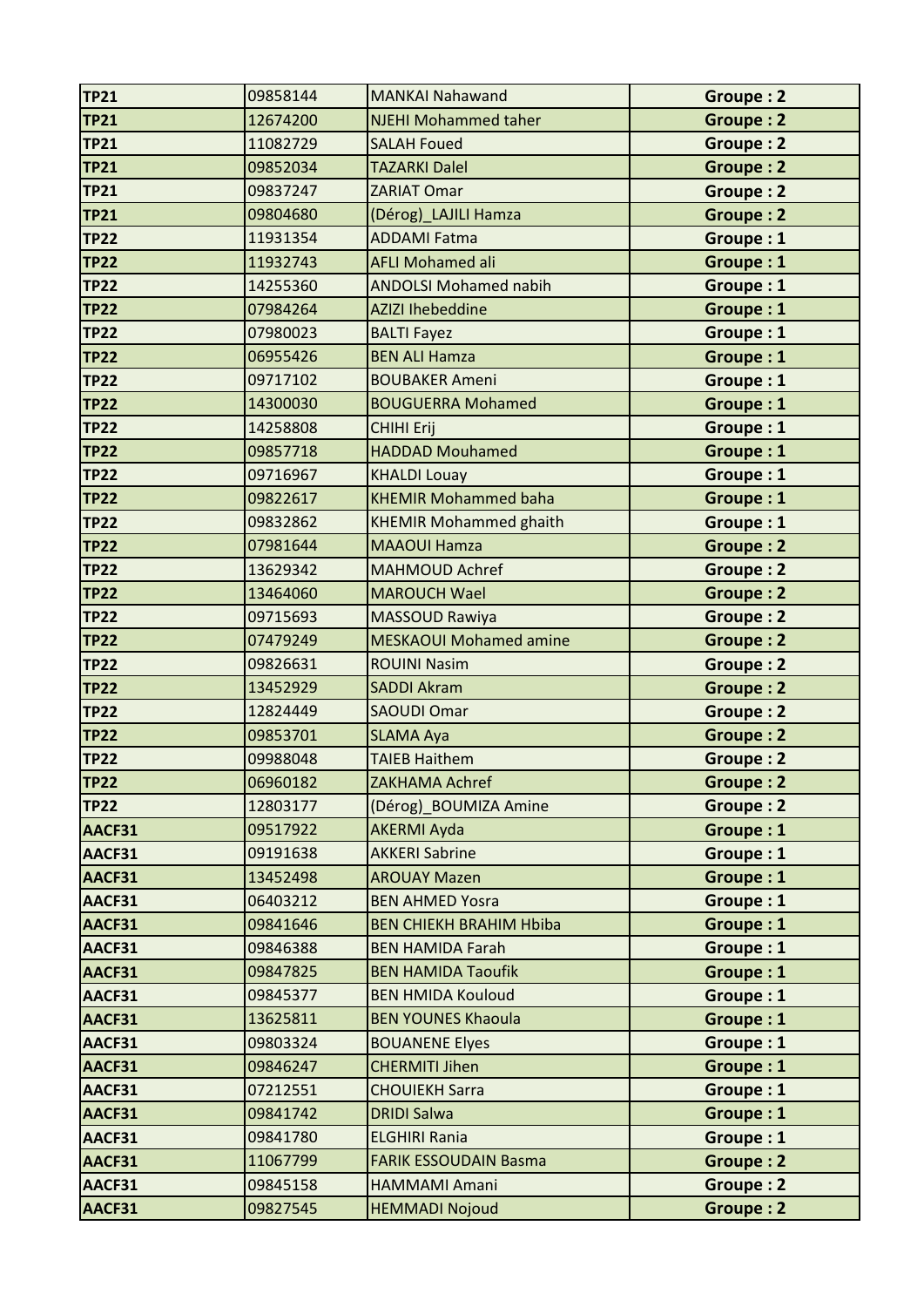| AACF31        | 09842808 | <b>IBN ELHADJ Sirine</b>          | Groupe: 2        |
|---------------|----------|-----------------------------------|------------------|
| AACF31        | 09715362 | <b>JHIMI Amani</b>                | <b>Groupe: 2</b> |
| AACF31        | 09193130 | <b>KHAZRI Hanen</b>               | Groupe: 2        |
| AACF31        | 09845868 | <b>LABIDI Ismahene</b>            | Groupe: 2        |
| AACF31        | 13002480 | <b>MANAI Sonia</b>                | <b>Groupe: 2</b> |
| AACF31        | 09842310 | <b>MIHOUBI Nawel</b>              | <b>Groupe: 2</b> |
| AACF31        | 10006097 | <b>MILED Siwar</b>                | Groupe: 2        |
| AACF31        | 14758985 | <b>NOURI Ameni</b>                | <b>Groupe: 2</b> |
| AACF31        | 07212820 | RAHALI Oumayma                    | Groupe: 2        |
| AACF31        | 09843515 | <b>TRABELSI Sirine</b>            | <b>Groupe: 2</b> |
| AACF31        | 09814829 | <b>ZAHI Ichrak</b>                | <b>Groupe: 2</b> |
| AAGHT31       | 09847793 | <b>BEN HAMMOUDA Khouloud</b>      | Groupe: 1        |
| AAGHT31       | 09794434 | <b>BEN SOLTANE Hadi</b>           | Groupe: 1        |
| AAGHT31       | 09831374 | <b>BEN TALEB Siwar</b>            | Groupe: 1        |
| AAGHT31       | 09843850 | <b>DAYAH Dalanda</b>              | Groupe: 1        |
| AAGHT31       | 07453903 | <b>EL BOUALI Nehed</b>            | Groupe: 1        |
| AAGHT31       | 09826877 | <b>HAMZA SFAXI Amira</b>          | Groupe: 1        |
| AAGHT31       | 09834258 | <b>HSSOUNA Fatma</b>              | Groupe: 1        |
| AAGHT31       | 09834376 | <b>JBELI Ameni</b>                | Groupe: 1        |
| AAGHT31       | 09845151 | <b>KHALFALLAH Nihel</b>           | <b>Groupe: 2</b> |
| AAGHT31       | 09846710 | <b>LAAJILI Marwa</b>              | Groupe: 2        |
| AAGHT31       | 05497143 | <b>MEJRI Mayssa</b>               | Groupe: 2        |
| AAGHT31       | 08141456 | <b>MEZLINI Nejma</b>              | Groupe: 2        |
| AAGHT31       | 09832766 | <b>NECIR Mayssa</b>               | Groupe: 2        |
| AAGHT31       | 09830972 | <b>TEMANI Mohamed jemaleddine</b> | Groupe: 2        |
| AAGHT31       | 09844904 | <b>WEILI Sawssen</b>              | <b>Groupe: 2</b> |
| AAGP31        | 08956065 | <b>AMIRA Mouna</b>                | Groupe: 1        |
| AAGP31        | 09919111 | <b>AOUINA Aymen</b>               | Groupe: 1        |
| AAGP31        | 09833031 | <b>BANI Assia</b>                 | Groupe: 1        |
| <b>AAGP31</b> | 09840017 | <b>BANI Aza</b>                   | Groupe: 1        |
| AAGP31        | 09824610 | <b>BATNINI Majdeddine</b>         | Groupe: 1        |
| AAGP31        | 09845767 | <b>BEN AZIZA Sabri</b>            | Groupe: 1        |
| AAGP31        | 09770089 | <b>BEN GDARA Sabra</b>            | Groupe: 1        |
| AAGP31        | 09843306 | <b>BEN GHOZZI Safa</b>            | Groupe: 1        |
| AAGP31        | 09843602 | <b>BEN MOHAMED Chaher</b>         | Groupe: 1        |
| AAGP31        | 09848821 | <b>BEN SLIMA Samar</b>            | Groupe: 1        |
| AAGP31        | 09831714 | <b>BOUAJINA Amina</b>             | Groupe: 1        |
| AAGP31        | 09832317 | <b>BOUKHZAR Roudaina</b>          | Groupe: 1        |
| AAGP31        | 09832832 | <b>DEBICHE Iheb</b>               | Groupe: 1        |
| AAGP31        | 09817172 | <b>DRIDI Mohamed</b>              | Groupe: 1        |
| AAGP31        | 09828519 | <b>FARHANI Mehdi</b>              | Groupe: 1        |
| AAGP31        | 09828809 | <b>GHRAYRI Wissal</b>             | Groupe: 1        |
| AAGP31        | 09771702 | <b>HOBLI Omar</b>                 | Groupe: 2        |
| AAGP31        | 09830126 | <b>JAMLI Kawther</b>              | Groupe: 2        |
| AAGP31        | 09832867 | <b>KHAMAR Khouloud</b>            | Groupe: 2        |
| AAGP31        | 09826069 | <b>KHIARI Sabrine</b>             | Groupe: 2        |
| AAGP31        | 09830717 | <b>KLAI Saif eddine</b>           | Groupe: 2        |
| AAGP31        | 09844363 | <b>KORBOSLI Chaima</b>            | <b>Groupe: 2</b> |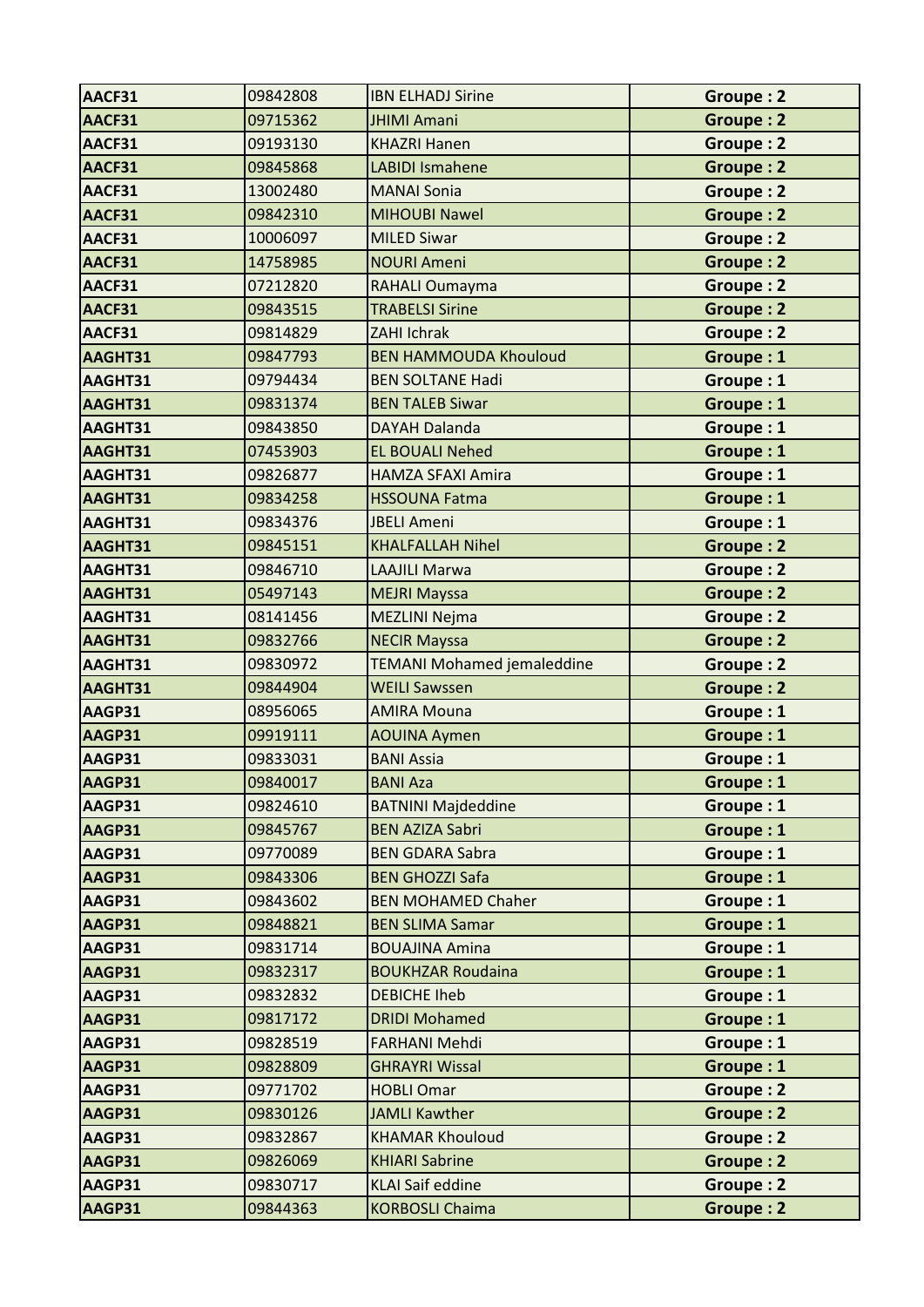| AAGP31       | 09820499 | <b>MAHFOUDH Ichrac</b>         | Groupe: 2        |
|--------------|----------|--------------------------------|------------------|
| AAGP31       | 09829604 | <b>MANSOUR Ahlem</b>           | Groupe: 2        |
| AAGP31       | 09769666 | <b>MEJDOUB Intissar</b>        | Groupe: 2        |
| AAGP31       | 09844602 | <b>NABLI Naouras</b>           | <b>Groupe: 2</b> |
| AAGP31       | 07213123 | <b>SASSI Sabrine</b>           | Groupe: 2        |
| AAGP31       | 09845301 | SELMI Oumayma                  | Groupe: 2        |
| AAGP31       | 09713903 | <b>SONNI Rabaa</b>             | <b>Groupe: 2</b> |
| AAGP31       | 09830163 | <b>TRABELSI Houda</b>          | <b>Groupe: 2</b> |
| AAGP31       | 09805732 | <b>YEDES Chayma</b>            | Groupe: 2        |
| AAGP31       | 12666660 | <b>ZOUBIR Oumaima</b>          | <b>Groupe: 2</b> |
| AAPME31      | 09797629 | <b>ABDEDELLI Rihab</b>         | Groupe: 1        |
| AAPME31      | 04834096 | <b>AJOULA Chaima</b>           | Groupe: 1        |
| AAPME31      | 09837606 | <b>ALOUANI Najeh</b>           | Groupe: 1        |
| AAPME31      | 09830918 | <b>BAKLOUTI Rania</b>          | Groupe: 1        |
| AAPME31      | 11369238 | <b>BEJAOUI Siwar</b>           | Groupe: 1        |
| AAPME31      | 09831907 | <b>BEN CHIKH BRAHIM Mariem</b> | Groupe: 1        |
| AAPME31      | 09848055 | <b>BEN EL MAKKI Maroua</b>     | Groupe: 1        |
| AAPME31      | 09840027 | <b>BEN HAMIDA Aroussia</b>     | Groupe: 1        |
| AAPME31      | 09625581 | <b>BEN MOUSSA Intidhar</b>     | Groupe: 1        |
| AAPME31      | 11380806 | <b>BEN TAHER Souhir</b>        | Groupe: 1        |
| AAPME31      | 10002051 | <b>BENJADOU Amina</b>          | Groupe: 1        |
| AAPME31      | 09845573 | <b>GHARBI Khouloud</b>         | Groupe: 1        |
| AAPME31      | 09842564 | <b>HAMRIT Amal</b>             | Groupe: 1        |
| AAPME31      | 09833692 | <b>HAMZA SFAXI Amel</b>        | Groupe: 2        |
| AAPME31      | 09824748 | <b>HASSINE Rihab</b>           | Groupe: 2        |
| AAPME31      | 09813444 | JAGHMOUM Mohamed amine         | <b>Groupe: 2</b> |
| AAPME31      | 09830759 | <b>JLASSI Mohamed</b>          | Groupe: 2        |
| AAPME31      | 09976197 | <b>KHALIFA Mounir</b>          | <b>Groupe: 2</b> |
| AAPME31      | 09811662 | <b>KTATA Senda</b>             | Groupe: 2        |
| AAPME31      | 09814411 | <b>LAJILI Wissal</b>           | <b>Groupe: 2</b> |
| AAPME31      | 13457237 | <b>MALYANE Marwa</b>           | Groupe: 2        |
| AAPME31      | 09836057 | <b>MEHERZI Emna</b>            | Groupe: 2        |
| AAPME31      | 09844575 | <b>SAID Meriam</b>             | Groupe: 2        |
| AAPME31      | 09839159 | <b>SAIDI Amal</b>              | Groupe: 2        |
| AAPME31      | 09624892 | <b>SLAMA Skander</b>           | Groupe: 2        |
| AAPME31      | 09845131 | <b>TANGOUR Minyar</b>          | Groupe: 2        |
| <b>AII32</b> | 09516048 | <b>BEN ACHOUR Hazar</b>        | Groupe: 1        |
| <b>AII32</b> | 09608597 | <b>BEN AMEUR Mouna</b>         | Groupe: 1        |
| <b>AII32</b> | 09842505 | <b>BEN HAMZA Hana</b>          | Groupe: 1        |
| <b>AII32</b> | 14246685 | <b>BEN JEDDOU Zouhour</b>      | Groupe: 1        |
| <b>AII32</b> | 09842891 | <b>BEN NASR Ghazi</b>          | Groupe: 1        |
| <b>AII32</b> | 11382937 | <b>BEN NEJMA Roua</b>          | Groupe: 1        |
| <b>AII32</b> | 09848681 | <b>BEN ROMDHANE Mohamed</b>    | Groupe: 1        |
| <b>AII32</b> | 09830749 | <b>BOUAJILA Sabrine</b>        | Groupe: 1        |
| <b>AII32</b> | 09828107 | <b>DEROUICHE Atef</b>          | Groupe: 1        |
| <b>AII32</b> | 09802014 | <b>DRAOUI Najla</b>            | Groupe: 1        |
| <b>AII32</b> | 11385586 | <b>DRIDI Dhia Eddine</b>       | Groupe: 1        |
|              |          |                                |                  |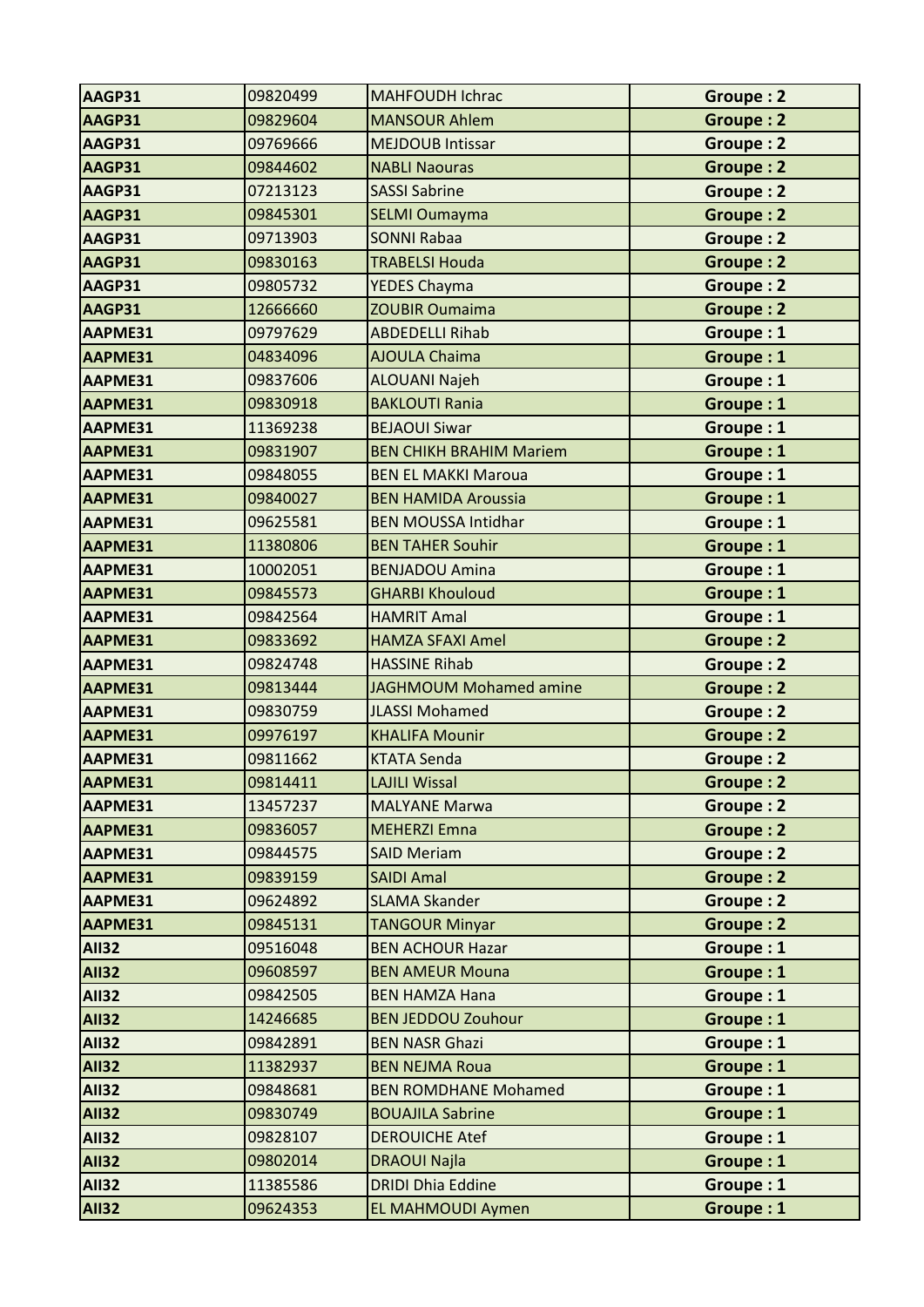| <b>AII32</b> | 09821253 | <b>ETTOUATI Anouar</b>         | Groupe: 1        |
|--------------|----------|--------------------------------|------------------|
| <b>AII32</b> | 09844310 | <b>FRAJ Mohamed ali</b>        | Groupe: 1        |
| <b>AII32</b> | 09845933 | <b>GARSAA Achraf</b>           | Groupe: 1        |
| <b>AII32</b> | 09844930 | <b>IBEN CHEIKH BRAHIM Amir</b> | Groupe: 1        |
| <b>AII32</b> | 11362907 | <b>JEBALI Oussama</b>          | Groupe: 1        |
| <b>AII32</b> | 12816490 | <b>LEZREG Mouhamed Amine</b>   | Groupe: 2        |
| <b>AII32</b> | 09843146 | <b>MADHI Chourouk</b>          | Groupe: 2        |
| <b>AII32</b> | 09195010 | <b>MAJDOUB Alaeddine</b>       | <b>Groupe: 2</b> |
| <b>AII32</b> | 12620814 | <b>MERZOUGUI Ramzi</b>         | Groupe: 2        |
| <b>AII32</b> | 09813926 | <b>MRAD Ayed</b>               | <b>Groupe: 2</b> |
| <b>AII32</b> | 04847282 | <b>RIAHI Wael</b>              | <b>Groupe: 2</b> |
| <b>AII32</b> | 11382205 | <b>SAHBANI Feten</b>           | Groupe: 2        |
| <b>AII32</b> | 07970147 | <b>SAOUABI Molk</b>            | Groupe: 2        |
| <b>AII32</b> | 09842551 | <b>SOUSSI Khalil</b>           | <b>Groupe: 2</b> |
| <b>AII32</b> | 09840420 | <b>TABBENE Yosri</b>           | Groupe: 2        |
| <b>AII32</b> | 06584086 | <b>TELAHIG Mouez</b>           | <b>Groupe: 2</b> |
| <b>AII32</b> | 06584435 | <b>TEROIYET Aymen</b>          | <b>Groupe: 2</b> |
| <b>AII32</b> | 04849755 | <b>TRABELSI Hedi</b>           | <b>Groupe: 2</b> |
| <b>AII32</b> | 09832725 | <b>TRABELSI Wassef</b>         | <b>Groupe: 2</b> |
| <b>AII32</b> | 09841511 | <b>TRAD Wejdene</b>            | <b>Groupe: 2</b> |
| <b>AII32</b> | 09988271 | <b>ZAABI Bechir</b>            | <b>Groupe: 2</b> |
| <b>AII31</b> | 13004900 | <b>AMAIMI Chiheb</b>           | Groupe: 1        |
| <b>AII31</b> | 09818236 | <b>AMMAR Yassine</b>           | Groupe: 1        |
| <b>AII31</b> | 09845665 | <b>AZIZI Mohamed</b>           | Groupe: 1        |
| <b>AII31</b> | 09834904 | <b>BACHA Farah</b>             | Groupe: 1        |
| <b>AII31</b> | 09830093 | <b>BAHRI Amine</b>             | Groupe: 1        |
| <b>AII31</b> | 09842150 | <b>BEN MAEOUIA Wiem</b>        | Groupe: 1        |
| <b>AII31</b> | 11650159 | <b>BOUGHIZENE Oussama</b>      | Groupe: 1        |
| <b>AII31</b> | 13006167 | <b>BRARI Amani</b>             | Groupe: 1        |
| <b>AII31</b> | 09848924 | <b>CHERIF Ali</b>              | Groupe: 1        |
| <b>AII31</b> | 09931140 | <b>CHERNI Souhir</b>           | Groupe: 1        |
| <b>AII31</b> | 09194987 | <b>CHIKAOUI Oumayma</b>        | Groupe: 1        |
| <b>AII31</b> | 07975675 | <b>GHAZOUANI Iheb</b>          | Groupe: 1        |
| <b>AII31</b> | 13211785 | <b>GUADRI Abdeladhim</b>       | Groupe: 1        |
| <b>AII31</b> | 10817069 | <b>HAMMAMI Hamza</b>           | Groupe: 1        |
| <b>AII31</b> | 07206323 | <b>HAMROUNI Khawla</b>         | Groupe: 1        |
| <b>AII31</b> | 07215498 | <b>HAMROUNI Marwa</b>          | Groupe: 1        |
| <b>AII31</b> | 07975525 | <b>HERMI Iheb</b>              | Groupe: 2        |
| <b>AII31</b> | 09804914 | <b>HMISSI Omar</b>             | Groupe: 2        |
| <b>AII31</b> | 09831999 | <b>HRIGA Achraf</b>            | Groupe: 2        |
| <b>AII31</b> | 09845843 | <b>IBRAHEM Sami</b>            | Groupe: 2        |
| <b>AII31</b> | 09842266 | <b>JERBI Selma</b>             | Groupe: 2        |
| <b>AII31</b> | 07471885 | <b>KRICHEN Ahmed</b>           | Groupe: 2        |
| <b>AII31</b> | 09844816 | <b>MAIZA Sirine</b>            | <b>Groupe: 2</b> |
| <b>AII31</b> | 09843894 | <b>MARZOUKI Wided</b>          | Groupe: 2        |
| <b>AII31</b> | 07195260 | <b>MENSI Rami</b>              | Groupe: 2        |
| <b>AII31</b> | 07213415 | <b>MESSOUDI Ilyes</b>          | Groupe: 2        |
| <b>AII31</b> | 09928204 | <b>MOUALHI Achouek</b>         | Groupe: 2        |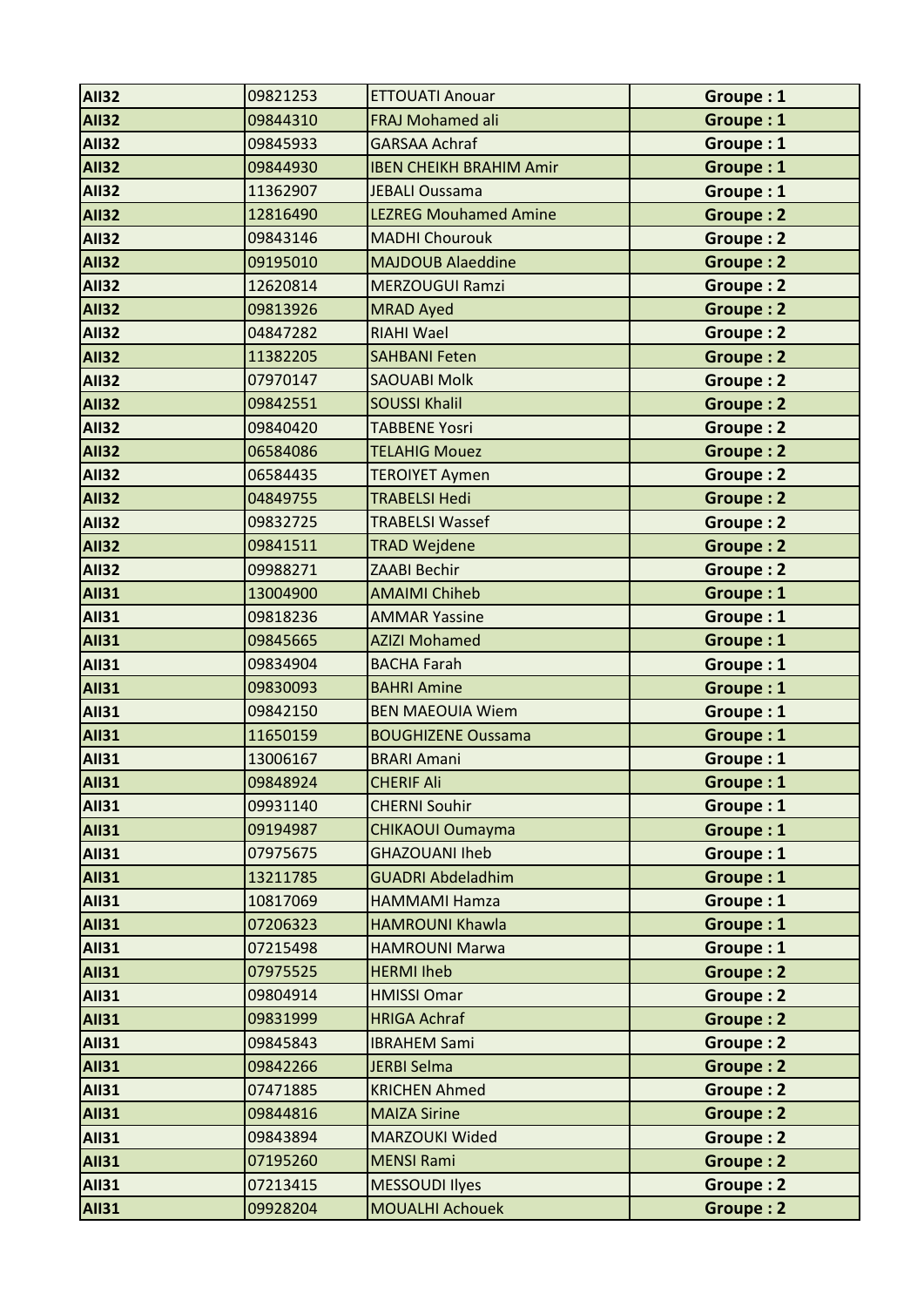| <b>AII31</b> | 13408366 | <b>MRAZGA Mohsen</b>              | Groupe: 2        |
|--------------|----------|-----------------------------------|------------------|
| <b>AII31</b> | 10817692 | <b>OUESLATI Salim</b>             | <b>Groupe: 2</b> |
| <b>AII31</b> | 07471356 | <b>RIAHI Wissem</b>               | <b>Groupe: 2</b> |
| <b>AII31</b> | 09845406 | <b>SBOURI Anis</b>                | <b>Groupe: 2</b> |
| <b>AII31</b> | 09712492 | <b>TOZRI Ahmed</b>                | Groupe: 2        |
| <b>BAT31</b> | 09844664 | <b>ATTIA Oussama</b>              | Groupe: 1        |
| <b>BAT31</b> | 09842094 | <b>BELHAJ Khalil</b>              | Groupe: 1        |
| <b>BAT31</b> | 15002957 | <b>BEN ALI Nouha</b>              | Groupe: 1        |
| <b>BAT31</b> | 13615656 | <b>BOUGHALMI Mootaz belleh</b>    | Groupe: 1        |
| <b>BAT31</b> | 09931904 | <b>BOUHJAR Nouha</b>              | Groupe: 1        |
| <b>BAT31</b> | 07178458 | <b>DRIDI Samir</b>                | Groupe: 1        |
| <b>BAT31</b> | 06967914 | <b>EL OUED Mohamed</b>            | Groupe: 1        |
| <b>BAT31</b> | 07469809 | <b>FEKI Omar</b>                  | Groupe: 1        |
| <b>BAT31</b> | 06950416 | <b>GASSAB Mohamed ali</b>         | Groupe: 1        |
| <b>BAT31</b> | 06945300 | <b>GUAMEZ Wael</b>                | Groupe: 1        |
| <b>BAT31</b> | 06960969 | <b>HADDED Aziz</b>                | <b>Groupe: 2</b> |
| <b>BAT31</b> | 09845708 | <b>HAMZA Yassine</b>              | Groupe: 2        |
| <b>BAT31</b> | 13626268 | <b>KHADRAOUI Yasmine</b>          | <b>Groupe: 2</b> |
| <b>BAT31</b> | 06972669 | <b>LASSOUED Firas</b>             | Groupe: 2        |
| <b>BAT31</b> | 09847481 | <b>MHATLI Abir</b>                | <b>Groupe: 2</b> |
| <b>BAT31</b> | 09840231 | <b>MNARI Skander</b>              | Groupe: 2        |
| <b>BAT31</b> | 09833417 | <b>MRAD Ahlem</b>                 | <b>Groupe: 2</b> |
| <b>BAT31</b> | 09715606 | <b>RAKROUK Ikram</b>              | <b>Groupe: 2</b> |
| <b>BAT31</b> | 06960550 | <b>SAKLY Hamdi</b>                | <b>Groupe: 2</b> |
| <b>BAT31</b> | 07474428 | <b>SALLAMI Ala</b>                | Groupe: 2        |
| <b>BAT32</b> | 12816031 | <b>ABDESSALEM Jawher</b>          | Groupe: 1        |
| <b>BAT32</b> | 06968897 | <b>AROUD Ahmed</b>                | Groupe: 1        |
| <b>BAT32</b> | 09841381 | <b>ATAOUI Kais</b>                | Groupe: 1        |
| <b>BAT32</b> | 14761831 | <b>BELKAIED Khaled</b>            | Groupe: 1        |
| <b>BAT32</b> | 09843447 | <b>BELLALAH Rihab</b>             | Groupe: 1        |
| <b>BAT32</b> | 13447103 | <b>BEN ABDALLAH Muhamed habib</b> | Groupe: 1        |
| <b>BAT32</b> | 06963779 | <b>BEN HAJ YOUSSEF Anis</b>       | Groupe: 1        |
| <b>BAT32</b> | 14759163 | <b>BOUSLAMA Mohamed</b>           | Groupe: 1        |
| <b>BAT32</b> | 09803523 | <b>CHAIEB Wajdi</b>               | Groupe: 1        |
| <b>BAT32</b> | 09831730 | <b>CHALLOUF Sirageeddinne</b>     | Groupe: 1        |
| <b>BAT32</b> | 04838488 | <b>DJELASSI Houssem Eddine</b>    | Groupe: 1        |
| <b>BAT32</b> | 06971624 | <b>GABSI Ghassen</b>              | Groupe: 1        |
| <b>BAT32</b> | 09186577 | <b>GDOURA Wessim</b>              | <b>Groupe: 2</b> |
| <b>BAT32</b> | 09843258 | <b>GHARBI Abdelkader</b>          | Groupe: 2        |
| <b>BAT32</b> | 13459428 | HAJ MESSAOUD Khouloud             | Groupe: 2        |
| <b>BAT32</b> | 09845632 | <b>HAMDOUN Khouloud</b>           | Groupe: 2        |
| <b>BAT32</b> | 09844277 | <b>JELALIA Lilia</b>              | Groupe: 2        |
| <b>BAT32</b> | 09843335 | <b>KHELIL Abir</b>                | Groupe: 2        |
| <b>BAT32</b> | 09813026 | <b>MAMI Hamza</b>                 | Groupe: 2        |
| <b>BAT32</b> | 09823153 | <b>MANKAII Ahlem</b>              | Groupe: 2        |
| <b>BAT32</b> | 09709480 | <b>MOSBAH Amine</b>               | Groupe: 2        |
| <b>BAT32</b> | 09842584 | <b>TOUMI Mohamed Aziz</b>         | Groupe: 2        |
| <b>BAT32</b> | 09832276 | <b>ZAIED Mohamed</b>              | Groupe: 2        |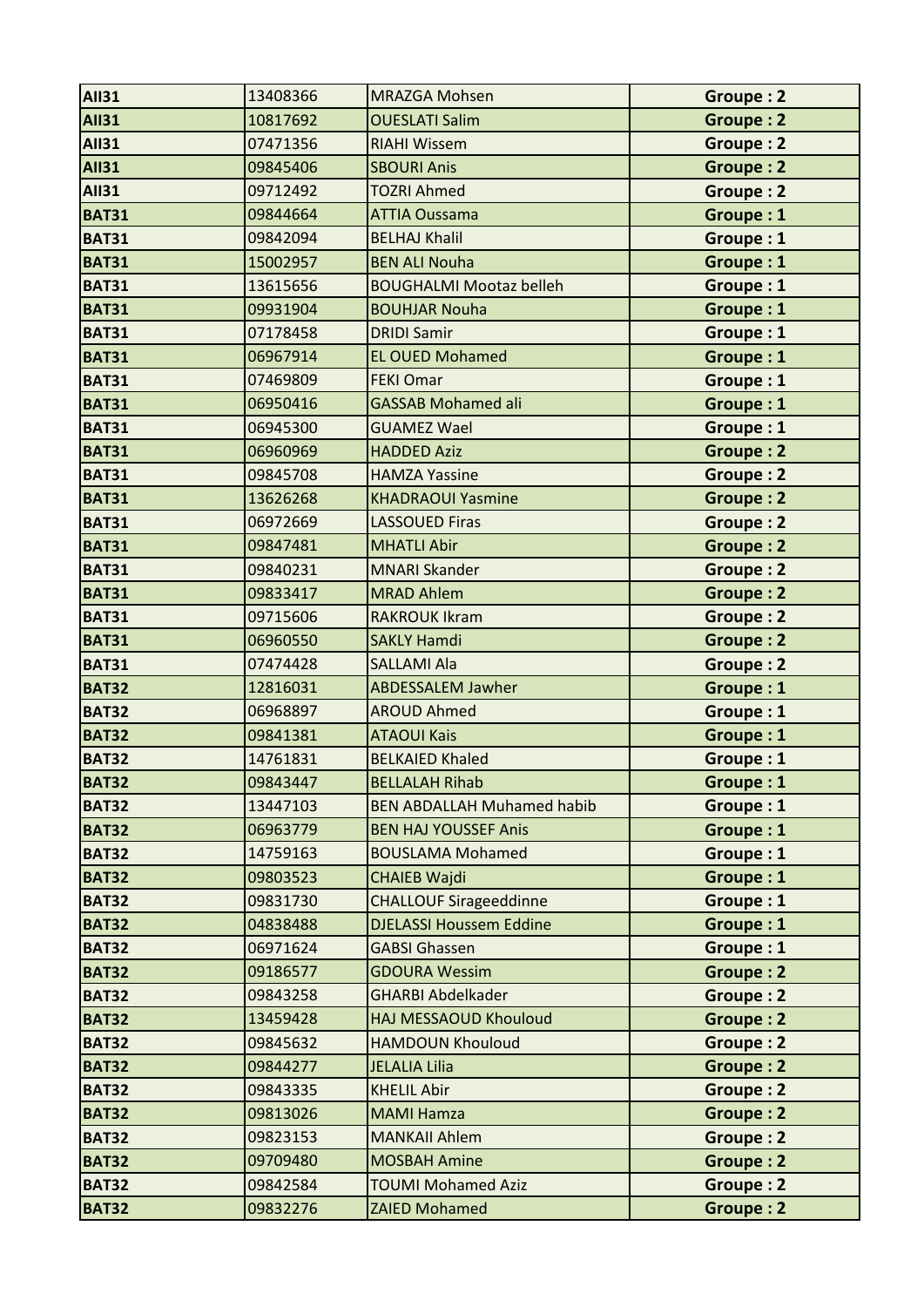| <b>BAT32</b> | 09803125 | <b>ZOGHLAMI Hamza</b>             | Groupe: 2        |
|--------------|----------|-----------------------------------|------------------|
| <b>BAT33</b> | 09932266 | <b>ABBOUD Khouloud</b>            | Groupe: 1        |
| <b>BAT33</b> | 06572133 | <b>AMAIRI Omar</b>                | Groupe: 1        |
| <b>BAT33</b> | 09834154 | <b>BEN HOURIA Anas</b>            | Groupe: 1        |
| <b>BAT33</b> | 09840173 | <b>BOUAUINA Mohammed Hedi</b>     | Groupe: 1        |
| <b>BAT33</b> | 09441369 | <b>BRAIEK Kalthoum</b>            | Groupe: 1        |
| <b>BAT33</b> | 09781574 | <b>DARGUECHI Mohamed</b>          | Groupe: 1        |
| <b>BAT33</b> | 07206445 | <b>FEHMI Hamza</b>                | Groupe: 1        |
| <b>BAT33</b> | 12655878 | <b>FRIKHI Aymen</b>               | Groupe: 1        |
| <b>BAT33</b> | 09812795 | <b>GHARBI Omar</b>                | <b>Groupe: 1</b> |
| <b>BAT33</b> | 07433144 | <b>HAMDI Ilyes</b>                | Groupe: 1        |
| <b>BAT33</b> | 11918468 | <b>HAMZAOUI Wissem</b>            | Groupe: 1        |
| <b>BAT33</b> | 06943151 | <b>LIMEME Mohamed Bechir</b>      | Groupe: 2        |
| <b>BAT33</b> | 09788393 | <b>MAATOUG Gazi</b>               | <b>Groupe: 2</b> |
| <b>BAT33</b> | 09808388 | <b>MAKKI Ibrahim</b>              | Groupe: 2        |
| <b>BAT33</b> | 09994668 | <b>MELKI Hanen</b>                | <b>Groupe: 2</b> |
| <b>BAT33</b> | 07967809 | <b>NASRI Asma</b>                 | <b>Groupe: 2</b> |
| <b>BAT33</b> | 09829769 | <b>REGAIG Rami</b>                | <b>Groupe: 2</b> |
| <b>BAT33</b> | 11385103 | <b>ROMDHAN Ghassen</b>            | <b>Groupe: 2</b> |
| <b>BAT33</b> | 06968195 | <b>SOUSSI Walid</b>               | <b>Groupe: 2</b> |
| <b>BAT33</b> | 09845427 | <b>ZIEDI Monaam</b>               | <b>Groupe: 2</b> |
| <b>BAT33</b> | 09803740 | <b>ZOUAOUI Montassar</b>          | <b>Groupe: 2</b> |
| <b>CFM31</b> | 07976593 | <b>ABIDI Wael</b>                 | Groupe: 1        |
| CFM31        | 09715628 | <b>AMMAR Khaled</b>               | Groupe: 1        |
| CFM31        | 09840780 | <b>AOUILI Wiem</b>                | Groupe: 1        |
| CFM31        | 07211353 | <b>BEN DHAOU Taki eddine</b>      | Groupe: 1        |
| CFM31        | 09811681 | <b>BEN KHELIFA Houssem eddine</b> | Groupe: 1        |
| <b>CFM31</b> | 09798385 | <b>BEN MEDDEB Zied</b>            | Groupe: 1        |
| CFM31        | 11035466 | <b>CHAABENE Imed</b>              | Groupe: 1        |
| <b>CFM31</b> | 09830667 | <b>ELBAHI Achref</b>              | Groupe: 1        |
| CFM31        | 09712487 | <b>FADHEL Abdallah</b>            | Groupe: 1        |
| CFM31        | 14241675 | <b>FELHI Jamel</b>                | Groupe: 1        |
| CFM31        | 06564945 | <b>FRITIS Aissa</b>               | Groupe: 1        |
| <b>CFM31</b> | 04849190 | <b>GARBOUJ Nourelhouda</b>        | Groupe: 1        |
| CFM31        | 09624665 | <b>GDOURA Wael</b>                | Groupe: 1        |
| CFM31        | 11367504 | <b>GOUTALI Ahmed</b>              | Groupe: 2        |
| CFM31        | 11916391 | <b>HAMDI Adel</b>                 | Groupe: 2        |
| CFM31        | 13620348 | <b>HIDRI Wihem</b>                | Groupe: 2        |
| CFM31        | 14238430 | <b>JABLI Salem</b>                | <b>Groupe: 2</b> |
| CFM31        | 09624964 | <b>KLAI Ayoub</b>                 | <b>Groupe: 2</b> |
| <b>CFM31</b> | 06576385 | <b>MABROUKI Imed</b>              | <b>Groupe: 2</b> |
| CFM31        | 09825818 | <b>MADIOUNI Chiheb</b>            | <b>Groupe: 2</b> |
| <b>CFM31</b> | 09832122 | <b>MAHROUG Baha eddine</b>        | Groupe: 2        |
| CFM31        | 09715423 | <b>NOUISSER Ghassen</b>           | Groupe: 2        |
| <b>CFM31</b> | 11906876 | <b>RIAHI Hanen</b>                | Groupe: 2        |
| CFM31        | 13436115 | <b>SAIDI Afif</b>                 | Groupe: 2        |
| <b>CFM31</b> | 14756596 | <b>TOUNSI Amenallah</b>           | Groupe: 2        |
| <b>CFM32</b> | 09715360 | <b>AGAB Khaled</b>                | Groupe: 1        |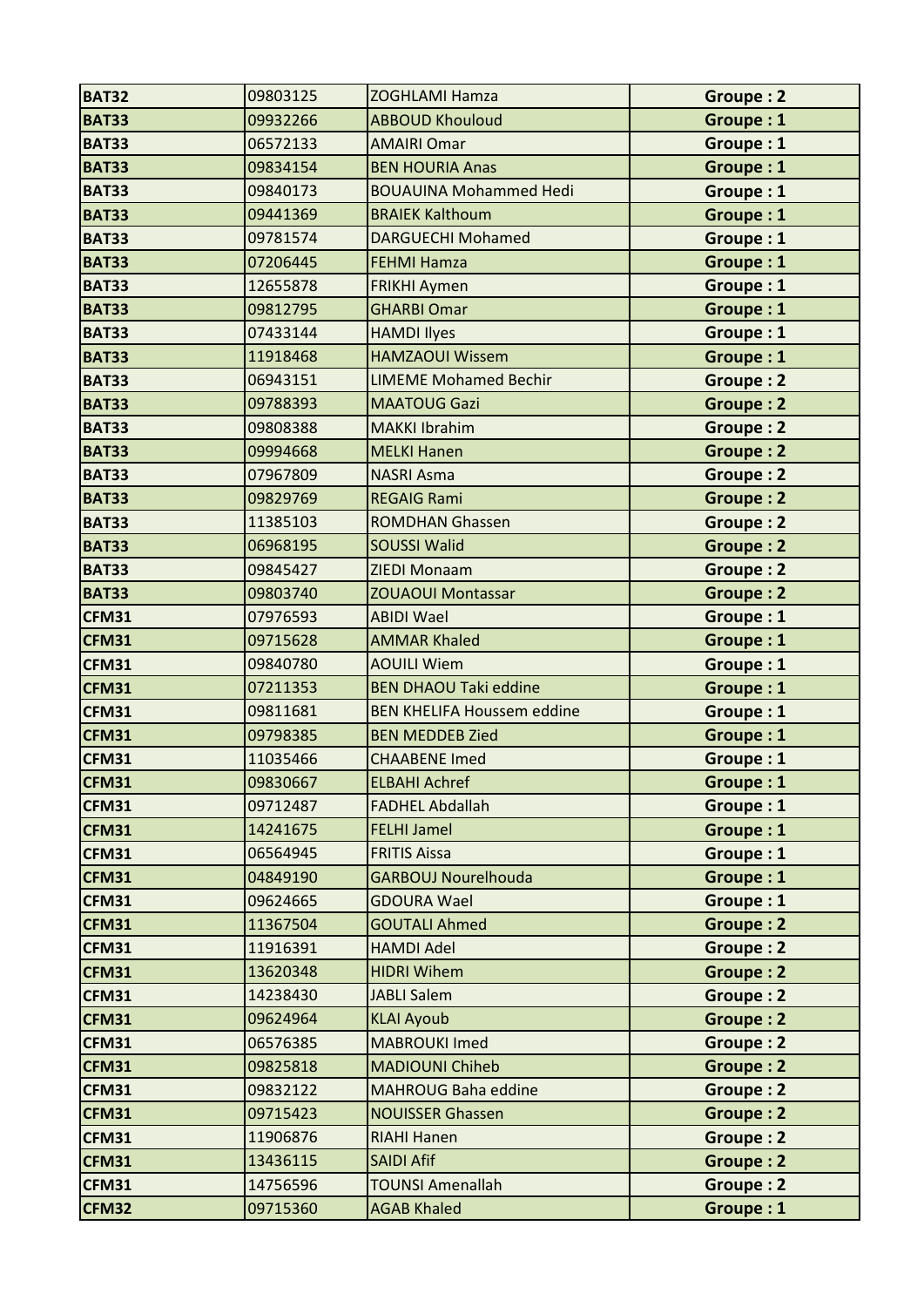| <b>CFM32</b> | 09841557 | <b>ARFAOUI Ala</b>              | Groupe: 1        |
|--------------|----------|---------------------------------|------------------|
| <b>CFM32</b> | 09829689 | <b>BEN AMMAR Mohamed</b>        | Groupe: 1        |
| <b>CFM32</b> | 09816772 | <b>BEN HSSINE Nawel</b>         | Groupe: 1        |
| <b>CFM32</b> | 09846481 | <b>BEN SAID MEDDEB Sadok</b>    | Groupe: 1        |
| <b>CFM32</b> | 09832590 | <b>BENFRAJ Mohtadi</b>          | Groupe: 1        |
| <b>CFM32</b> | 09842901 | <b>BOUKADIDA Ibrahim</b>        | Groupe: 1        |
| <b>CFM32</b> | 14240390 | <b>BRAHMI Mohamed</b>           | Groupe: 1        |
| <b>CFM32</b> | 11056325 | <b>CHAIEB Abdelhakim</b>        | Groupe: 1        |
| <b>CFM32</b> | 09843739 | <b>CHEBAANE Sirine</b>          | Groupe: 1        |
| <b>CFM32</b> | 09812199 | <b>CHERIF Mayssa</b>            | Groupe: 1        |
| <b>CFM32</b> | 09827299 | <b>DHIB Badereddine</b>         | Groupe: 1        |
| <b>CFM32</b> | 14254049 | <b>HABBACHI Mohamed aziz</b>    | Groupe: 1        |
| <b>CFM32</b> | 09998198 | <b>HAMDA Sofien</b>             | Groupe: 1        |
| <b>CFM32</b> | 07471995 | <b>HARHIRA Hichem</b>           | <b>Groupe: 2</b> |
| <b>CFM32</b> | 11861220 | <b>HELALI Haythem</b>           | Groupe: 2        |
| <b>CFM32</b> | 09932388 | <b>LACHHEB Amel</b>             | <b>Groupe: 2</b> |
| <b>CFM32</b> | 09802249 | <b>LAKHDHAR Hana</b>            | Groupe: 2        |
| <b>CFM32</b> | 09847428 | <b>MANAA Wael</b>               | <b>Groupe: 2</b> |
| <b>CFM32</b> | 09806224 | <b>MHADHBI Mohamedhedi</b>      | Groupe: 2        |
| <b>CFM32</b> | 09617545 | <b>RIAHI Sofien</b>             | <b>Groupe: 2</b> |
| <b>CFM32</b> | 09848381 | <b>SAAFI Asma</b>               | Groupe: 2        |
| <b>CFM32</b> | 07213484 | <b>SEDRAOUI Ghassen</b>         | Groupe: 2        |
| <b>CFM32</b> | 09839612 | SFIA Mehdi                      | Groupe: 2        |
| <b>CFM32</b> | 09487487 | <b>WESLATI Haithem</b>          | Groupe: 2        |
| <b>CFM32</b> | 09995746 | YAKOUBI Zahwa                   | <b>Groupe: 2</b> |
| <b>CFM32</b> | 09844378 | ZIADI Zouhour                   | <b>Groupe: 2</b> |
| <b>CFM33</b> | 11920840 | <b>AGUERBAOUI Hayder</b>        | Groupe: 1        |
| <b>CFM33</b> | 13450576 | <b>AOUIDA Wajdi</b>             | Groupe: 1        |
| <b>CFM33</b> | 09828640 | <b>BASSOUMI Achref</b>          | Groupe: 1        |
| <b>CFM33</b> | 07180617 | <b>BELHAJ Mohamed ahmed</b>     | Groupe: 1        |
| <b>CFM33</b> | 13458602 | <b>BENNASSER Houssem</b>        | Groupe: 1        |
| <b>CFM33</b> | 11383283 | <b>BENZARTI Lotfi</b>           | Groupe: 1        |
| <b>CFM33</b> | 09618814 | <b>BOUAFIA Khalil</b>           | Groupe: 1        |
| <b>CFM33</b> | 14247736 | <b>BOUZAYANI Miled</b>          | Groupe: 1        |
| <b>CFM33</b> | 09839695 | <b>DAGHBAJI Nouha</b>           | Groupe: 1        |
| <b>CFM33</b> | 04845590 | <b>FALLEH Ahmed</b>             | Groupe: 1        |
| <b>CFM33</b> | 09845831 | <b>GARBOUJ Azza</b>             | Groupe: 1        |
| <b>CFM33</b> | 11038082 | <b>GARGOURI Mohamed amine</b>   | Groupe: 1        |
| <b>CFM33</b> | 15002289 | <b>GHRAB Ameni</b>              | Groupe: 1        |
| <b>CFM33</b> | 11067629 | <b>HALLOUFI Malek</b>           | Groupe: 1        |
| <b>CFM33</b> | 09997961 | <b>HENCHIRI Khaled</b>          | Groupe: 2        |
| <b>CFM33</b> | 13625556 | <b>HIDRI Chaima</b>             | Groupe: 2        |
| <b>CFM33</b> | 13237633 | <b>JEBRANE Alaeddine</b>        | Groupe: 2        |
| <b>CFM33</b> | 09783707 | <b>KAROUI Jannet</b>            | Groupe: 2        |
| <b>CFM33</b> | 14247310 | <b>KASMI Mohamed Nejmeddine</b> | Groupe: 2        |
| <b>CFM33</b> | 09785090 | <b>KHEDIMALLAH Zied</b>         | Groupe: 2        |
| <b>CFM33</b> | 09932041 | <b>MBARKI Wissem</b>            | Groupe: 2        |
| <b>CFM33</b> | 09813737 | <b>NABLI Abdelmouine</b>        | Groupe: 2        |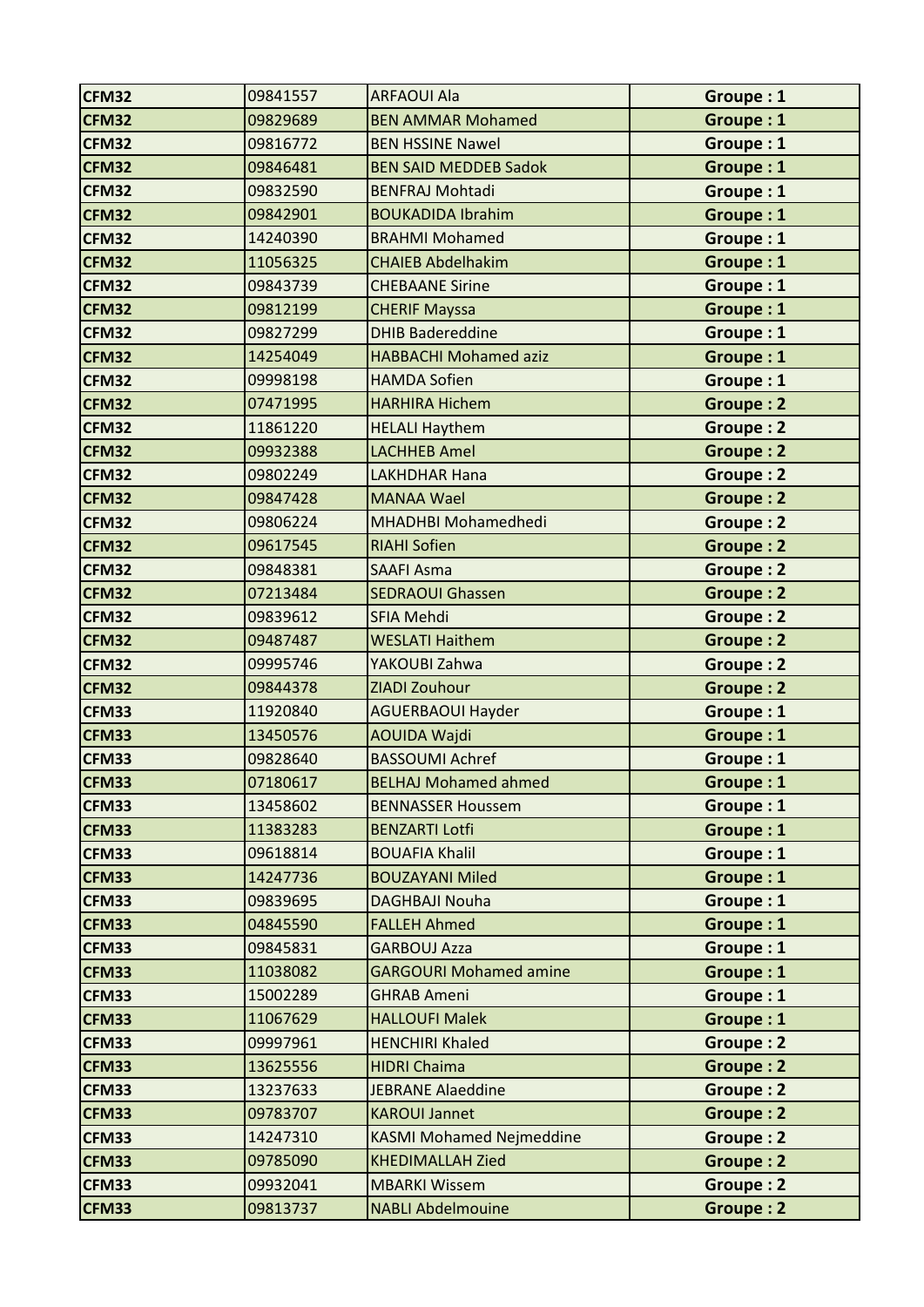| <b>CFM33</b> | 09981124 | <b>NAMSSI Nadhem</b>               | Groupe: 2        |
|--------------|----------|------------------------------------|------------------|
| <b>CFM33</b> | 07977217 | <b>REZGUI Alaeddine</b>            | Groupe: 2        |
| <b>CFM33</b> | 06587452 | <b>SABRI Mohamed</b>               | Groupe: 2        |
| <b>CFM33</b> | 13204659 | <b>SAID Zied</b>                   | <b>Groupe: 2</b> |
| <b>CFM33</b> | 09995326 | <b>SLIMANI Amani</b>               | Groupe: 2        |
| <b>CFM33</b> | 09496044 | <b>SOUSSI Hammouda</b>             | Groupe: 2        |
| <b>DEE31</b> | 10804784 | <b>AMRI Rayen</b>                  | Groupe: 1        |
| <b>DEE31</b> | 09822757 | <b>BACHOUCH Ala</b>                | Groupe: 1        |
| <b>DEE31</b> | 14758819 | <b>BEN AHMED Sofien abedrachid</b> | Groupe: 1        |
| <b>DEE31</b> | 09833876 | <b>BEN HADJ MAOUIA Mouhamed</b>    | Groupe: 1        |
| <b>DEE31</b> | 14758331 | <b>BOUTHOURI Mohamed el arbi</b>   | Groupe: 1        |
| <b>DEE31</b> | 09715456 | <b>CHEDLY Mouhamed</b>             | Groupe: 1        |
| <b>DEE31</b> | 09844861 | <b>DAFEF Mohamed</b>               | Groupe: 2        |
| <b>DEE31</b> | 09912833 | <b>DHAMBRI Aladine</b>             | Groupe: 2        |
| <b>DEE31</b> | 06321420 | <b>HABCHI Abdelhalim</b>           | Groupe: 2        |
| <b>DEE31</b> | 07961246 | <b>JAMMEZI Hamza</b>               | <b>Groupe: 2</b> |
| <b>DEE31</b> | 09848872 | <b>RAIS Haitham</b>                | Groupe: 2        |
| <b>DSI32</b> | 14229509 | <b>ABDELI Ghada</b>                | Groupe: 1        |
| <b>DSI32</b> | 09832066 | <b>AISSA Houyem</b>                | Groupe: 1        |
| <b>DSI32</b> | 09800893 | <b>AWINTI Marwen</b>               | Groupe: 1        |
| <b>DSI32</b> | 09845890 | <b>BARTOUL Nawras</b>              | Groupe: 1        |
| <b>DSI32</b> | 10814369 | <b>BEN ABID Safa</b>               | Groupe: 1        |
| <b>DSI32</b> | 09812623 | <b>BEN AISSA Wissem</b>            | Groupe: 1        |
| <b>DSI32</b> | 09839587 | <b>BEN AMMAR Mohamed yassine</b>   | Groupe: 1        |
| <b>DSI32</b> | 09791987 | <b>BEN FATH ALLAH Islem</b>        | Groupe: 1        |
| <b>DSI32</b> | 09830216 | <b>BEN HAMMAMIA Sana</b>           | Groupe: 1        |
| <b>DSI32</b> | 09829643 | <b>BEN HAMOUDA Mahmoud</b>         | Groupe: 1        |
| <b>DSI32</b> | 09843322 | <b>BEN MOUSSA Ons</b>              | Groupe: 1        |
| <b>DSI32</b> | 09813112 | <b>BEN OTHMEN Yosr</b>             | Groupe: 1        |
| <b>DSI32</b> | 07205783 | <b>BENALI Yasser</b>               | Groupe: 1        |
| <b>DSI32</b> | 09831076 | <b>BENSLIMENE Rim</b>              | Groupe: 1        |
| <b>DSI32</b> | 09831432 | <b>BOUHOUCH Chaker</b>             | Groupe: 1        |
| <b>DSI32</b> | 09816941 | <b>CHAOUECH Mehdi</b>              | Groupe: 2        |
| <b>DSI32</b> | 09845087 | <b>DBIBI Nesrine</b>               | <b>Groupe: 2</b> |
| <b>DSI32</b> | 09831711 | <b>ECHEIKH OMAR Taki eddine</b>    | Groupe: 2        |
| <b>DSI32</b> | 09816606 | <b>FEHRI Jawher</b>                | Groupe: 2        |
| <b>DSI32</b> | 09842354 | <b>GANNAR Meriem</b>               | Groupe: 2        |
| <b>DSI32</b> | 09713786 | <b>GHRISSI Kamel</b>               | Groupe: 2        |
| <b>DSI32</b> | 07463907 | <b>JENDOUBI Maha</b>               | Groupe: 2        |
| <b>DSI32</b> | 09516812 | <b>JLASSI Mohamed amine</b>        | Groupe: 2        |
| <b>DSI32</b> | 09816104 | LAABIDI Wafa                       | Groupe: 2        |
| <b>DSI32</b> | 09847715 | <b>LEMJID Liwa</b>                 | Groupe: 2        |
| <b>DSI32</b> | 09839842 | <b>MDAGHI Amani</b>                | Groupe: 2        |
| <b>DSI32</b> | 09808415 | <b>MNASRI Chaima</b>               | Groupe: 2        |
| <b>DSI32</b> | 09844406 | <b>SAADI Imen</b>                  | Groupe: 2        |
| <b>DSI32</b> | 09625556 | <b>SFAXI Manel</b>                 | Groupe: 2        |
| <b>DSI32</b> | 09844024 | <b>SGHAIR Marwén</b>               | Groupe: 2        |
| <b>DSI33</b> | 09843372 | <b>AFLI Azmi</b>                   | Groupe: 1        |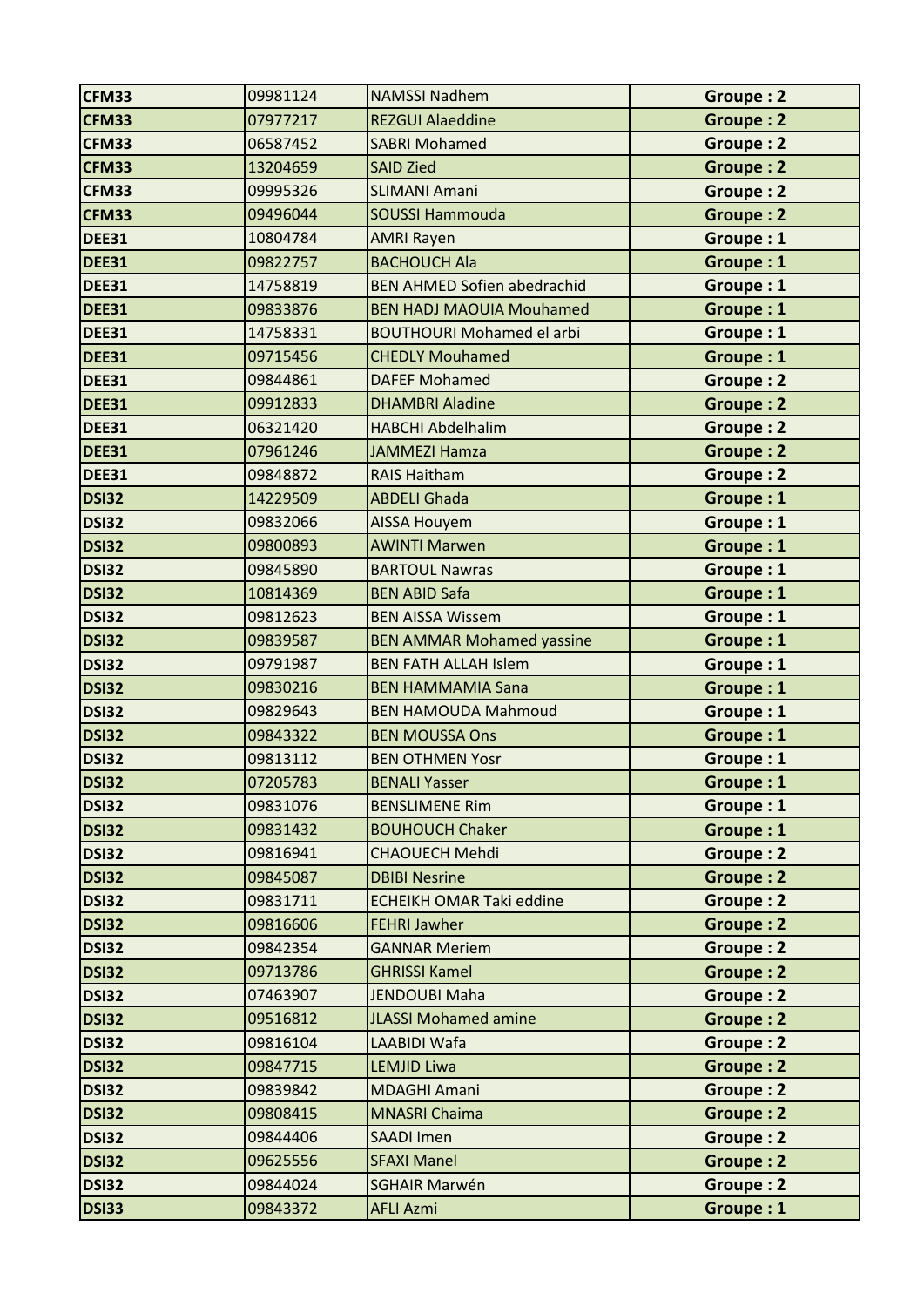| <b>DSI33</b> | 07152511 | <b>ARBI Hayfa</b>                  | Groupe: 1        |
|--------------|----------|------------------------------------|------------------|
| <b>DSI33</b> | 09832222 | <b>BEL HAJ AHMED Bassem</b>        | Groupe: 1        |
| <b>DSI33</b> | 09818169 | <b>BELHADJ Hazar</b>               | Groupe: 1        |
| <b>DSI33</b> | 04841442 | <b>BEN GHORBEL Foued</b>           | Groupe: 1        |
| <b>DSI33</b> | 14760800 | <b>BEN GHORBEL Mohamed oussema</b> | Groupe: 1        |
| <b>DSI33</b> | 09810566 | <b>BEN MOHAMED Achref</b>          | Groupe: 1        |
| <b>DSI33</b> | 10816812 | <b>BEN THABET Chayma</b>           | Groupe: 1        |
| <b>DSI33</b> | 09845661 | <b>BENSLIMANE Omar</b>             | Groupe: 1        |
| <b>DSI33</b> | 09845781 | <b>DABOUSSI Rabia</b>              | Groupe: 1        |
| <b>DSI33</b> | 11376481 | <b>DHAOUADI Mohamed abdellaziz</b> | Groupe: 1        |
| <b>DSI33</b> | 07460766 | <b>DOGHRI Meher</b>                | Groupe: 1        |
| <b>DSI33</b> | 09836972 | <b>ELKAMEL Khouloud</b>            | Groupe: 1        |
| <b>DSI33</b> | 07466619 | <b>FOUGHALI Marwa</b>              | Groupe: 1        |
| <b>DSI33</b> | 09842486 | <b>GHRAYRI Chayma</b>              | Groupe: 1        |
| <b>DSI33</b> | 14756411 | <b>HADDAD Mohamed cherif</b>       | Groupe: 2        |
| <b>DSI33</b> | 06571772 | <b>HAMOUDI Bacem</b>               | <b>Groupe: 2</b> |
| <b>DSI33</b> | 09822373 | <b>HAMZAOUI Heithem</b>            | <b>Groupe: 2</b> |
| <b>DSI33</b> | 09830364 | JANDOUBI Dhouha                    | <b>Groupe: 2</b> |
| <b>DSI33</b> | 09841714 | <b>MANAA Fares</b>                 | Groupe: 2        |
| <b>DSI33</b> | 11892644 | <b>MSILINI Chawki</b>              | <b>Groupe: 2</b> |
| <b>DSI33</b> | 12664946 | <b>SAIDI Amal</b>                  | <b>Groupe: 2</b> |
| DSI33        | 12668876 | <b>SAIDI Rim</b>                   | <b>Groupe: 2</b> |
| <b>DSI33</b> | 14224865 | <b>SALHI Akrem</b>                 | <b>Groupe: 2</b> |
| <b>DSI33</b> | 09824086 | <b>SALHI Saber</b>                 | <b>Groupe: 2</b> |
| <b>DSI33</b> | 09819152 | <b>SELMI Mohamed</b>               | Groupe: 2        |
| <b>DSI33</b> | 09842965 | <b>SETHOM Dhikra</b>               | <b>Groupe: 2</b> |
| <b>DSI33</b> | 10811998 | <b>WARTANI Souha</b>               | Groupe: 2        |
| <b>DSI33</b> | 09810102 | <b>ZAIRI Jawher</b>                | Groupe: 2        |
| <b>DSI33</b> | 07469655 | <b>ZAYATI Mariam</b>               | Groupe: 2        |
| <b>DSI31</b> | 07204683 | <b>ALOUI Hedi</b>                  | Groupe: 1        |
| <b>DSI31</b> | 09834112 | <b>AZAOUALI Meniar</b>             | Groupe: 1        |
| <b>DSI31</b> | 10003355 | <b>BARNOUSSI Souhaiel</b>          | Groupe: 1        |
| <b>DSI31</b> | 09834844 | <b>BEKIR Mohamed</b>               | Groupe: 1        |
| <b>DSI31</b> | 09814571 | <b>BELAAZI Ameni</b>               | Groupe: 1        |
| <b>DSI31</b> | 09816614 | <b>BELLAZI Amna</b>                | Groupe: 1        |
| <b>DSI31</b> | 09830629 | <b>BEN ALI Zied</b>                | Groupe: 1        |
| <b>DSI31</b> | 09832805 | <b>BEN ARBIA Yossra</b>            | Groupe: 1        |
| <b>DSI31</b> | 10817638 | <b>BEN DERUICHE Najla</b>          | Groupe: 1        |
| <b>DSI31</b> | 09840747 | <b>BENSLIMENE Souhail</b>          | Groupe: 1        |
| <b>DSI31</b> | 09781896 | <b>BERRICHE Ghassen</b>            | Groupe: 1        |
| <b>DSI31</b> | 09827839 | <b>BOUBAKER Malek</b>              | Groupe: 1        |
| <b>DSI31</b> | 09844409 | <b>BOUGHZALA Kacem</b>             | Groupe: 1        |
| <b>DSI31</b> | 09826509 | <b>BRINIS Mohamed amin</b>         | Groupe: 1        |
| <b>DSI31</b> | 11374570 | <b>CHAARI Achraf</b>               | Groupe: 1        |
| <b>DSI31</b> | 04596393 | <b>DJELASI Ala eddine</b>          | Groupe: 1        |
| <b>DSI31</b> | 09844680 | <b>ELARBI Ghada</b>                | Groupe: 1        |
| <b>DSI31</b> | 09991021 | <b>HASNAOUI Mounir</b>             | Groupe: 2        |
| <b>DSI31</b> | 09844375 | <b>JAZIRI Haytham</b>              | Groupe: 2        |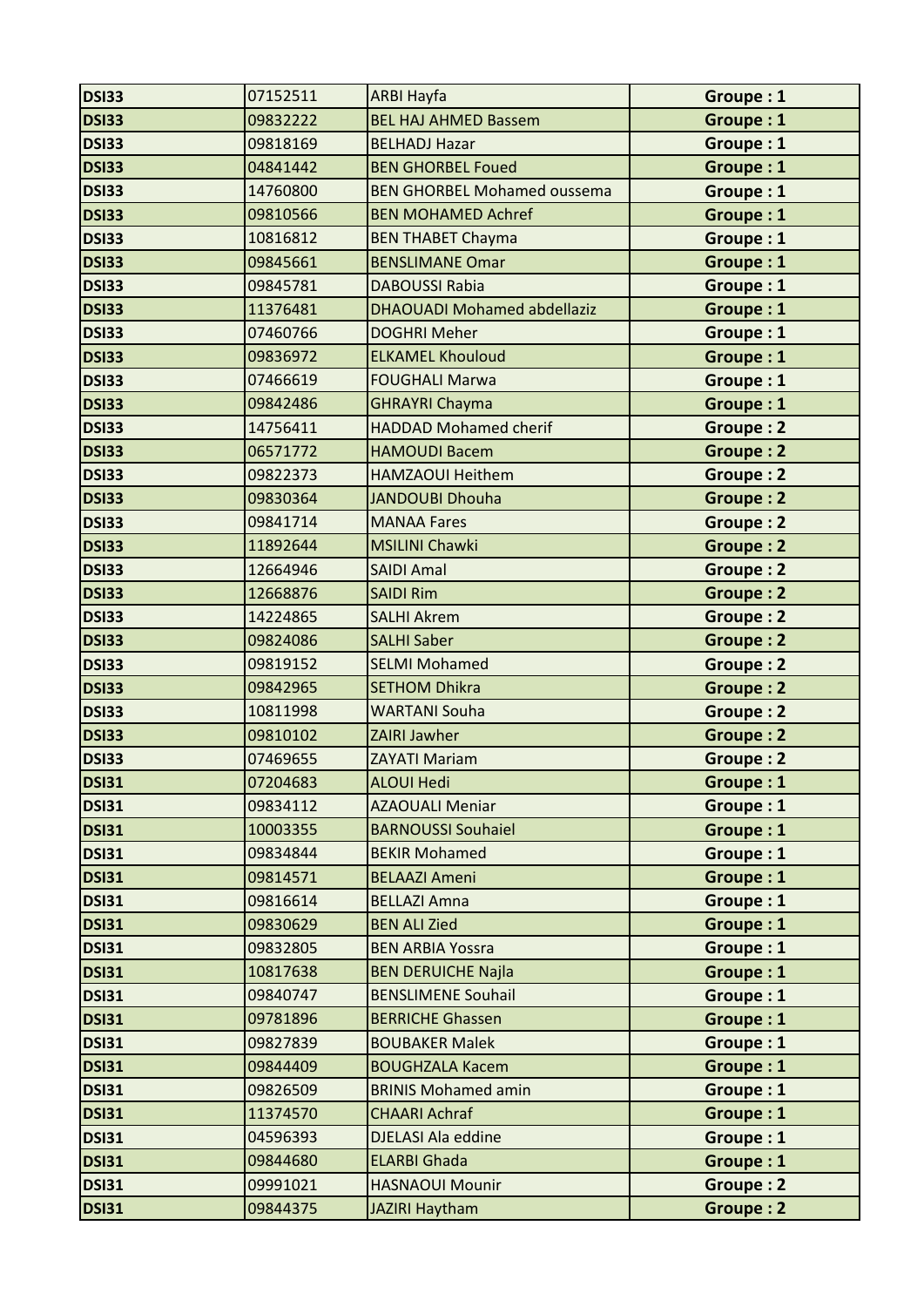| <b>DSI31</b> | 07950837 | <b>KASSRAOUI Mohamed</b>     | Groupe: 2        |
|--------------|----------|------------------------------|------------------|
| <b>DSI31</b> | 09835910 | <b>KORBI Feres</b>           | Groupe: 2        |
| <b>DSI31</b> | 09825143 | <b>MOULA Ichraf</b>          | Groupe: 2        |
| <b>DSI31</b> | 09845305 | <b>MTIR Safa</b>             | <b>Groupe: 2</b> |
| <b>DSI31</b> | 09817320 | <b>RABBOUDI JANENE Faiez</b> | <b>Groupe: 2</b> |
| <b>DSI31</b> | 09811530 | <b>RAHRAH Houssem</b>        | Groupe: 2        |
| <b>DSI31</b> | 09841374 | <b>RZIG Haythem</b>          | Groupe: 2        |
| <b>DSI31</b> | 07207517 | <b>SAHLI Khaled</b>          | Groupe: 2        |
| <b>DSI31</b> | 11385709 | <b>SAIDANI Nada</b>          | Groupe: 2        |
| <b>DSI31</b> | 09833441 | <b>SAOUD Mariem</b>          | <b>Groupe: 2</b> |
| <b>DSI31</b> | 09993994 | <b>SMARI Amel</b>            | <b>Groupe: 2</b> |
| <b>DSI31</b> | 09826938 | <b>TOUBIB Mohamed Jasser</b> | Groupe: 2        |
| <b>DSI31</b> | 09829819 | <b>TOUHAMI Mariem</b>        | Groupe: 2        |
| <b>DSI31</b> | 14247822 | <b>TOUMI Sihem</b>           | <b>Groupe: 2</b> |
| <b>EI31</b>  | 13623905 | <b>ABAIDIA Wajih</b>         | Groupe: 1        |
| <b>EI31</b>  | 06317741 | <b>ALHABCHI Fethi</b>        | Groupe: 1        |
| <b>EI31</b>  | 09839303 | <b>BACCAR Oumaïma</b>        | Groupe: 1        |
| <b>EI31</b>  | 09194769 | <b>BAGHDADI Dhiaelhak</b>    | Groupe: 1        |
| <b>EI31</b>  | 09843782 | <b>BELHADJ Hamza</b>         | Groupe: 1        |
| <b>EI31</b>  | 13005582 | <b>BEN HASSEN Aymen</b>      | Groupe: 1        |
| <b>EI31</b>  | 09842849 | <b>BEN SOLTANA Jihene</b>    | Groupe: 1        |
| <b>EI31</b>  | 09818679 | <b>BENALAYA Ahmed</b>        | Groupe: 1        |
| <b>EI31</b>  | 13434538 | <b>BOUALI Mouadh</b>         | Groupe: 1        |
| <b>EI31</b>  | 09996600 | <b>BOUKARI Hamed</b>         | Groupe: 1        |
| <b>EI31</b>  | 09837297 | <b>DABBABI Marwene</b>       | Groupe: 1        |
| <b>EI31</b>  | 07466075 | <b>GHRAIRI Lotfi</b>         | Groupe: 1        |
| <b>EI31</b>  | 07968600 | <b>GHRIBI Marwen</b>         | Groupe: 2        |
| <b>EI31</b>  | 13627022 | <b>ISSAOUI Hamza</b>         | <b>Groupe: 2</b> |
| <b>EI31</b>  | 09814259 | <b>JAZI Sabri</b>            | Groupe: 2        |
| <b>EI31</b>  | 09846068 | <b>KHECHINI Balsem</b>       | Groupe: 2        |
| <b>EI31</b>  | 09920727 | <b>MANAI Ahmed</b>           | Groupe: 2        |
| <b>EI31</b>  | 09817468 | <b>MEDDEB Amani</b>          | <b>Groupe: 2</b> |
| <b>EI31</b>  | 09848991 | <b>MHAMDI Khouloud</b>       | Groupe: 2        |
| <b>EI31</b>  | 09845275 | <b>NCIRI Naouras</b>         | Groupe: 2        |
| <b>EI31</b>  | 09842815 | <b>REJEB Ala eddine</b>      | Groupe: 2        |
| <b>EI31</b>  | 09841084 | <b>SAHRAOUI Yosra</b>        | Groupe: 2        |
| <b>EI31</b>  | 11912391 | <b>SOUIDI Wael</b>           | Groupe: 2        |
| <b>EI31</b>  | 12649942 | ZIOUDI Slah                  | Groupe: 2        |
| <b>EI32</b>  | 10817082 | <b>ALAYA Marwen</b>          | Groupe: 1        |
| <b>EI32</b>  | 09844437 | <b>BEL HAJ KACEM Ahmad</b>   | Groupe: 1        |
| <b>EI32</b>  | 09846213 | <b>BELDI Ahmed mounir</b>    | Groupe: 1        |
| <b>EI32</b>  | 09486457 | <b>BEN MOHAMED Rabii</b>     | Groupe: 1        |
| <b>EI32</b>  | 11386174 | <b>BOUGHANMI Jawaher</b>     | Groupe: 1        |
| <b>EI32</b>  | 13625101 | <b>CHERNI Houssem</b>        | Groupe: 1        |
| <b>EI32</b>  | 09715375 | <b>DEGACHI Amine</b>         | Groupe: 1        |
| <b>EI32</b>  | 09989097 | <b>ELMESTIRI Anoir</b>       | Groupe: 1        |
| <b>EI32</b>  | 09838912 | <b>ESSID Hamed</b>           | Groupe: 1        |
| <b>EI32</b>  | 13006745 | <b>GATTI Alaeddine</b>       | Groupe: 1        |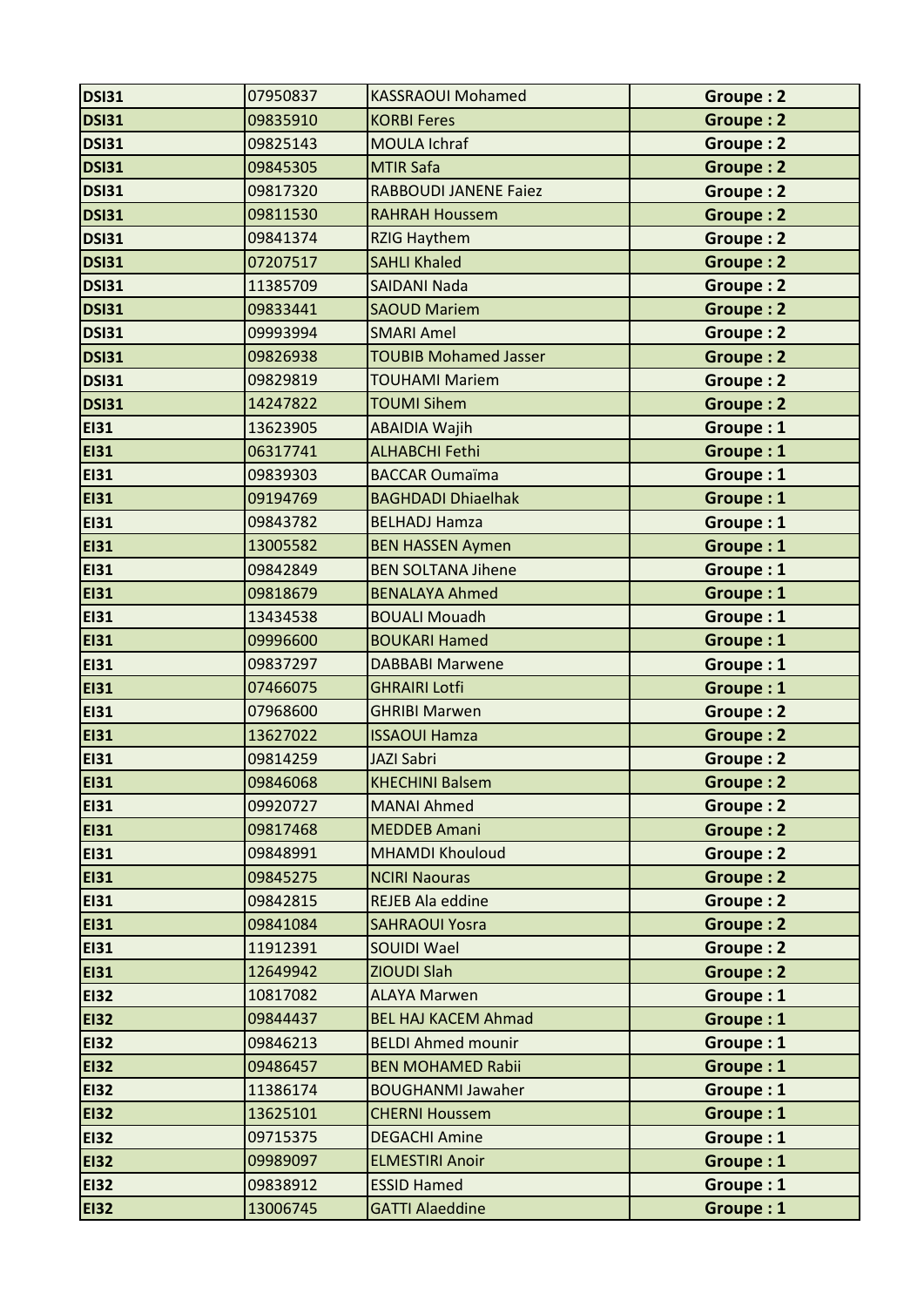| <b>EI32</b>   | 09844866 | <b>KAROUCH Rania</b>          | Groupe: 1        |
|---------------|----------|-------------------------------|------------------|
| <b>EI32</b>   | 09825634 | <b>KHEFIFI Chamseddine</b>    | Groupe: 2        |
| <b>EI32</b>   | 09845111 | <b>LAHMAR Teyssir</b>         | Groupe: 2        |
| <b>EI32</b>   | 09833645 | <b>LAKHAL Amine</b>           | Groupe: 2        |
| <b>EI32</b>   | 07975671 | <b>MIDANI Maher</b>           | <b>Groupe: 2</b> |
| <b>EI32</b>   | 11386234 | <b>MIMOUNI Imen</b>           | <b>Groupe: 2</b> |
| <b>EI32</b>   | 09715365 | <b>NAFTI Mohamed Larbi</b>    | Groupe: 2        |
| <b>EI32</b>   | 06573621 | <b>TISS Mohamed ali</b>       | Groupe: 2        |
| <b>EI32</b>   | 09996255 | <b>TLILI Ahmed</b>            | <b>Groupe: 2</b> |
| <b>EI32</b>   | 09831241 | <b>TRABELSI Nozha</b>         | <b>Groupe: 2</b> |
| <b>EI32</b>   | 09842403 | <b>TRIKI Riheb</b>            | Groupe: 2        |
| <b>ELNI31</b> | 10813659 | <b>ALI Iheb</b>               | Groupe: 1        |
| <b>ELNI31</b> | 09845015 | <b>BANI Chadia</b>            | Groupe: 1        |
| <b>ELNI31</b> | 09836050 | <b>BELAMINE Khalil</b>        | Groupe: 1        |
| <b>ELNI31</b> | 09843973 | <b>BELHADJ Jannet</b>         | Groupe: 1        |
| ELNI31        | 09828138 | <b>BEN HMIDA Emna</b>         | Groupe: 1        |
| <b>ELNI31</b> | 09518294 | <b>BEN ROMDHAN Rihab</b>      | Groupe: 1        |
| <b>ELNI31</b> | 09843230 | <b>BEN ZOUITINE Slim</b>      | Groupe: 1        |
| <b>ELNI31</b> | 09997448 | <b>BENI HAMAD Rim</b>         | Groupe: 1        |
| <b>ELNI31</b> | 09931521 | <b>BORNI Zaineb</b>           | Groupe: 1        |
| <b>ELNI31</b> | 12813833 | <b>CHAARANA Najwa</b>         | Groupe: 1        |
| <b>ELNI31</b> | 09786331 | <b>EL GHORI Bilel</b>         | Groupe: 1        |
| <b>ELNI31</b> | 07199156 | <b>GHANNEM Mohamed hassen</b> | Groupe: 1        |
| <b>ELNI31</b> | 14238340 | <b>GHENIMI Nesrine</b>        | Groupe: 1        |
| <b>ELNI31</b> | 07472094 | <b>GHRIBI Soufien</b>         | Groupe: 2        |
| ELNI31        | 09791319 | <b>HAWERI Safa</b>            | <b>Groupe: 2</b> |
| <b>ELNI31</b> | 12659186 | <b>JABBARI Nizar</b>          | Groupe: 2        |
| <b>ELNI31</b> | 09821764 | <b>KAABAR Mohtadi</b>         | <b>Groupe: 2</b> |
| <b>ELNI31</b> | 09831745 | <b>KAROUI Amani</b>           | Groupe: 2        |
| <b>ELNI31</b> | 09715924 | <b>MAHMOUD Sarra</b>          | Groupe: 2        |
| <b>ELNI31</b> | 09827365 | <b>MAROUANI Helmi</b>         | Groupe: 2        |
| <b>ELNI31</b> | 07973503 | <b>MEZNI Abdelwahed</b>       | Groupe: 2        |
| <b>ELNI31</b> | 09916452 | <b>OUESLATI Behi</b>          | Groupe: 2        |
| <b>ELNI31</b> | 09514426 | <b>SALEMI Mohamed amine</b>   | Groupe: 2        |
| <b>ELNI31</b> | 12656880 | <b>ZAIDI Marwen</b>           | Groupe: 2        |
| <b>ELNI31</b> | 09849219 | <b>ZNAIDI Akrem</b>           | Groupe: 2        |
| LMDA31        | 07977861 | <b>ABDI Achref</b>            | Groupe: 1        |
| LMDA31        | 09833379 | <b>ABID Abdelfatteh</b>       | Groupe: 1        |
| LMDA31        | 09930296 | <b>BARKETI Mohamed saber</b>  | Groupe: 1        |
| LMDA31        | 09837034 | <b>BELHADJ Ilyes</b>          | Groupe: 1        |
| LMDA31        | 09614937 | <b>BEN MOUSSA Bechir</b>      | Groupe: 1        |
| LMDA31        | 09839938 | <b>BEN OTHMEN Ala eddine</b>  | Groupe: 1        |
| LMDA31        | 13424457 | <b>BOUAZIZ Abderrahmen</b>    | Groupe: 1        |
| LMDA31        | 13435615 | <b>BOUFARES Boufares</b>      | Groupe: 1        |
| LMDA31        | 09802040 | <b>BOUNASRI Anouar</b>        | Groupe: 2        |
| LMDA31        | 13003814 | <b>CHAABANI Hibatallah</b>    | Groupe: 2        |
| LMDA31        | 09830241 | <b>GHAZOUANI Salim</b>        | Groupe: 2        |
|               | 09988722 |                               |                  |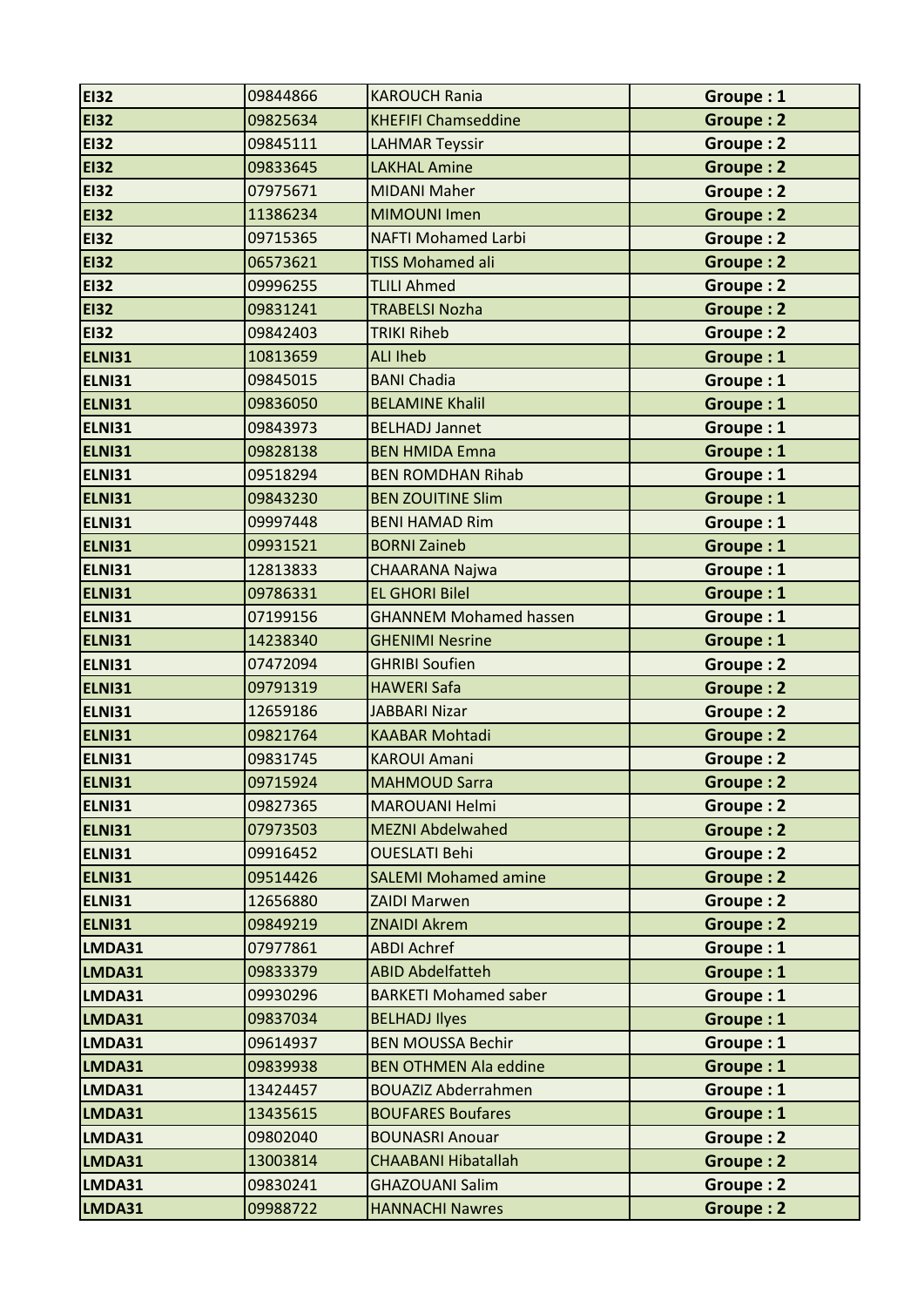| LMDA31      | 10006263 | <b>KHALDI Malek</b>            | Groupe: 2        |
|-------------|----------|--------------------------------|------------------|
| LMDA31      | 07203263 | MZOUGHI Ahmed                  | <b>Groupe: 2</b> |
| LMDA31      | 09989648 | <b>REJEB Youssef</b>           | Groupe: 2        |
| LMDA31      | 09518168 | <b>SOULI Hichem</b>            | Groupe: 2        |
| <b>MI32</b> | 11600433 | <b>AFFI Ala eddin</b>          | Groupe: 1        |
| <b>MI32</b> | 13004937 | <b>BARHOUMI Chamseddine</b>    | Groupe: 1        |
| <b>MI32</b> | 09833483 | <b>BEN HAMOUDA Wissem</b>      | Groupe: 1        |
| <b>MI32</b> | 09837383 | <b>BEN HMIDA Taher</b>         | Groupe: 1        |
| <b>MI32</b> | 09843286 | <b>BREIK Wadie</b>             | Groupe: 1        |
| <b>MI32</b> | 09989150 | <b>CHAABOUNI Ibrahim</b>       | Groupe: 1        |
| <b>MI32</b> | 13626267 | <b>DERBALI Taha</b>            | Groupe: 1        |
| <b>MI32</b> | 13005812 | <b>FOUGHALI Mongi</b>          | Groupe: 1        |
| <b>MI32</b> | 10817225 | <b>GAZDALLAH Louay</b>         | Groupe: 1        |
| <b>MI32</b> | 09819862 | <b>HMAIED Wissem</b>           | Groupe: 1        |
| <b>MI32</b> | 12816693 | <b>KECHICHE Mohamed</b>        | <b>Groupe: 2</b> |
| <b>MI32</b> | 07213876 | <b>KRIOUANE Iheb</b>           | <b>Groupe: 2</b> |
| <b>MI32</b> | 09847718 | <b>KSILA Bilel</b>             | <b>Groupe: 2</b> |
| <b>MI32</b> | 09833373 | <b>LARAIK Wassef</b>           | Groupe: 2        |
| <b>MI32</b> | 09839063 | MECHAAL Oussama hilmi          | <b>Groupe: 2</b> |
| <b>MI32</b> | 09621897 | <b>OUESLATI Hamza</b>          | <b>Groupe: 2</b> |
| <b>MI32</b> | 14250199 | <b>RIAHI Chedhli</b>           | <b>Groupe: 2</b> |
| <b>MI32</b> | 04937901 | <b>TAIEB Ghassen</b>           | Groupe: 2        |
| <b>MI32</b> | 14255350 | <b>ZAUAGHUI Bacem</b>          | <b>Groupe: 2</b> |
| <b>MI31</b> | 13457851 | <b>ABRI Majdi</b>              | Groupe: 1        |
| <b>MI31</b> | 07473465 | <b>BEN DADOU Wissal</b>        | Groupe: 1        |
| <b>MI31</b> | 09517803 | <b>BEN MARZOUK Hamza</b>       | Groupe: 1        |
| <b>MI31</b> | 09818561 | <b>BEN NASSEUR Saif eddine</b> | Groupe: 1        |
| <b>MI31</b> | 09841250 | <b>BEN SOUDA Issam</b>         | Groupe: 1        |
| <b>MI31</b> | 11384105 | <b>BRAHEM Jaouher</b>          | Groupe: 1        |
| MI31        | 13446808 | <b>CHOUIKHI Atef</b>           | Groupe: 1        |
| <b>MI31</b> | 09843933 | <b>GANNOUNI Dhafer</b>         | Groupe: 1        |
| <b>MI31</b> | 11067602 | <b>GHRIBI Hassen</b>           | Groupe: 1        |
| <b>MI31</b> | 09624516 | <b>JOMNI Aziz</b>              | Groupe: 1        |
| <b>MI31</b> | 09984452 | <b>KAHWECH Ammar</b>           | Groupe: 1        |
| <b>MI31</b> | 09831626 | <b>KHIMISSI Hichem</b>         | Groupe: 1        |
| <b>MI31</b> | 09827996 | <b>KHSSIB Mohamed</b>          | Groupe: 2        |
| <b>MI31</b> | 09845360 | <b>KSIBI Khalil</b>            | Groupe: 2        |
| <b>MI31</b> | 07974126 | MOUSSAOUI Nader                | Groupe: 2        |
| <b>MI31</b> | 07977937 | MOUSSAOUI Oussama              | Groupe: 2        |
| <b>MI31</b> | 07946306 | <b>MTIRI Nadhir</b>            | Groupe: 2        |
| <b>MI31</b> | 09715225 | NASSER Roufayda                | Groupe: 2        |
| <b>MI31</b> | 09847028 | <b>RIDENE Chaima</b>           | Groupe: 2        |
| <b>MI31</b> | 04837420 | <b>RMILI Hamdi</b>             | Groupe: 2        |
| <b>MI31</b> | 09623862 | <b>SAIDI Bilel</b>             | Groupe: 2        |
| <b>MI31</b> | 09836294 | <b>SLAMA Mohamed habib</b>     | Groupe: 2        |
| <b>MI31</b> | 09993484 | <b>SOLTANE Wiem</b>            | Groupe: 2        |
| MSAFCE31    | 09615357 | <b>ABASSI Ezdine</b>           | Groupe: 1        |
| MSAFCE31    | 09843031 | <b>ATTIA Oumaima</b>           | Groupe: 1        |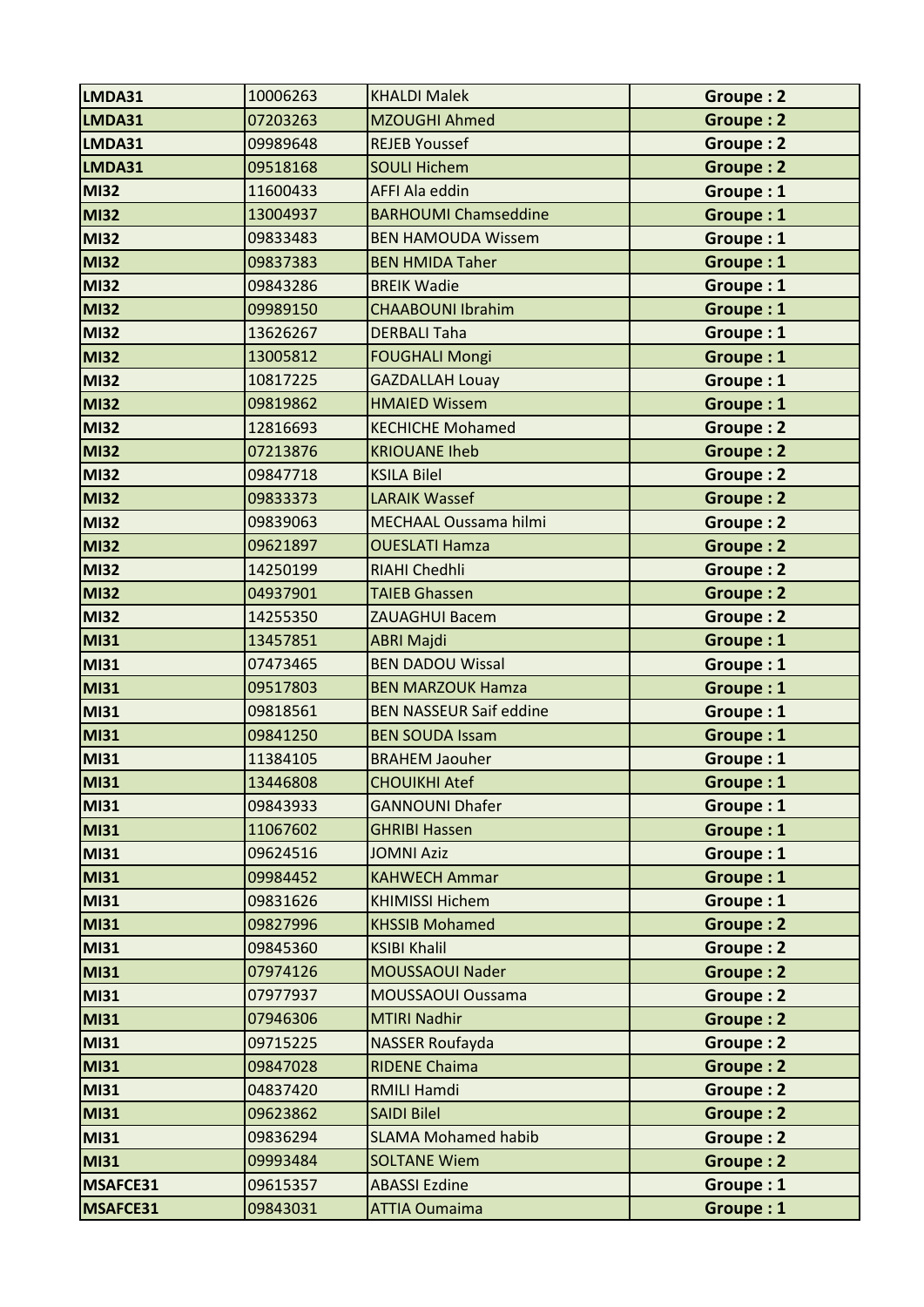| MSAFCE31     | 09776657 | AZOUZ Mohamed nadhir           | Groupe: 1        |
|--------------|----------|--------------------------------|------------------|
| MSAFCE31     | 11383370 | <b>BEJAOUI Feten</b>           | Groupe: 1        |
| MSAFCE31     | 09833085 | <b>BEN ABDALLAH Massoud</b>    | Groupe: 1        |
| MSAFCE31     | 13455246 | <b>BEN KRIMA Hakim</b>         | Groupe: 2        |
| MSAFCE31     | 06934636 | <b>BRAIEK Helmi</b>            | <b>Groupe: 2</b> |
| MSAFCE31     | 09840820 | <b>KACHROUDI Wissem</b>        | <b>Groupe: 2</b> |
| MSAFCE31     | 09845323 | RAIS Aya                       | Groupe: 2        |
| MSAFCE31     | 09842309 | <b>SASSI Oumayma</b>           | <b>Groupe: 2</b> |
| <b>RSI31</b> | 07204527 | <b>ALCHAIB Mohamed</b>         | Groupe: 1        |
| <b>RSI31</b> | 07207238 | <b>ASKRI Nawel</b>             | Groupe: 1        |
| <b>RSI31</b> | 07955256 | <b>AYADI Rabia</b>             | Groupe: 1        |
| <b>RSI31</b> | 09814749 | <b>BATNINI Olfa</b>            | Groupe: 1        |
| <b>RSI31</b> | 09806159 | <b>BEN AMEUR Wafa</b>          | Groupe: 1        |
| <b>RSI31</b> | 09804688 | <b>BEN ISSA Aida</b>           | Groupe: 1        |
| <b>RSI31</b> | 00999388 | <b>BEN RHOUMA Hounaida</b>     | Groupe: 1        |
| <b>RSI31</b> | 09830452 | <b>BEN ZBIR Sinda</b>          | Groupe: 1        |
| <b>RSI31</b> | 09784844 | <b>BOUKRIBA Marwa</b>          | Groupe: 1        |
| <b>RSI31</b> | 09815913 | <b>BOURCHADA Rihab</b>         | Groupe: 1        |
| <b>RSI31</b> | 09828547 | <b>BOUSSLAMA Hamza</b>         | Groupe: 1        |
| <b>RSI31</b> | 09844946 | <b>CHALLOUF Chaima</b>         | Groupe: 1        |
| <b>RSI31</b> | 09621131 | <b>CHAMMAR Mohamed</b>         | Groupe: 1        |
| <b>RSI31</b> | 09808649 | <b>CHEBLI Nihel</b>            | Groupe: 1        |
| <b>RSI31</b> | 09814277 | <b>DHAOUADI Mohamed achref</b> | Groupe: 1        |
| <b>RSI31</b> | 09846219 | <b>ENOURI Oumayma</b>          | Groupe: 1        |
| <b>RSI31</b> | 09779407 | <b>HAMDOUN Amel</b>            | Groupe: 1        |
| <b>RSI31</b> | 09818332 | <b>HAWENI Asma</b>             | <b>Groupe: 2</b> |
| <b>RSI31</b> | 09816808 | <b>HESSINE Amina</b>           | Groupe: 2        |
| <b>RSI31</b> | 09799436 | <b>HICHRI Marwa</b>            | <b>Groupe: 2</b> |
| <b>RSI31</b> | 09816717 | <b>JABLOUNE Amira</b>          | Groupe: 2        |
| RSI31        | 09818284 | <b>KAMOUN Marouen</b>          | <b>Groupe: 2</b> |
| <b>RSI31</b> | 09818617 | <b>LEMJID Nouha</b>            | Groupe: 2        |
| <b>RSI31</b> | 09820345 | LOUHICHI Wided                 | Groupe: 2        |
| <b>RSI31</b> | 09808426 | <b>MEDDEB Souhir</b>           | Groupe: 2        |
| <b>RSI31</b> | 09780086 | <b>MHIR Fines</b>              | Groupe: 2        |
| <b>RSI31</b> | 09195489 | MZOUGHI Wael                   | Groupe: 2        |
| <b>RSI31</b> | 09819219 | <b>REFAI Dalel</b>             | Groupe: 2        |
| <b>RSI31</b> | 09514566 | <b>SABBAGH Abdlhamed</b>       | Groupe: 2        |
| <b>RSI31</b> | 09758118 | <b>SAHLI Rjab</b>              | Groupe: 2        |
| <b>RSI31</b> | 09816200 | <b>SGHAIER Asma</b>            | Groupe: 2        |
| <b>RSI31</b> | 07453440 | <b>THABET Tarek</b>            | Groupe: 2        |
| <b>RSI31</b> | 09832621 | <b>ZMANDAR Mounira</b>         | Groupe: 2        |
| <b>SEM31</b> | 10810043 | <b>ABDELLI Aladdine</b>        | Groupe: 1        |
| <b>SEM31</b> | 09995522 | <b>AISSAOUI Chamail</b>        | Groupe: 1        |
| <b>SEM31</b> | 09767806 | <b>BANE Hanine</b>             | Groupe: 1        |
| <b>SEM31</b> | 09829527 | <b>BANI Rawend</b>             | Groupe: 1        |
| <b>SEM31</b> | 14253553 | <b>BARBOUCHI Ghassen</b>       | Groupe: 1        |
| <b>SEM31</b> | 09834747 | <b>BELAID Manel</b>            | Groupe: 1        |
| <b>SEM31</b> | 09831948 | <b>BELKAHLA Anouar</b>         | Groupe: 1        |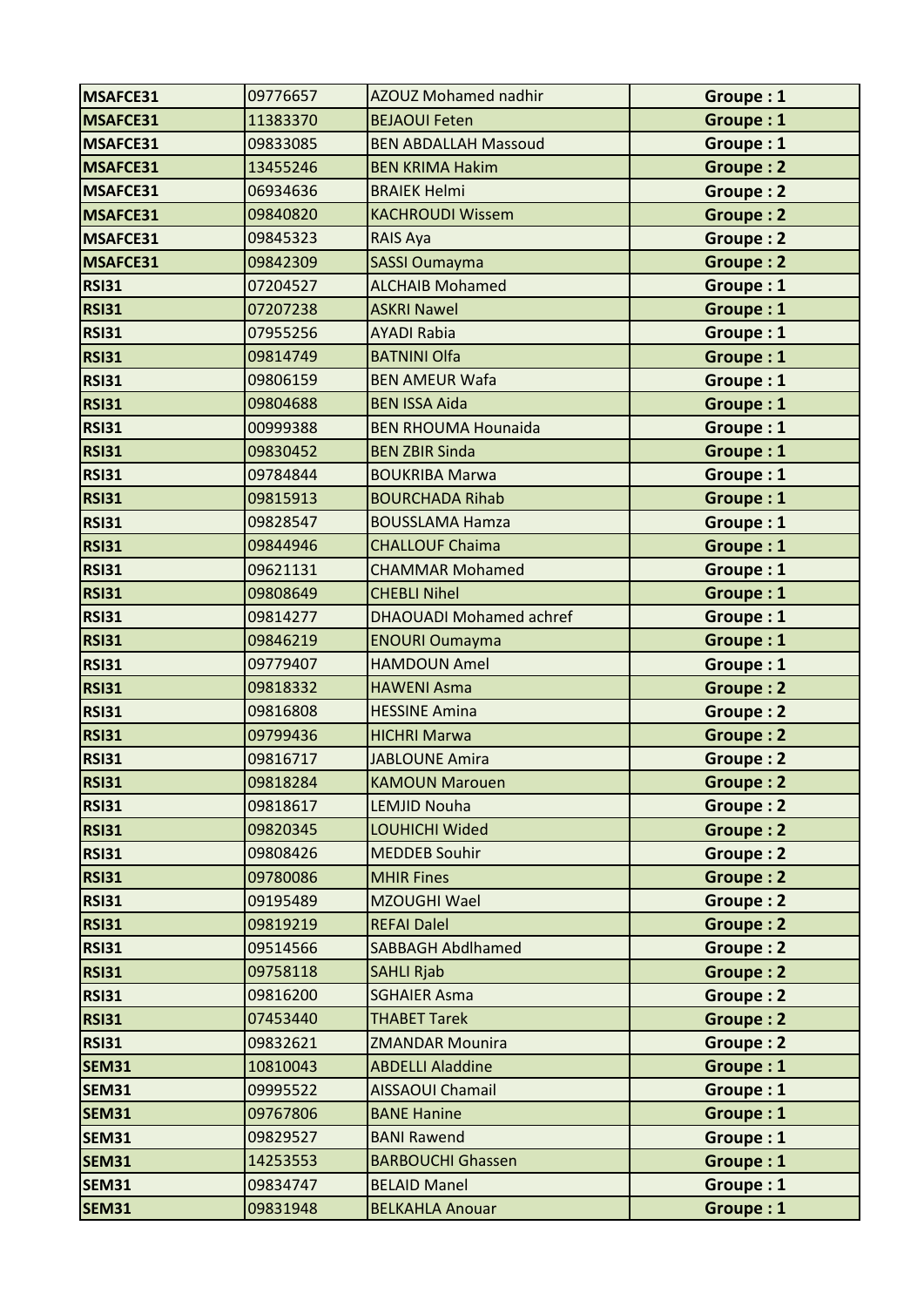| <b>SEM31</b>  | 10812151 | <b>BEN ABDELLAZIZ Khalil</b>         | Groupe: 1        |
|---------------|----------|--------------------------------------|------------------|
| <b>SEM31</b>  | 09783587 | <b>BOUKARRADH Moez</b>               | Groupe: 1        |
| <b>SEM31</b>  | 06974048 | <b>CHANGUEL Mouhamed ali</b>         | Groupe: 1        |
| <b>SEM31</b>  | 07204306 | <b>CHAOUCH Hamza</b>                 | Groupe: 1        |
| <b>SEM31</b>  | 11368936 | <b>CHERBIB Jihed</b>                 | Groupe: 1        |
| <b>SEM31</b>  | 09773769 | <b>CHOUCHENE Raawaa</b>              | Groupe: 1        |
| <b>SEM31</b>  | 09818231 | <b>DAKNOU Manel</b>                  | Groupe: 1        |
| <b>SEM31</b>  | 07205022 | <b>EL MILI Taoufik</b>               | Groupe: 1        |
| <b>SEM31</b>  | 07195399 | <b>FERCHICHI Sonia</b>               | Groupe: 2        |
| <b>SEM31</b>  | 07213174 | <b>FOUZAI Alaa</b>                   | <b>Groupe: 2</b> |
| <b>SEM31</b>  | 07196023 | <b>GHEDAMSSI Sabri</b>               | Groupe: 2        |
| <b>SEM31</b>  | 09931917 | <b>GRIOUI Hajer</b>                  | Groupe: 2        |
| <b>SEM31</b>  | 09792404 | <b>HAJRI Zied</b>                    | Groupe: 2        |
| <b>SEM31</b>  | 09831943 | <b>HCHAICHI Akrem</b>                | <b>Groupe: 2</b> |
| <b>SEM31</b>  | 09812057 | <b>JELASSI Maroua</b>                | <b>Groupe: 2</b> |
| <b>SEM31</b>  | 09189058 | <b>JLASSI Walid</b>                  | <b>Groupe: 2</b> |
| <b>SEM31</b>  | 13454100 | <b>JRAB Mohamed Amine</b>            | Groupe: 2        |
| <b>SEM31</b>  | 09843197 | <b>KHEMIRI Sameh</b>                 | <b>Groupe: 2</b> |
| <b>SEM31</b>  | 09845618 | <b>LAHOUAGUE Ikhlass</b>             | Groupe: 2        |
| <b>SEM31</b>  | 11374126 | <b>NEFZI Ali</b>                     | <b>Groupe: 2</b> |
| <b>SEM31</b>  | 13619528 | <b>SAMAALI Fawez</b>                 | <b>Groupe: 2</b> |
| <b>SEM31</b>  | 07198120 | <b>SASSI Chaima</b>                  | <b>Groupe: 2</b> |
| <b>SEM31</b>  | 11380234 | <b>TALBI Ayoub</b>                   | Groupe: 2        |
| <b>TOPO31</b> | 09845175 | <b>ACHOUR Ahmed</b>                  | Groupe: 1        |
| <b>TOPO31</b> | 09428116 | <b>AKARI Fares</b>                   | Groupe: 1        |
| <b>TOPO31</b> | 13626561 | <b>AMARI Maha</b>                    | Groupe: 1        |
| <b>TOPO31</b> | 09836809 | <b>AOUNALLAH Seifeddine</b>          | Groupe: 1        |
| <b>TOPO31</b> | 09337999 | AZZOUZ Jilani                        | Groupe: 1        |
| <b>TOPO31</b> | 09493758 | <b>BARKETI Mohamed ali</b>           | Groupe: 1        |
| <b>TOPO31</b> | 04936806 | <b>BELGHUTH Mahmoud</b>              | Groupe: 1        |
| <b>TOPO31</b> | 09995836 | <b>BEN AMMAR Ikram</b>               | Groupe: 1        |
| <b>TOPO31</b> | 13449050 | <b>BEN HAMIDA Slimen</b>             | Groupe: 1        |
| <b>TOPO31</b> | 11375354 | <b>BEN HASSINE Marwen</b>            | Groupe: 1        |
| <b>TOPO31</b> | 13454214 | <b>BEN YAALA Kais</b>                | Groupe: 1        |
| <b>TOPO31</b> | 08749192 | <b>BOUASSIDA Anouar abdelkodouss</b> | Groupe: 1        |
| <b>TOPO31</b> | 09763942 | <b>BOUKADIDA Yasmine</b>             | Groupe: 1        |
| <b>TOPO31</b> | 09323246 | <b>BRAHEM Ahmed Rawi</b>             | Groupe: 1        |
| <b>TOPO31</b> | 09300429 | <b>DELLAJI Aymen</b>                 | Groupe: 1        |
| <b>TOPO31</b> | 13416854 | <b>ELGHOUL Abderrazag</b>            | Groupe: 1        |
| <b>TOPO31</b> | 13616073 | <b>ELHANNACHI Chamseddine</b>        | Groupe: 1        |
| <b>TOPO31</b> | 11067928 | <b>GAMOUDI Souhir</b>                | Groupe: 1        |
| <b>TOPO31</b> | 13455977 | <b>GHABONTNI Khalil</b>              | Groupe: 2        |
| <b>TOPO31</b> | 09841689 | <b>GHARSALLAH Nour el imen</b>       | Groupe: 2        |
| <b>TOPO31</b> | 11357633 | <b>GUISSOUMA Mohamed</b>             | Groupe: 2        |
| <b>TOPO31</b> | 13457952 | <b>HADDOUG Ahmed</b>                 | Groupe: 2        |
| <b>TOPO31</b> | 09806467 | <b>HAJRI Oussama</b>                 | Groupe: 2        |
| <b>TOPO31</b> | 09844751 | <b>HAOUARI Rana</b>                  | Groupe: 2        |
| <b>TOPO31</b> | 09818629 | <b>HAOUES Ahmed</b>                  | Groupe: 2        |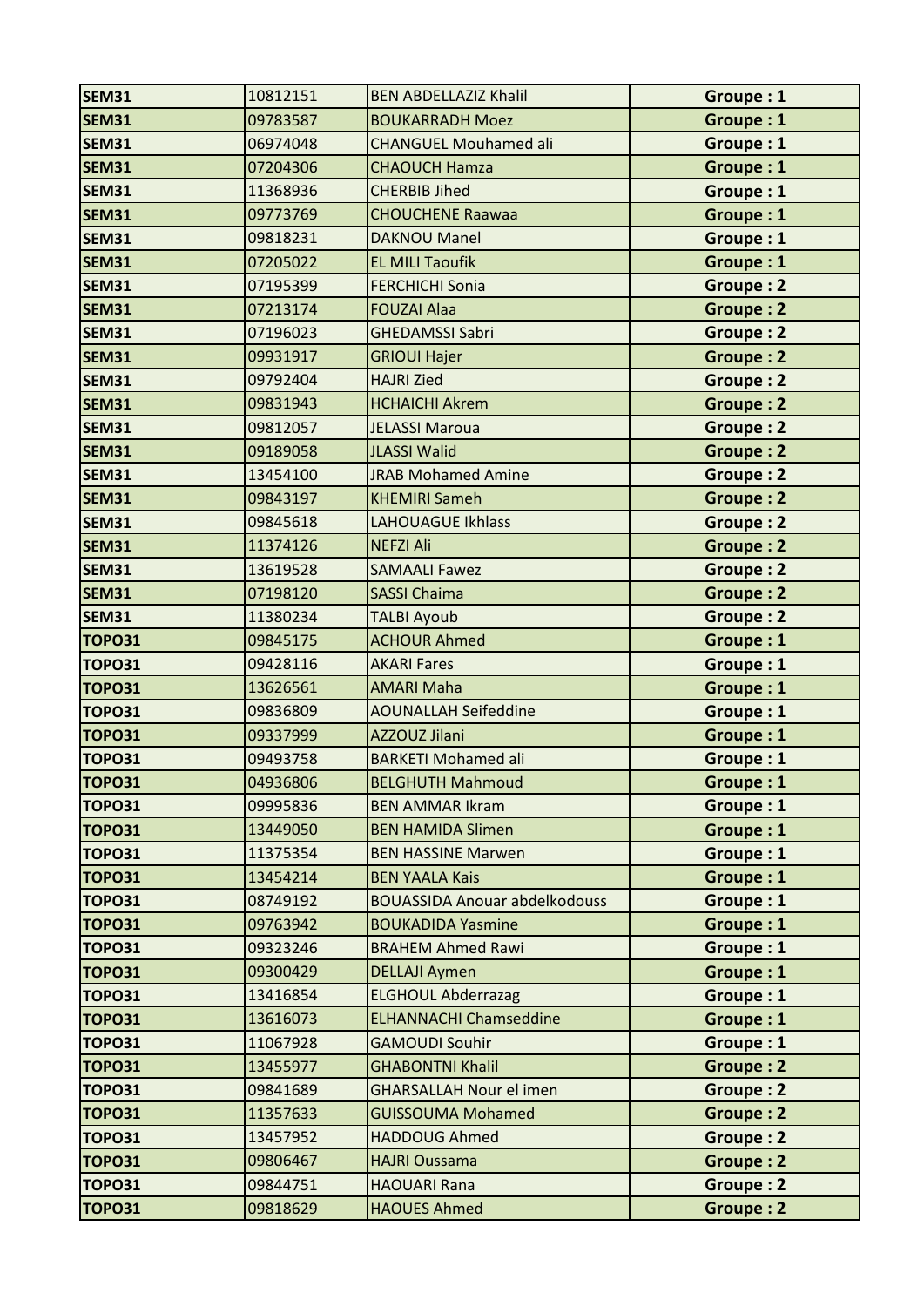| <b>TOPO31</b> | 09830289 | <b>HASSOUNA Souha</b>        | Groupe: 2        |
|---------------|----------|------------------------------|------------------|
| <b>TOPO31</b> | 09332510 | <b>LAGHA Mahmoud</b>         | <b>Groupe: 2</b> |
| <b>TOPO31</b> | 09833630 | <b>MHAMDI Haythem</b>        | Groupe: 2        |
| <b>TOPO31</b> | 12818961 | <b>MRAD Mariem</b>           | <b>Groupe: 2</b> |
| <b>TOPO31</b> | 09996729 | <b>NASRI Ahmed</b>           | Groupe: 2        |
| <b>TOPO31</b> | 06972771 | <b>SAIDI Alaeddine</b>       | <b>Groupe: 2</b> |
| <b>TOPO31</b> | 06961316 | <b>SEKMA Omar</b>            | Groupe: 2        |
| <b>TOPO31</b> | 09804884 | <b>TASTOURI Slim</b>         | <b>Groupe: 2</b> |
| <b>TOPO31</b> | 09819073 | <b>ZHIOUA Foued</b>          | Groupe: 2        |
| <b>TOPO31</b> | 14236981 | <b>ZINOUBI Ghaith</b>        | <b>Groupe: 2</b> |
| <b>TOPO31</b> | 13440337 | <b>ZISS Yassine</b>          | <b>Groupe: 2</b> |
| <b>TP32</b>   | 09820117 | <b>BELDI Seifeddine</b>      | Groupe: 1        |
| <b>TP32</b>   | 09847525 | <b>BEN ALI Wanissa</b>       | Groupe: 1        |
| <b>TP32</b>   | 07977505 | <b>BEN ARAIES Nawres</b>     | Groupe: 1        |
| <b>TP32</b>   | 09811914 | <b>BEN BRAHIM Houssem</b>    | Groupe: 1        |
| <b>TP32</b>   | 09996983 | <b>BEN SAAD Dorra</b>        | Groupe: 1        |
| <b>TP32</b>   | 09335191 | <b>BERRIRI Oussama</b>       | Groupe: 1        |
| <b>TP32</b>   | 12664667 | <b>BOUAZZI Yaakoub</b>       | Groupe: 1        |
| <b>TP32</b>   | 09809380 | <b>BOUGHZALA Anis</b>        | Groupe: 1        |
| <b>TP32</b>   | 13625499 | <b>BRINIS Naoufel</b>        | Groupe: 1        |
| <b>TP32</b>   | 09195738 | <b>CHAABANI Amir</b>         | Groupe: 1        |
| <b>TP32</b>   | 09804649 | <b>CHELLY Seifeddine</b>     | Groupe: 1        |
| <b>TP32</b>   | 09996043 | <b>DHAHRI Malèk</b>          | Groupe: 1        |
| <b>TP32</b>   | 13626405 | <b>GATRI Radhwen</b>         | Groupe: 1        |
| <b>TP32</b>   | 05499334 | <b>GUESMI Mohamed Amine</b>  | Groupe: 1        |
| <b>TP32</b>   | 09817059 | <b>HATTAB Oumaima</b>        | Groupe: 1        |
| <b>TP32</b>   | 11387769 | <b>HELLEL Naim</b>           | Groupe: 1        |
| <b>TP32</b>   | 09831903 | <b>ISMAIL Mohamed aymen</b>  | <b>Groupe: 2</b> |
| <b>TP32</b>   | 13621673 | <b>JBALI Maha</b>            | Groupe: 2        |
| TP32          | 12812117 | <b>JOMAA Amani</b>           | <b>Groupe: 2</b> |
| <b>TP32</b>   | 09968600 | <b>KRAMTI Safa</b>           | Groupe: 2        |
| <b>TP32</b>   | 04830152 | <b>KRIBI Rami</b>            | Groupe: 2        |
| <b>TP32</b>   | 07966925 | LAMOUCHI Hamdi               | Groupe: 2        |
| <b>TP32</b>   | 11904301 | <b>MAJRI Chadi</b>           | Groupe: 2        |
| <b>TP32</b>   | 09990146 | <b>MANAI Nada</b>            | Groupe: 2        |
| <b>TP32</b>   | 07198695 | <b>MANNAI Arbi</b>           | Groupe: 2        |
| <b>TP32</b>   | 09817359 | MAYARA Ahmed jamel eddin     | Groupe: 2        |
| <b>TP32</b>   | 09499318 | <b>MELKI Rayen</b>           | Groupe: 2        |
| <b>TP32</b>   | 12667109 | <b>MHAMDI Louay</b>          | Groupe: 2        |
| <b>TP32</b>   | 09832981 | <b>MHIR Mouhamed Oussama</b> | Groupe: 2        |
| <b>TP32</b>   | 11875529 | <b>SAIDI Ameni</b>           | <b>Groupe: 2</b> |
| <b>TP32</b>   | 10817185 | <b>WAFI Abdelkader</b>       | Groupe: 2        |
| <b>TP32</b>   | 13460639 | YAHIA Hajer                  | Groupe: 2        |
| <b>TP31</b>   | 13621353 | <b>AMDOUNI Manel</b>         | Groupe: 1        |
| <b>TP31</b>   | 11906784 | <b>AZIZI Aladin</b>          | Groupe: 1        |
| <b>TP31</b>   | 05494382 | <b>BACCOUCH Mohamed</b>      | Groupe: 1        |
| <b>TP31</b>   | 09821342 | <b>BAKIR Wael</b>            | Groupe: 1        |
| <b>TP31</b>   | 06962647 | <b>BELANESS Fehmi</b>        | Groupe: 1        |